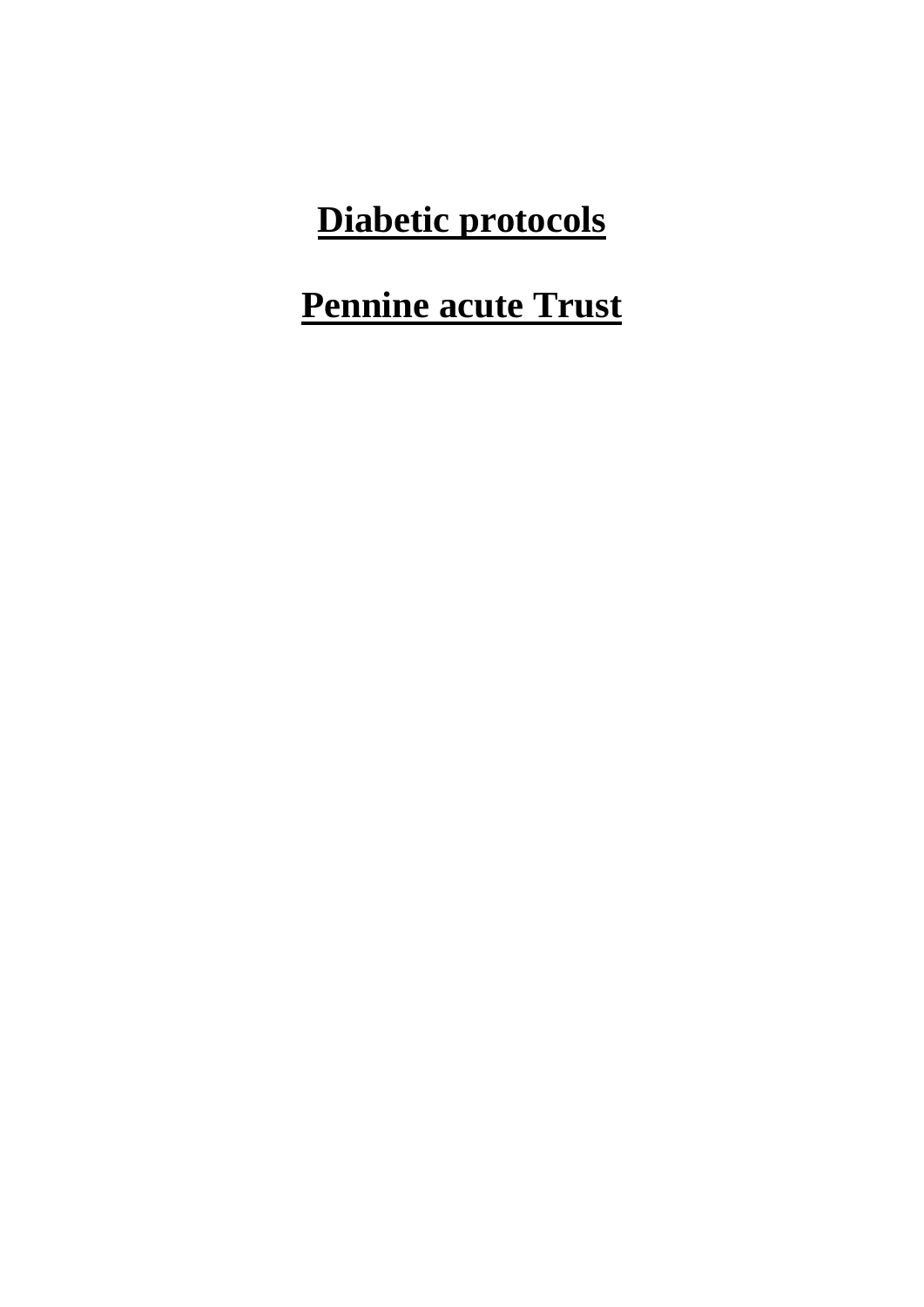## **INDEX**

| <b>Subject</b>                             | Page           |
|--------------------------------------------|----------------|
| <b>Section one:</b>                        | 4              |
| <b>General</b>                             |                |
| Screening for DM                           | 5              |
| Diagnosis of DM                            | 6              |
| Targets for people with DM                 | 6              |
| <b>Section two:</b>                        | $\overline{7}$ |
| Lifestyle management                       |                |
| Healthy eating                             | 8              |
| <b>Exercise and Activity</b>               | 9              |
| Smoking cessation                          | 9              |
| Alcohol                                    | 9              |
| Delivery of lifestyle interventions        | 10             |
| Quality of life and depression             | 10             |
| <b>Section three:</b>                      | 11             |
| Management of hyperglycaemia               |                |
| <b>OHA</b>                                 | 12             |
| Once daily insulin                         | 13             |
| Twice daily insulin                        | 14             |
| QDS insulin regimens                       | 15             |
| <b>Management of CVS risk Factors</b>      | 17             |
| Primary and secondary prevention           | 18             |
| Management of obesity                      | 19             |
| Management of hypertension                 | 20             |
| Drugs in hypertension                      | 21             |
| Antiplatelet therapy                       | 22             |
| Management of hyperlipidaemia              | 23             |
| <b>Section Five:</b>                       | 24             |
| <b>Diabetes complications</b>              |                |
| <b>Management of DM nephropathy</b>        | 25             |
| Identifying risk and definitions           | 26             |
| Algorithm for management of DN             | 26             |
| <b>Prevention and Rx of DM retinopathy</b> | 27             |
| Screening for DR                           | 27             |
| Treatment of DR                            | 27             |
| <b>Management of erectile dysfunction</b>  | 28             |
| Algorithm for ED                           | 28             |
| <b>Management of Dm foot disease</b>       | 29             |
| Footwear advice                            | 29             |
| Total contact casting                      | 29             |
| Pharmacological therapy                    | 30             |
| Algorithm for foot referral pathway        | 31             |
| <b>Section Six:</b>                        | 33             |
| <b>Patient education issues</b>            |                |
| Group teaching of glucose monitoring       | 34             |
| Group education sessions                   | 34             |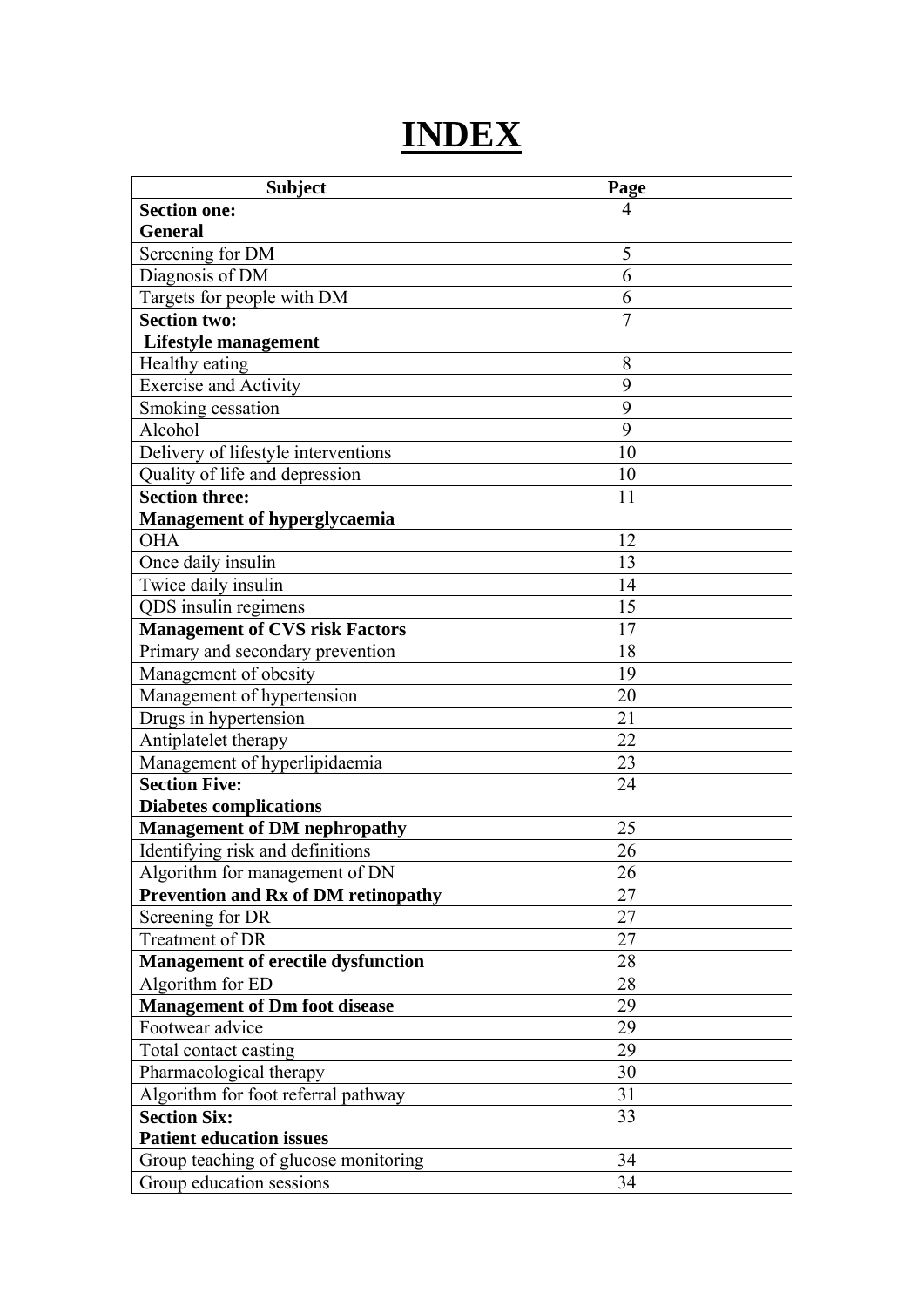| <b>Section Seven:</b>                    | 35 |
|------------------------------------------|----|
| <b>DSN</b> guidelines                    |    |
| Adjustment of insulin                    | 36 |
| Insulin initiation                       | 36 |
| Adjustment of OHA                        | 36 |
| <b>Section Eight:</b>                    | 37 |
| <b>Pregnancy and Labour</b>              |    |
| General points                           | 38 |
| <b>ITDM</b> in Labour                    | 39 |
| Sliding scale for use in labour          | 40 |
| <b>Section Nine:</b>                     | 41 |
| <b>Special Inpatient Circumstances</b>   |    |
| Peri-MI                                  | 42 |
| Parenteral feeding                       | 44 |
| Acutely unwell and nil by mouth          | 45 |
| Acutely unwell but able to eat and drink | 46 |
| General points re: surgery               | 47 |
| T2Dm during minor surgery                | 48 |
| T1DM and ITDM in minor surgery           | 49 |
| T1DM and ITDM in major surgery           | 50 |
| Patients undergoing bowel preparation    | 51 |
| Instructions for colonoscopy             | 52 |
| <b>Section Ten:</b>                      | 54 |
| <b>Diabetic emergencies</b>              |    |
| <b>DKA</b>                               | 55 |
| <b>HONC</b>                              | 59 |
| Hypoglycaemia                            | 62 |
| <b>Section Eleven:</b>                   | 63 |
| Local contact numbers                    |    |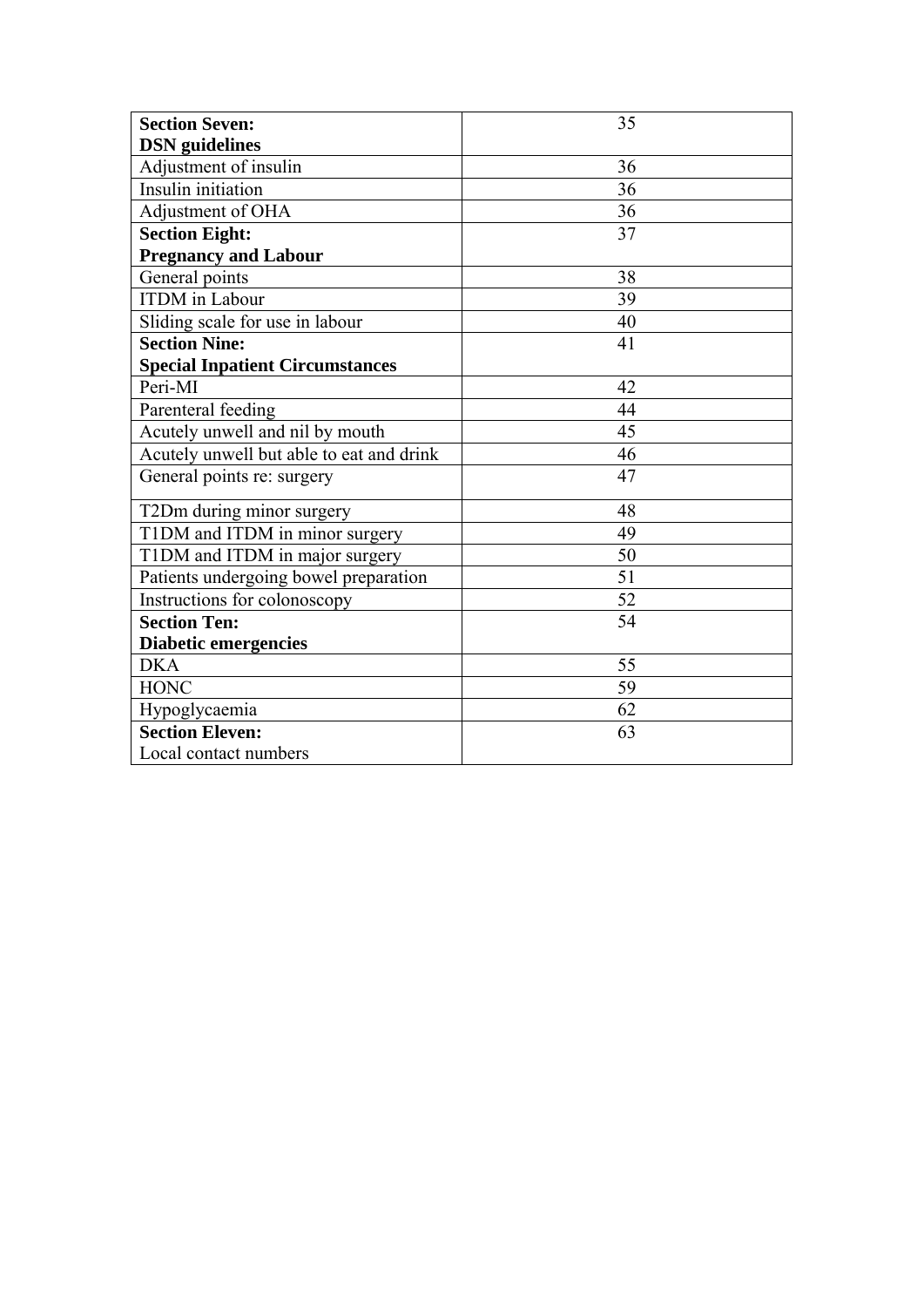# **SECTION ONE:**

**Screening for diabetes Diagnosis of Diabetes Targets for people with Diabetes**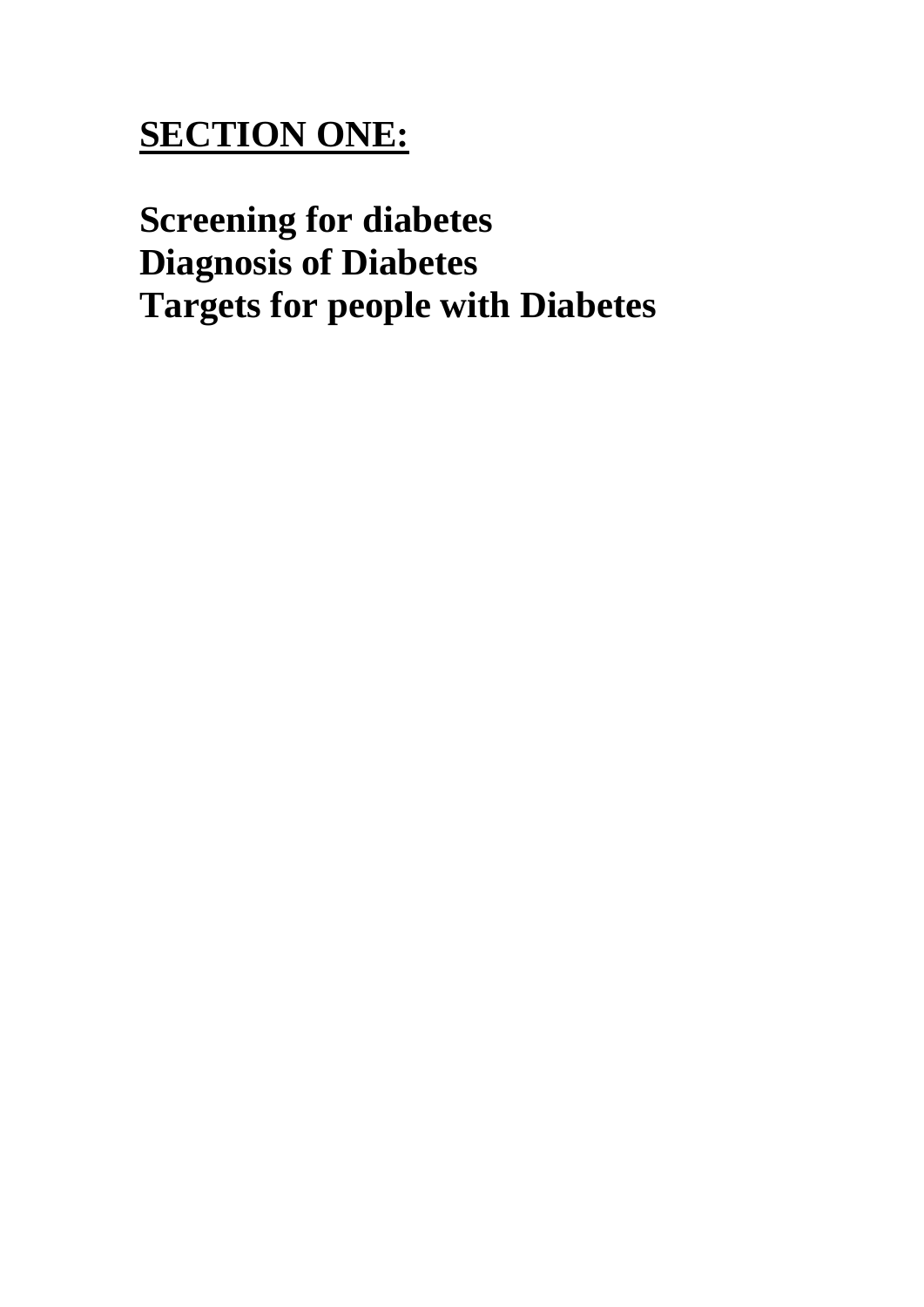## **SCREENING FOR DIABETES**

| <b>Lifestyle</b><br><b>Modification</b>    | All people with diabetes should be screened for depression and offered appropriate<br>therapy.                                                                                                                                                                                                                                                                                                                                                                                                                            |
|--------------------------------------------|---------------------------------------------------------------------------------------------------------------------------------------------------------------------------------------------------------------------------------------------------------------------------------------------------------------------------------------------------------------------------------------------------------------------------------------------------------------------------------------------------------------------------|
| <b>Children and</b><br><b>Young People</b> | Screening for pre-Type 1 diabetes is not recommended in either the general population or<br>in high-risk subjects. Patients with cystic fibrosis should be screened annually for<br>diabetes from 10 years of age. All people with diabetes should be screened for the<br>following annually from the age of 12 years: for retinopathy, urine macroalbuminuria and<br>blood pressure.<br>Young people should be screened for thyroid and coeliac disease at onset of diabetes and<br>at intervals throughout their lives. |
| <b>Renal</b>                               | Patients with diabetes should have their urinary albumin concentration and serum<br>creatinine measured at diagnosis and annually.                                                                                                                                                                                                                                                                                                                                                                                        |
| <b>Visual</b><br><b>Impairment</b>         | Systematic screening for diabetic retinal disease should be provided for all people with<br>diabetes. Patients with type 2 diabetes should be screened from diagnosis. Patients with<br>type 1 diabetes should be screened at age 12 years or at onset of puberty whichever is<br>first. Retinal photography or slit lamp bio microscopes used by trained individuals should<br>be used in a programme of systematic screening. Dilated direct ophthalmoscopy should<br>be used for opportunistic screening.              |
| <b>Foot Disease</b>                        | All patients with diabetes should be screened for foot disease.                                                                                                                                                                                                                                                                                                                                                                                                                                                           |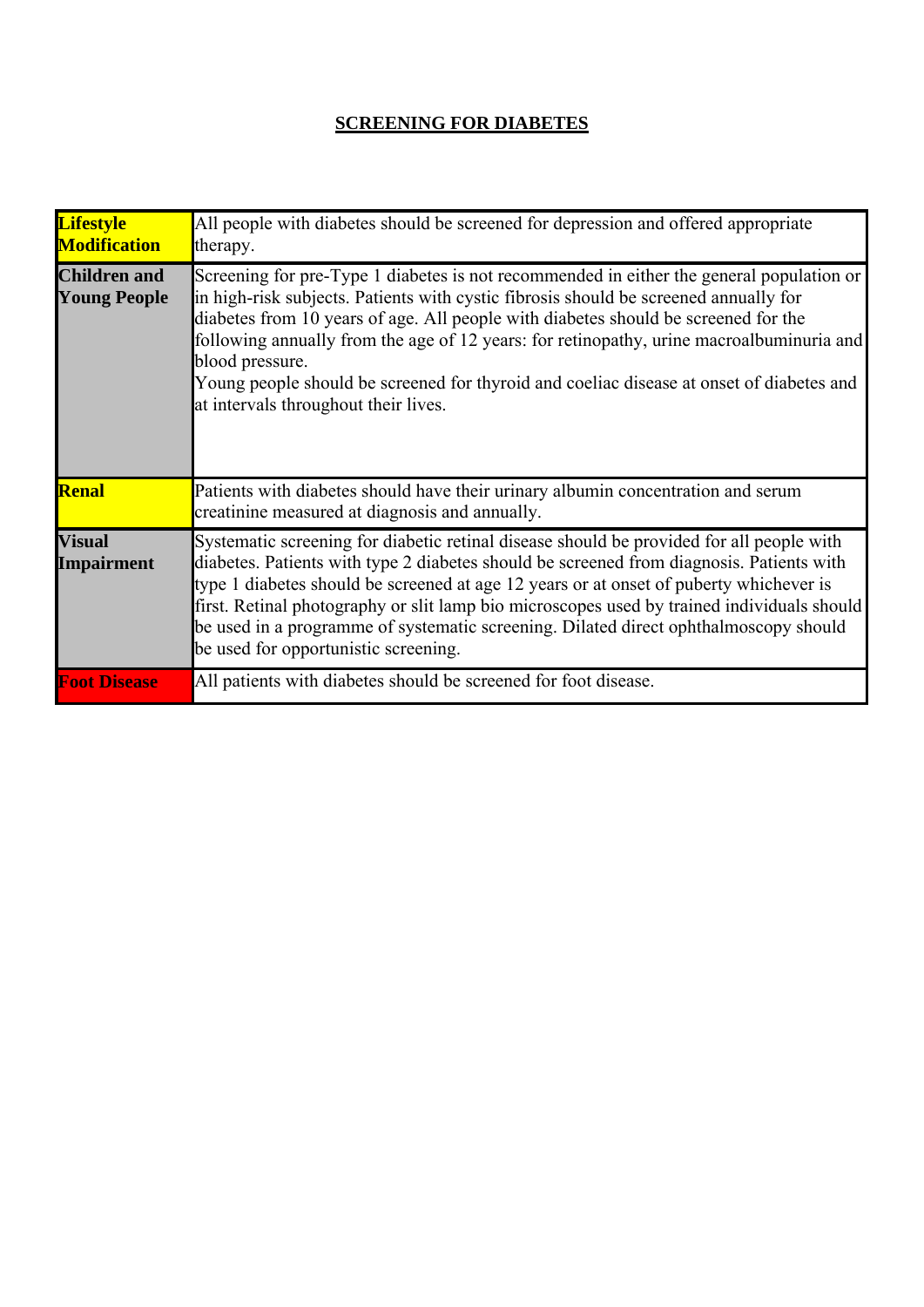## **DIAGNOSIS OF DIABETES**

## World Health Organisation Criteria

|            | Osmotic<br>symptoms | Fasting plasma<br>glucose Mmol/l | Random plasma<br>glucose | 2hours post<br>75G OGTT |
|------------|---------------------|----------------------------------|--------------------------|-------------------------|
| DM         | Yes                 | $>$ / =7.0                       | $>$ / =11.1              |                         |
|            | N <sub>0</sub>      | 2 samples $>$ / =7.0             | 2 samples $>$ / = 11.1   | 1 sample $>11.1$        |
| <b>IFG</b> |                     | $6.1 - 7.0$                      |                          |                         |
| <b>IGT</b> |                     | $\frac{2}{5}$ / =7.0             |                          | $7.8 - 11.1$            |
| <b>GDM</b> |                     |                                  |                          |                         |

## **TARGETS FOR PATIENTS WITH DIABETES**

| <b>Parameter</b>   | <b>Target</b>                                   |  |  |  |  |
|--------------------|-------------------------------------------------|--|--|--|--|
| HbA <sub>1</sub> c | $\langle 7\%$ without DM complications          |  |  |  |  |
|                    | $\leq 6.5\%$ with DM complications              |  |  |  |  |
| <b>BP</b>          | without proteinuria<br>$\leq$ 140/80 mmHg       |  |  |  |  |
|                    | $\leq$ 135/75 mmHg<br>with proteinuria          |  |  |  |  |
|                    | in young people with T1DM<br>$\leq$ 125/70 mmHg |  |  |  |  |
| <b>BMI</b>         | $\langle 27 \text{ kg/m2} \rangle$              |  |  |  |  |
| Total cholesterol  | $\leq$ 5 mmol/l or 30% reduction from baseline  |  |  |  |  |
| LDL-C              | $<$ 2.6mmol/l                                   |  |  |  |  |
| <b>TG</b>          | $<$ 2.0mmol/l                                   |  |  |  |  |
| HDL-C              | $>1.2$ mmol/l                                   |  |  |  |  |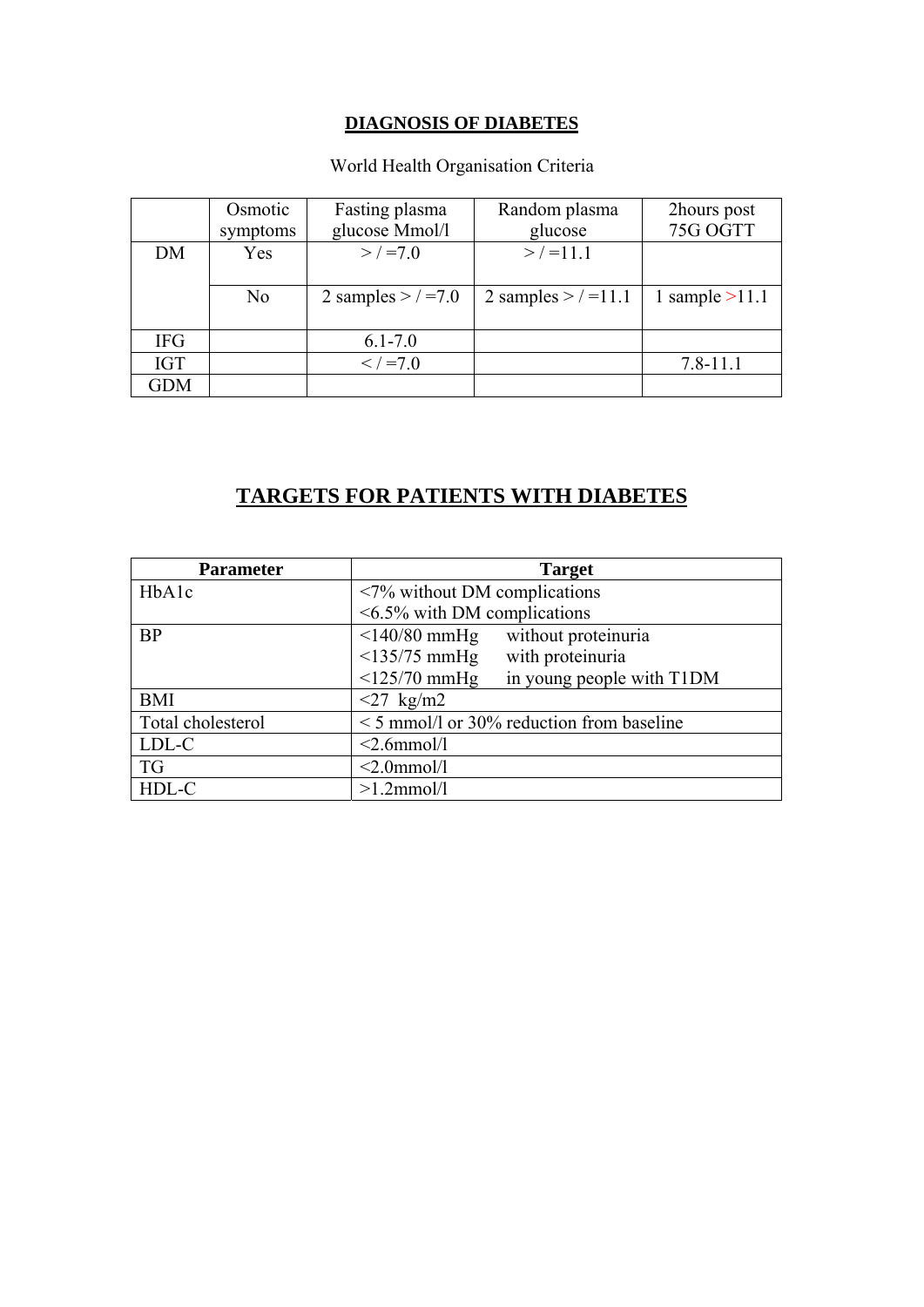## **SECTION TWO:**

## **LIFESTYLE MANAGEMENT**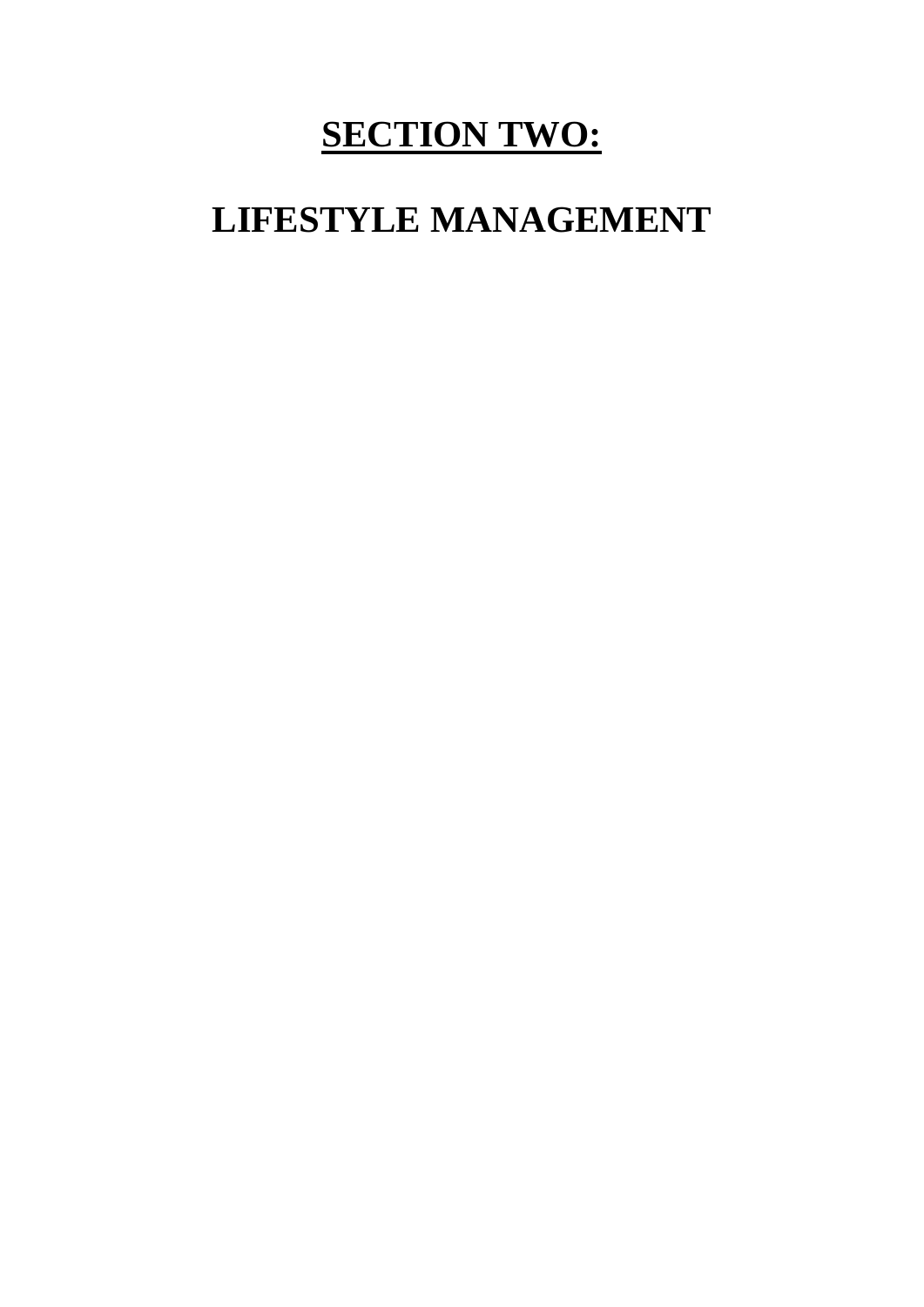## **HEALTHY EATING**

- ♦ Encourage **overweight** individuals and those at risk of developing diabetes to reduce their risk of developing diabetes by lifestyle changes.
- ♦ Clinical interventions aimed at dietary change are more likely to be successful if a psychological approach based on a theoretical framework is included.
- ♦ Patients with diabetes may drink up to **3 units of alcohol per day** with a minimal effect on blood glucose. If exercise and consumption of alcohol are combined, there may be a greater lowering of blood glucose.
- ♦ All patients with diabetes should be seen by State Registered Dietician within 4 weeks of diagnosis and reviewed annually, resources permitting.

#### **Basic messages for patients:**

- ♦ Eat 3 regular meals every day.
- ♦ Include a starchy food at every meal—bread, cereal, potatoes, pasta, rice, and chapatti.
- ♦ Aim to eat 5 portions of fruit and vegetables every day
- . ♦ Avoid sugar and sugary foods.
- ♦ Avoid special diabetic foods.
- ♦ Restrict fat and salt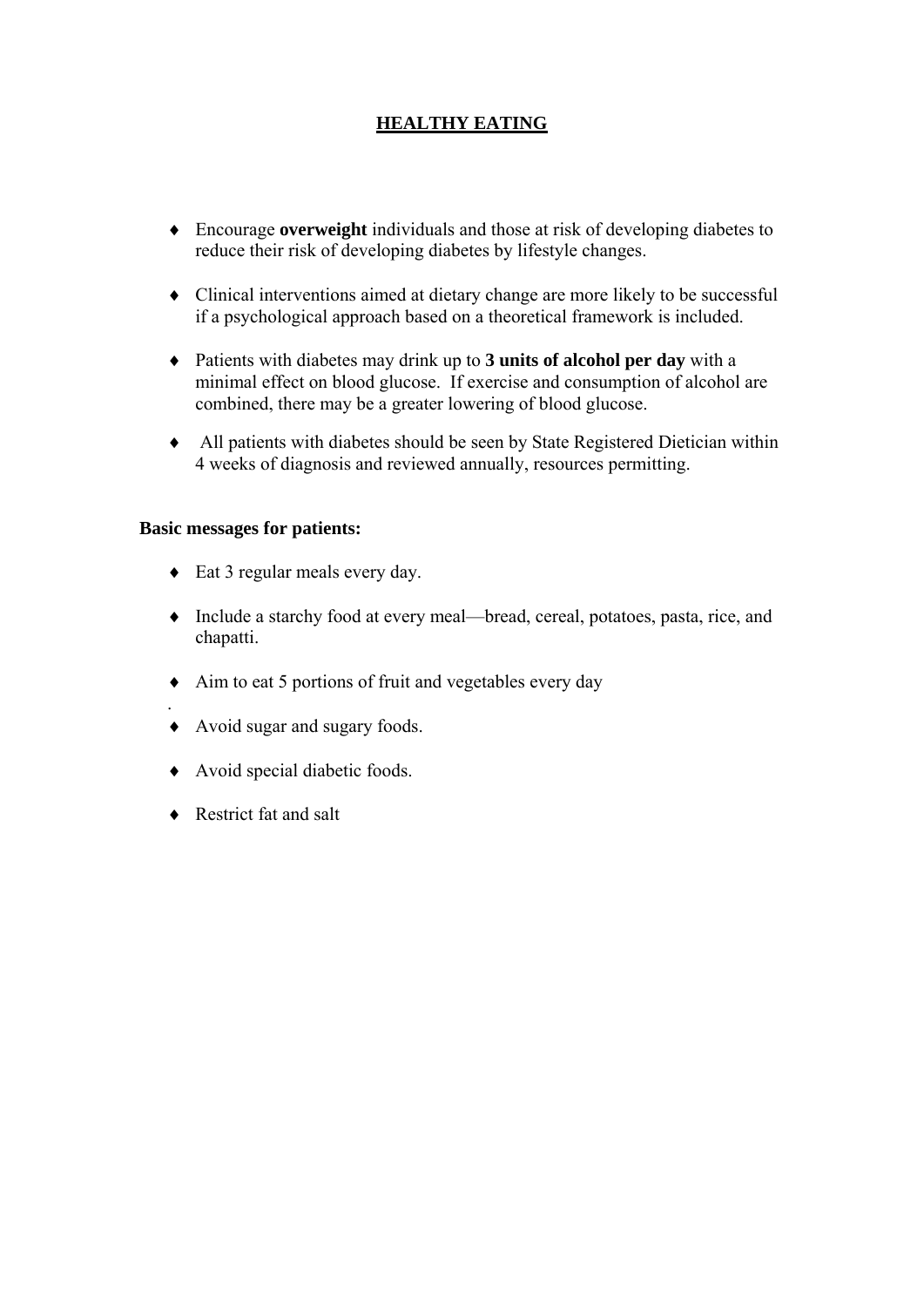## **EXERCISE AND PHYSICAL ACTIVITY**

- ♦ A rate of perceived exertion scale is useful for estimating exercise intensity.
- ♦ In people with T2DM physical activity or exercise should be performed at least every second or third day to maintain improvements in glycaemic control.
- ♦ In view of insulin adjustments etc. it may be easier for people with type 1 diabetes to perform physical activity or exercise every day.
- ♦ Exercise with normal insulin dose and no additional carbohydrate significantly increase the risk of hypoglycaemia during and after exercise.
- ♦ Intramuscular insulin injection and injection of insulin into exercising areas increases the absorption of insulin and the risk of hypoglycaemia and should therefore be avoided.
- ♦ Access to PCT funded exercise programmes should be offered.

## **SMOKING CESSATION**

- ♦ Smokers should be advised to stop smoking. Nicotine replacement therapy is recommended for up to 8 weeks for smokers of >15 cpd
- ♦ Group therapy is more effective than simple advice by one person

## **ALCOHOL**

- ♦ 3 units of alcohol per day is unlikely to have an effect on blood glucose levels, but if taken regularly may cause hypertension and weight gain
- ♦ Men may have up to 3 units of alcohol per day. Women may have up to 2 units of alcohol per day.
- ♦ Try to have 2 alcohol free days per week
- $\bullet$  I unit of alcohol = a half pint of beer or lager, one standard glass of wine, one 'pub' measure of spirits
- ♦ Choose 'dry' drinks i.e. wine, not sweet
- ♦ Avoid low alcohol (<5%)beers / lagers and avoid strong lagers
- ♦ Dilute shorts by 50% using diet mixers ie slimline tonic
- Do not drink on an empty stomach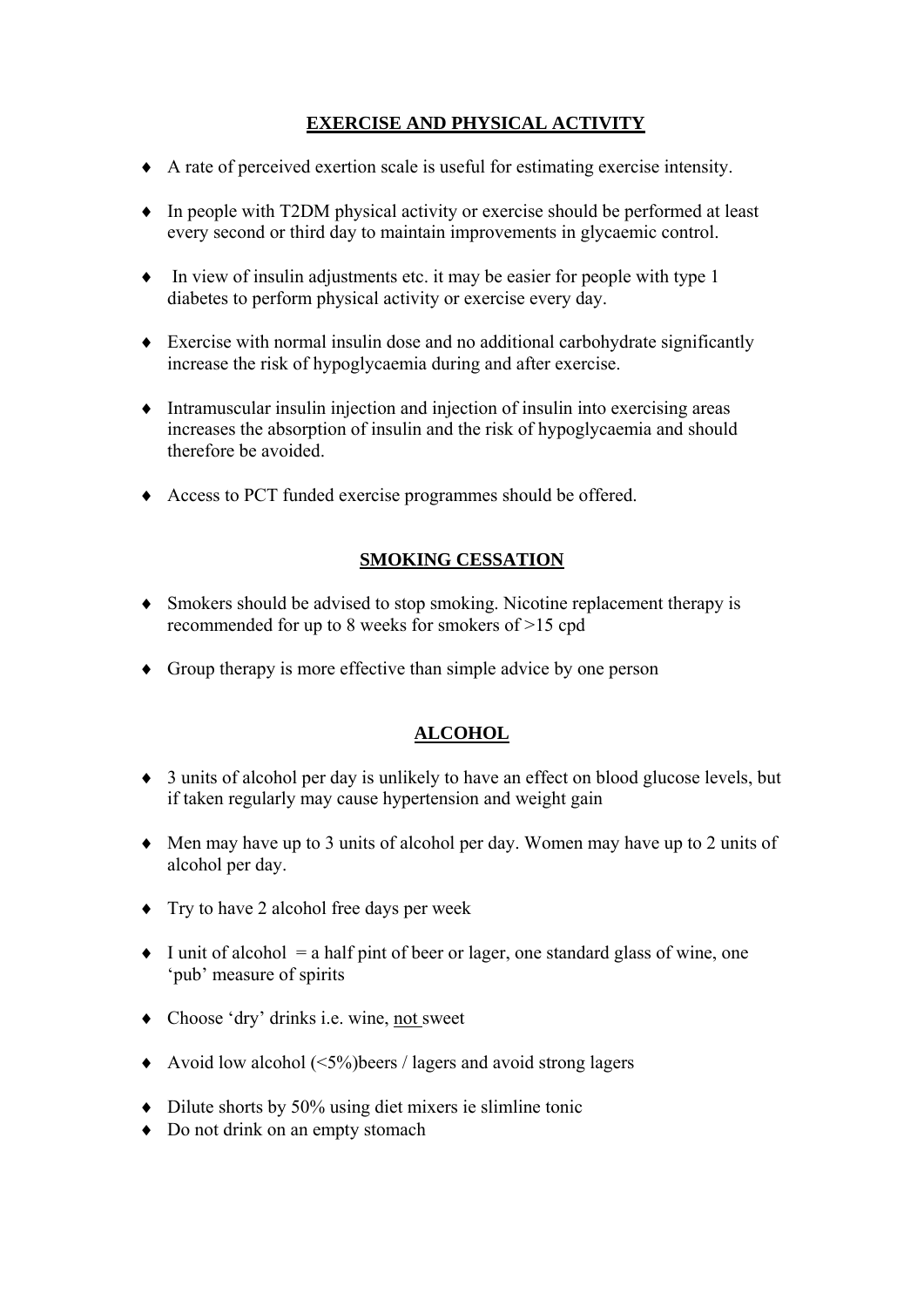## **DELIVERY OF LIFESTYLE INTERVENTIONS**

A variety of types of lifestyle intervention have been shown to improve selfmanagement, metabolic and psychological outcomes. These include:

- $\bullet$  Education which is supplemented by additional support / follow up and behaviour modification. Patients with diabetes should be offered lifestyle interventions based on a valid theoretical framework
- ♦ Computer assisted programmes, which provide education and trigger selfmanagement. Education programmes, computer assisted packages and telephones prompting should be considered as part of a multidisciplinary lifestyle intervention programme
- ♦ Psychological interventions that are varied and include behaviour modification, motivational interviewing, patient empowerment and activation.
- ♦ Useful contact numbers can be found as Appendage X

## **QUALITY OF LIFE AND DEPRESSION**

- ♦ Depression is more common in people with diabetes than in the general population.
- ♦ The presence of micro and macrovascular complications is associated with a higher prevalence of depression and lower quality of life. Remission of depression is often associated with an improvement in glycaemic control
- ♦ Pharmacological (antidepressant therapy with a SSRI) and non-pharmacological treatments (e.g. cognitive behavioural therapy, psychotherapy programmes and coping skills training) have been shown to be effective in diabetic patients with depression and may also improve glycaemic control.
- ♦ Consider using an 'expert patient' to provide support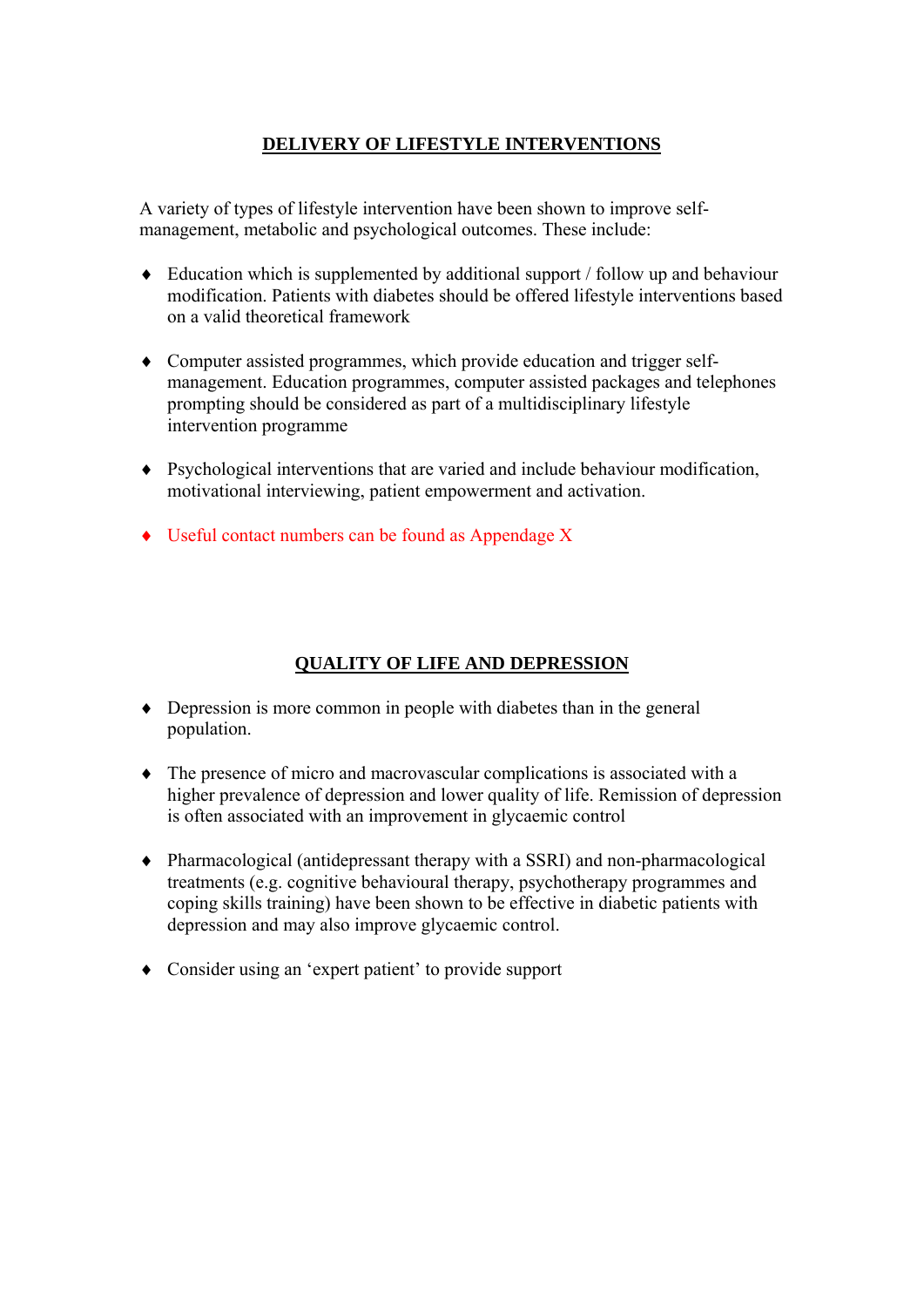# **SECTION THREE:**

# **Management of hyperglycaemia**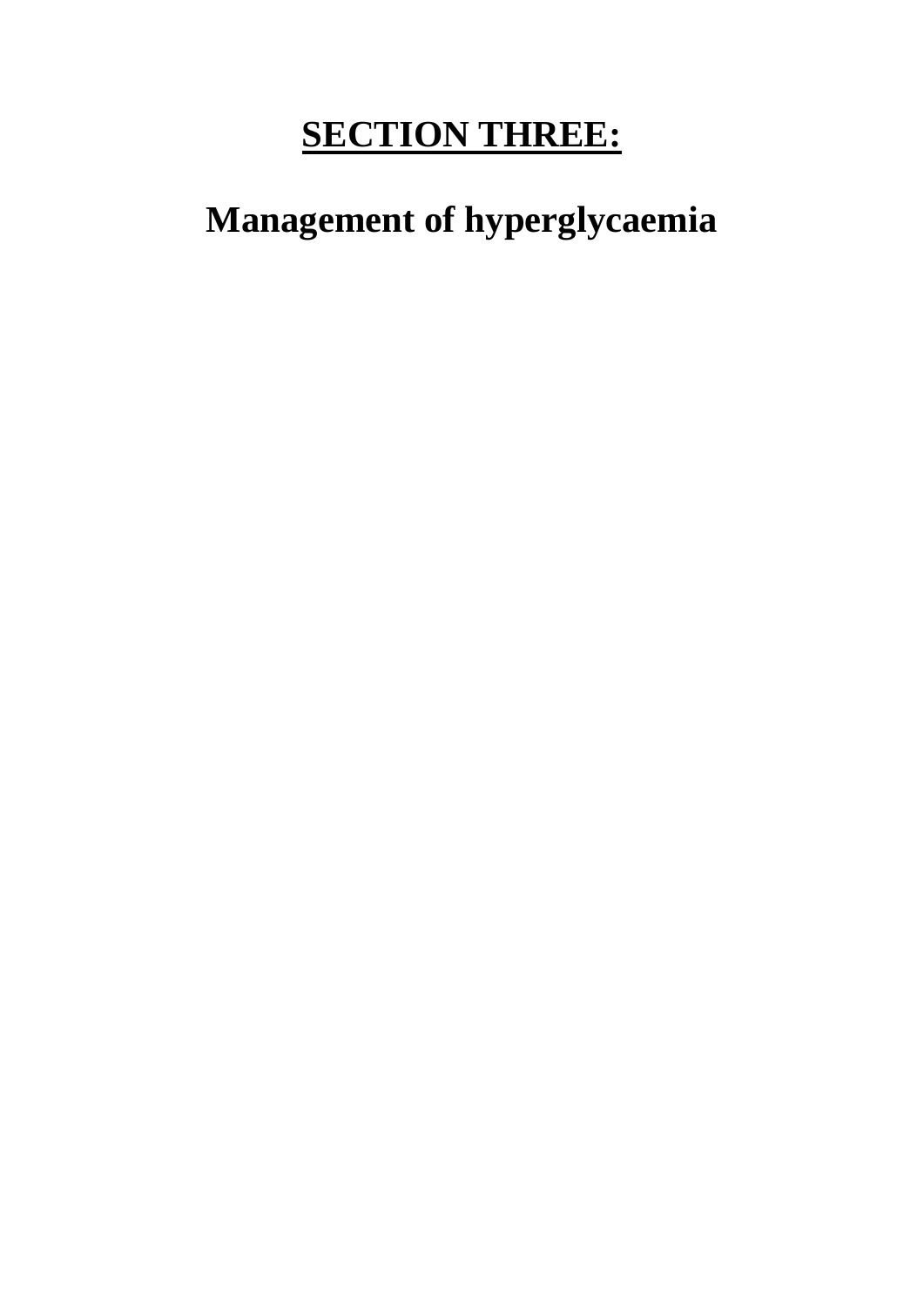## **MANAGEMENT OF T2DM WITH OHA**



Consider alternative agents ie Acarbose, repaglinide, nateglinide, orlistat, sibutramine

Note: NICE guidelines do not advocate the used of triple therapy (sulphonylurea, metformin and a glitazones, but this pathway reflects local practice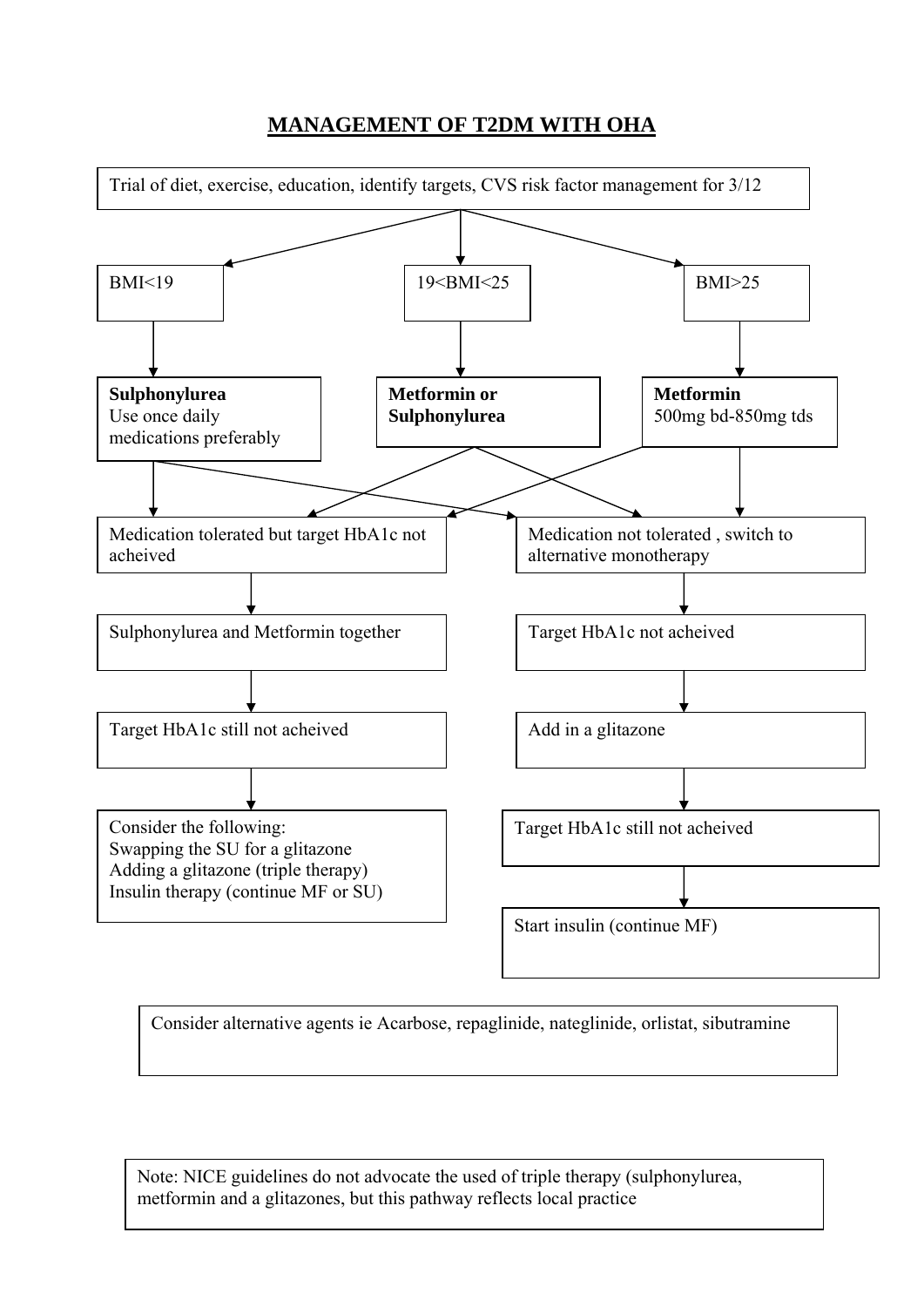## **PROTOCOL FOR ADJUSTING ONCE DAILY INSULIN (GLARGINE / DETEMIR) BASED ON LOCAL PRACTICE**

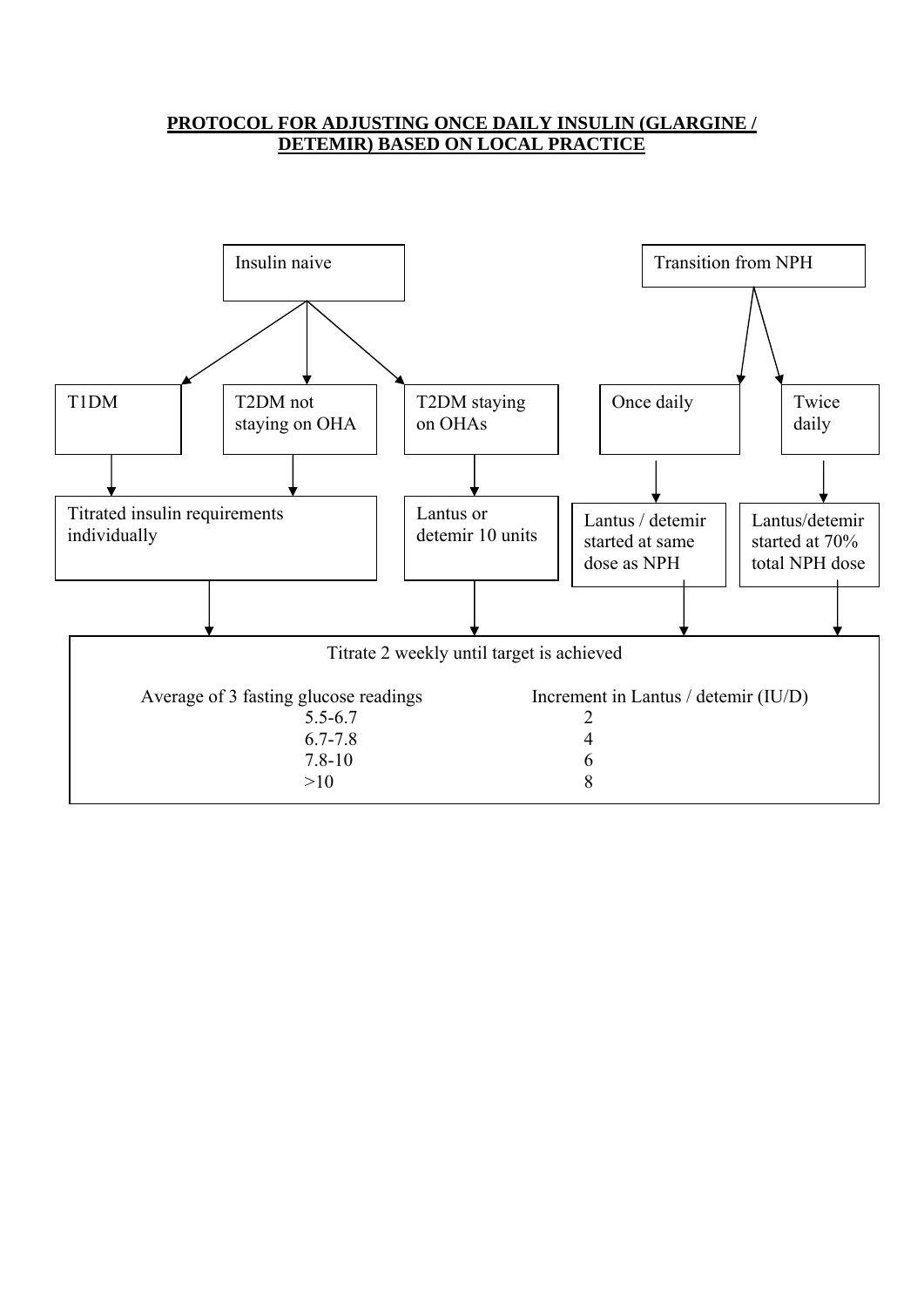## **PROTOCOL FOR ADJUSTING PRE-MIXED TWICE DAILY INSULIN**

- Insulin adjustments are generally based on the recognition of blood glucose patterns over several days
- Cautious adjustments in steps are made in insulin doses until blood glucose levels are in the target range re reached.
- Unexplained hypoglycaemia requires thinking about insulin doses without delay, and adjustment without waiting for a pattern to emerge may be justified.
- When, adjusting, it is usually unwise to make changes to insulin doses every day, or to change too many doses at once, since this can lead to more instability and confusion.
- Adjust on a basis of  $2 3$  days results.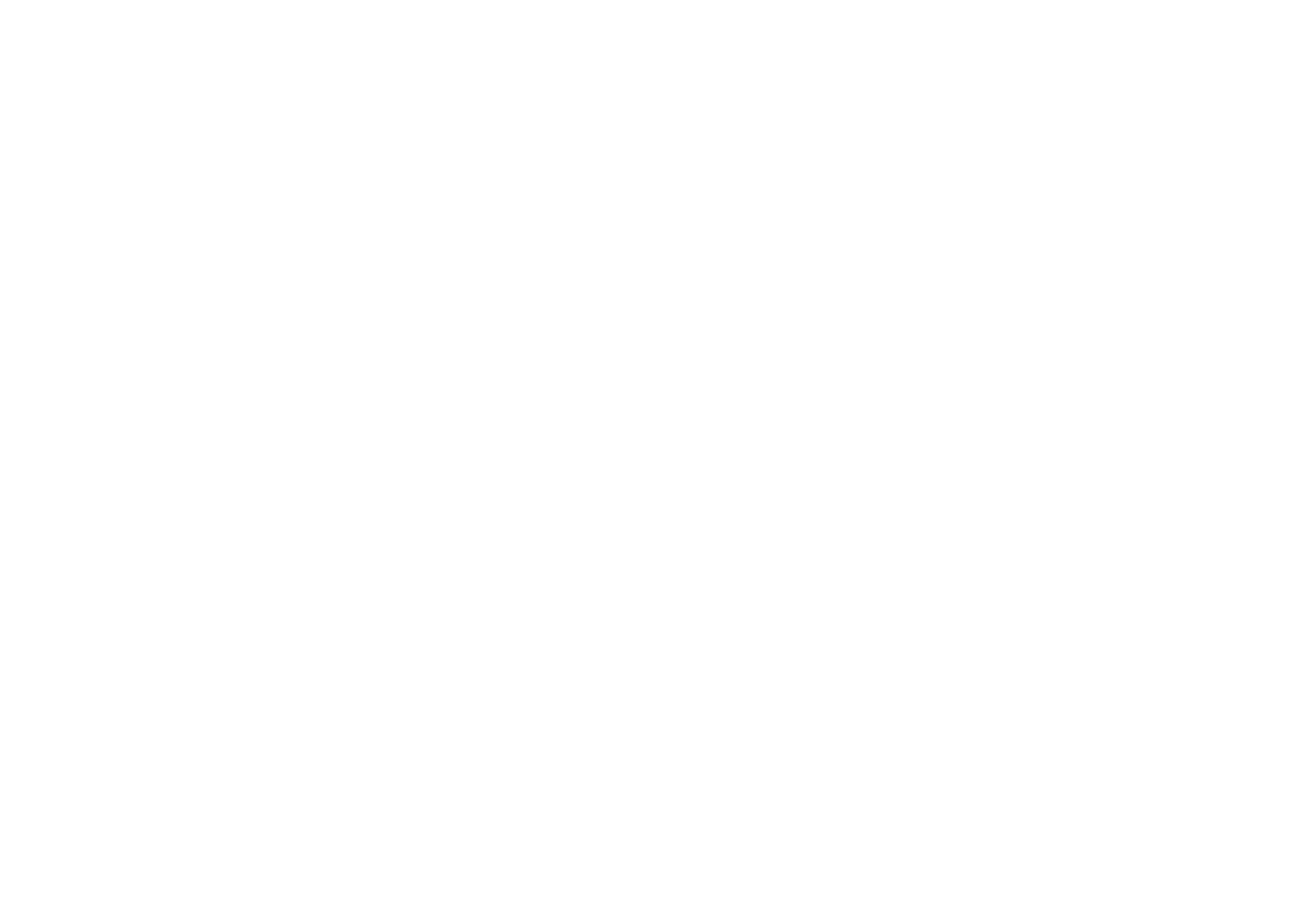## **PROTOCOL FOR ADJUSTING PRE-MIXED TWICE DAILY INSULIN**

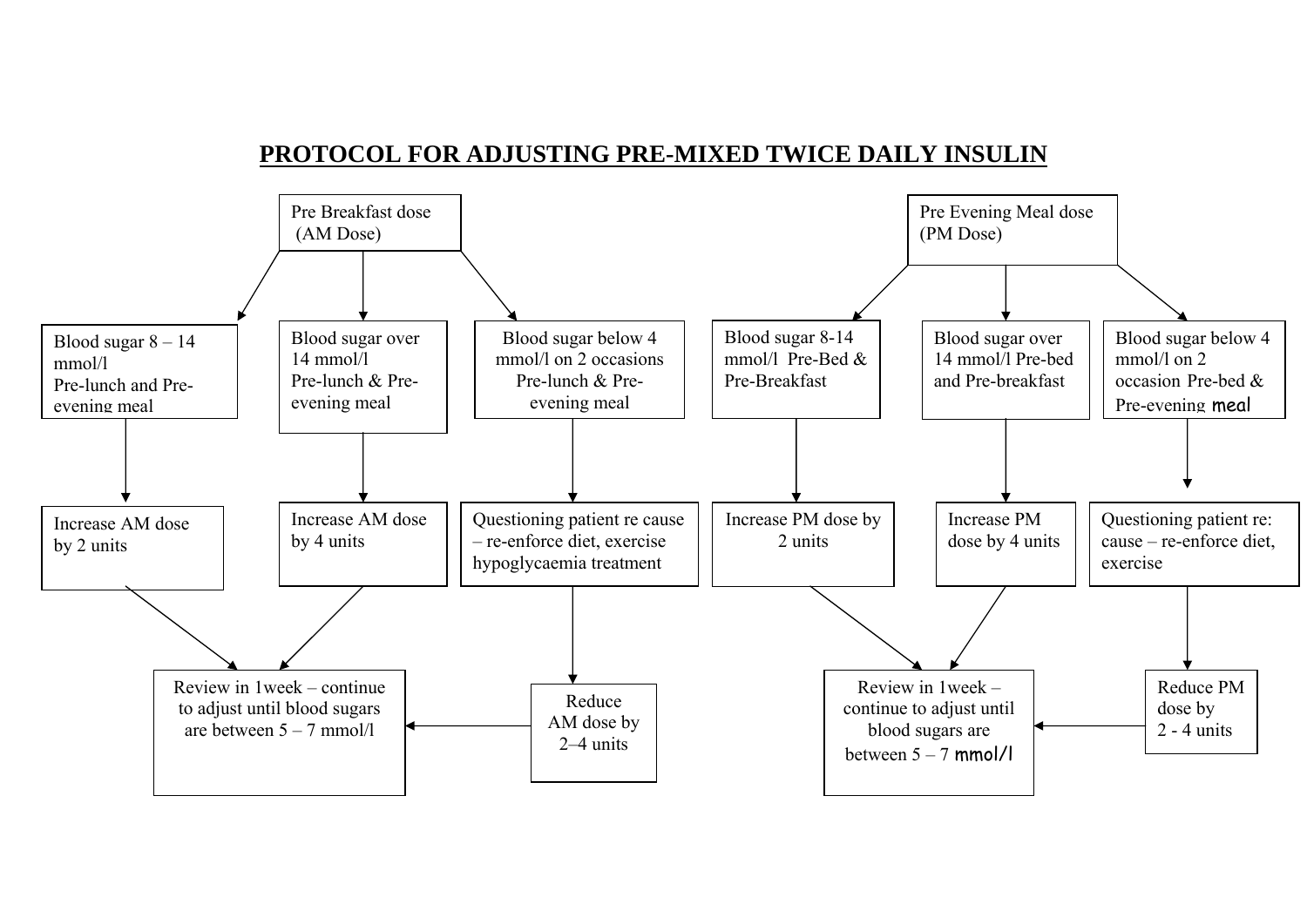## **PROTOCOL FOR INITIATION AND ADJUSTMENT OF QDS REGIMENS**

 Insulin adjustments are generally based on the recognition of blood glucose patterns over several days

 Cautious adjustments in steps are made in insulin doses until blood glucose levels in the target range are reached.

 Unexplained hypoglycaemia requires thinking about insulin doses without delay, and adjustment without waiting for a pattern to emerge may be justified.

 When adjusting, it is usually unwise to make changes to insulin doses every day, or to change too many doses at once, since this can lead to more instability and confusion.

| <b>Blood</b>                                                   | <b>Blood Glucose</b>                                                                                                                          | <b>Blood Glucose</b> | <b>Blood Glucose</b>                                                                                                        | <b>Blood Glucose</b>                                                                                      |
|----------------------------------------------------------------|-----------------------------------------------------------------------------------------------------------------------------------------------|----------------------|-----------------------------------------------------------------------------------------------------------------------------|-----------------------------------------------------------------------------------------------------------|
| Testing                                                        | $\leq$ 4mmol/1                                                                                                                                | $4 - 8$              | $9 - 14$                                                                                                                    | $\geq$ 15 mmol/l                                                                                          |
| Times                                                          | or                                                                                                                                            | mmol/l               | mmol/l                                                                                                                      |                                                                                                           |
|                                                                | hypo                                                                                                                                          |                      |                                                                                                                             |                                                                                                           |
| <b>Before Bed</b>                                              | Reduce                                                                                                                                        |                      | Increase                                                                                                                    | Increase                                                                                                  |
| <b>Breakfast</b>                                               | bedtime                                                                                                                                       |                      | bedtime                                                                                                                     | bedtime                                                                                                   |
|                                                                | intermediate                                                                                                                                  | <b>OPTIMAL</b>       | intermediate                                                                                                                | intermediate                                                                                              |
|                                                                |                                                                                                                                               |                      | 2                                                                                                                           | $\overline{4}$                                                                                            |
|                                                                | 4 units                                                                                                                                       |                      | units                                                                                                                       | units                                                                                                     |
| <b>Before Lunch</b>                                            | Reduce                                                                                                                                        |                      | Increase                                                                                                                    | Increase                                                                                                  |
| Lunch                                                          | morning                                                                                                                                       |                      | morning                                                                                                                     | morning                                                                                                   |
|                                                                | short-acting                                                                                                                                  | <b>OPTIMAL</b>       | short-acting                                                                                                                | short-acting                                                                                              |
|                                                                |                                                                                                                                               |                      | Insulin<br>2<br>by                                                                                                          | insulin<br>by<br>4                                                                                        |
|                                                                | units                                                                                                                                         |                      | units                                                                                                                       | units                                                                                                     |
| Before                                                         | Reduce                                                                                                                                        |                      | Increase                                                                                                                    | Increase                                                                                                  |
|                                                                | morning                                                                                                                                       |                      | lunchtime                                                                                                                   | lunchtime                                                                                                 |
|                                                                |                                                                                                                                               | <b>OPTIMAL</b>       |                                                                                                                             |                                                                                                           |
|                                                                |                                                                                                                                               |                      | 2<br>Insulin                                                                                                                | $\overline{2}$<br>insulin                                                                                 |
|                                                                | units                                                                                                                                         |                      | units                                                                                                                       | units                                                                                                     |
|                                                                |                                                                                                                                               |                      |                                                                                                                             |                                                                                                           |
|                                                                |                                                                                                                                               |                      |                                                                                                                             |                                                                                                           |
|                                                                |                                                                                                                                               |                      |                                                                                                                             |                                                                                                           |
|                                                                |                                                                                                                                               |                      |                                                                                                                             |                                                                                                           |
|                                                                |                                                                                                                                               |                      |                                                                                                                             | $\overline{4}$                                                                                            |
|                                                                |                                                                                                                                               |                      |                                                                                                                             |                                                                                                           |
| Evening<br>Meal<br><b>Before</b><br>Supper /<br><b>Bedtime</b> | insulin by<br>insulin by 2 - 4<br>short-acting<br>Insulin by $2 - 4$<br>Reduce<br>evening meal<br>short-acting<br>insulin by $2 - 4$<br>units | <b>OPTIMAL</b>       | insulin<br>by<br>short-acting<br>by<br>Increase<br>evening meal<br>short acting<br>$\overline{2}$<br>insulin<br>by<br>units | insulin<br>by<br>short-acting<br>by<br>Increase<br>evening meal<br>short acting<br>insulin<br>by<br>units |

#### **Insulin Dose Adjustment – Basal Bolus Regimen (4 injections daily)**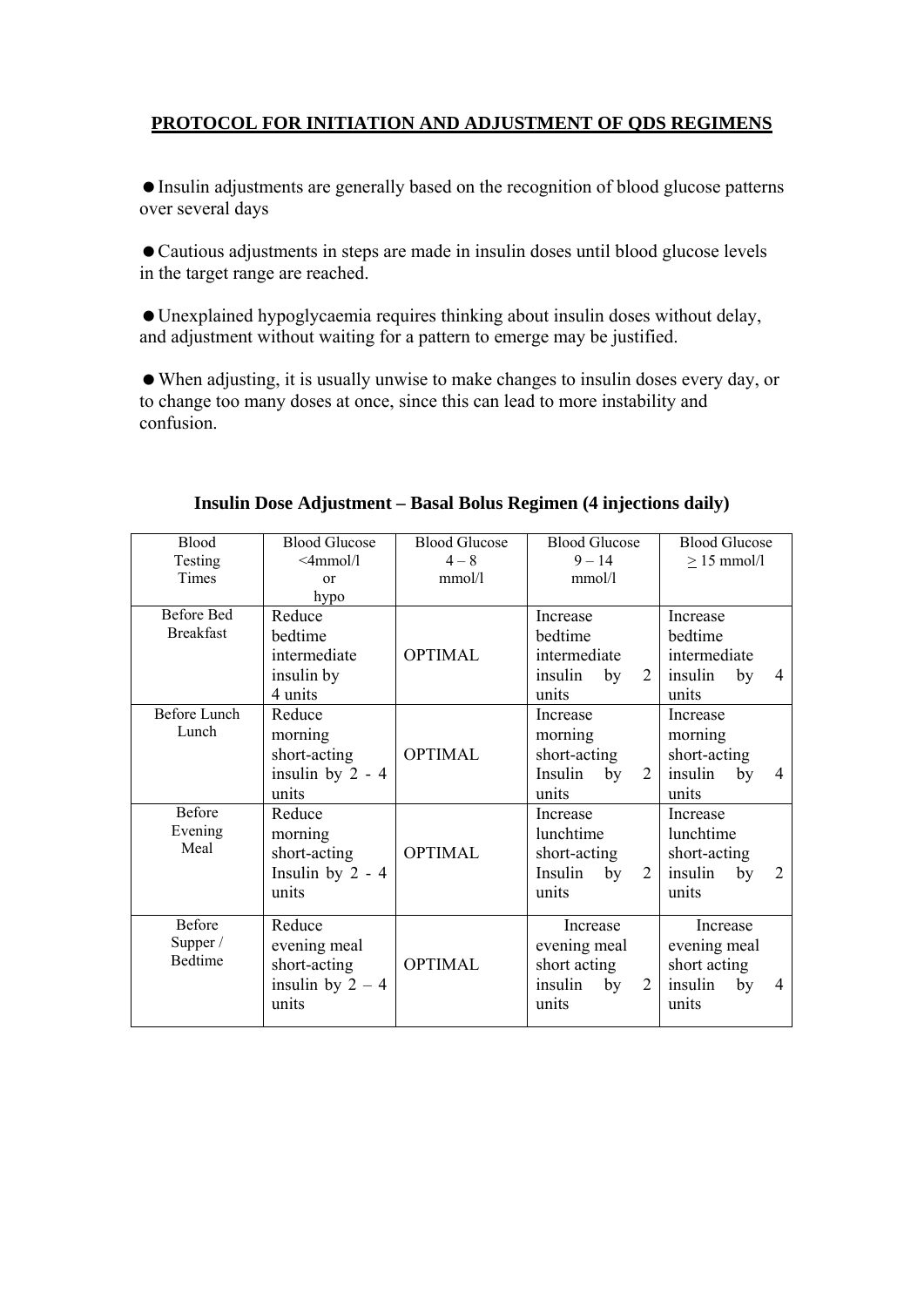# **SECTION FOUR:**

# **Management of CVS risk factors**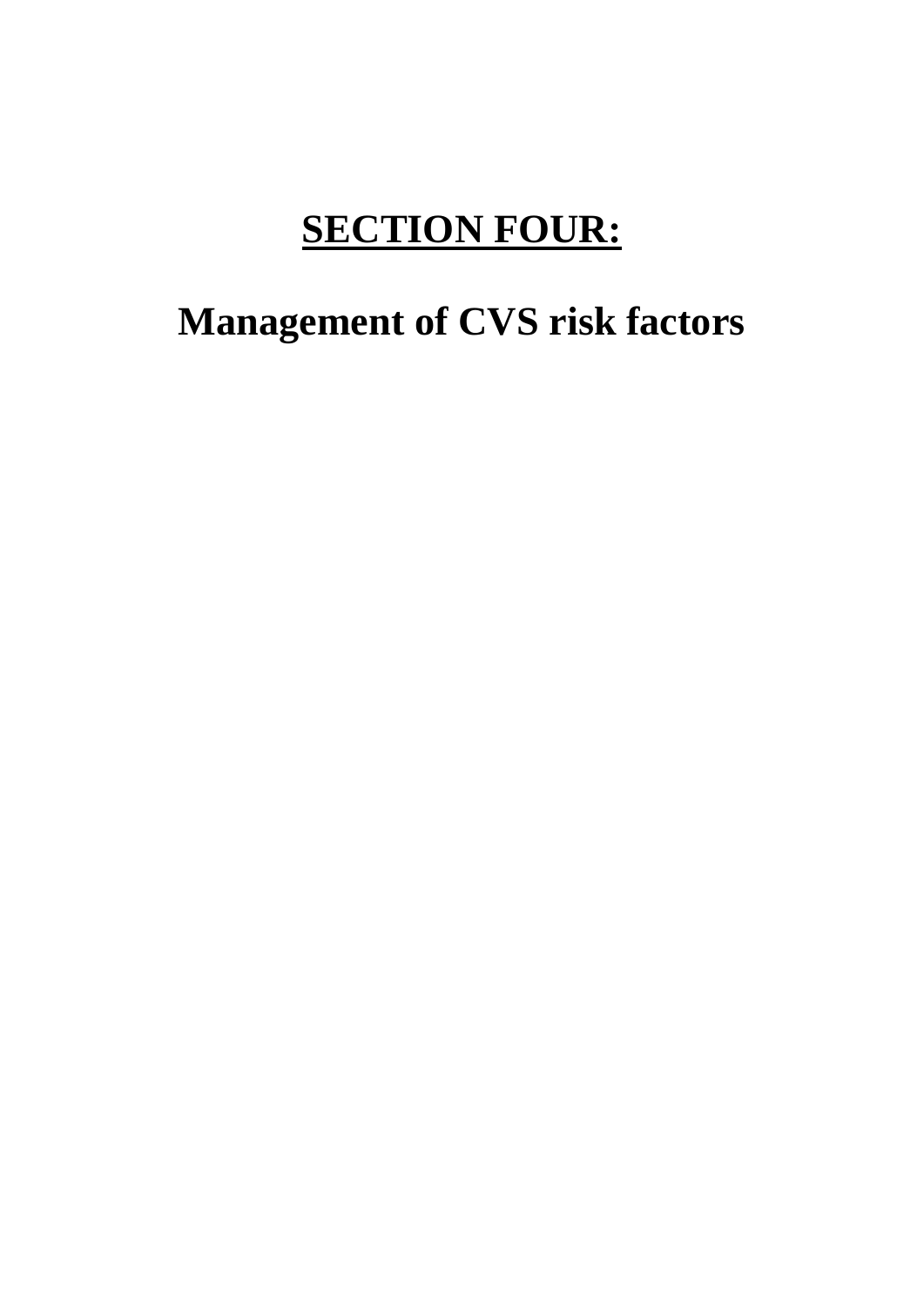## **PRIMARY PREVENTION OF CVS DISEASE**

We advocate aggressive management of

 Smoking Hypertension Hyperglycaemia Lipid levels Ensure on antiplatelet therapy Weight

## **MANAGEMENT OF ESTABLISHED CVS DISEASE**

| Evidence level | Treatment                                           |
|----------------|-----------------------------------------------------|
|                | Insulin therapy peri and post-MI                    |
|                | Thrombolytic therapy                                |
|                | Consider primary angioplasty                        |
| B              | Long term statin and antiplatelet therapy           |
|                | ACEI and Beta-blocker therapy                       |
|                | Stenting at angioplasty and give adjuvant abciximab |
|                |                                                     |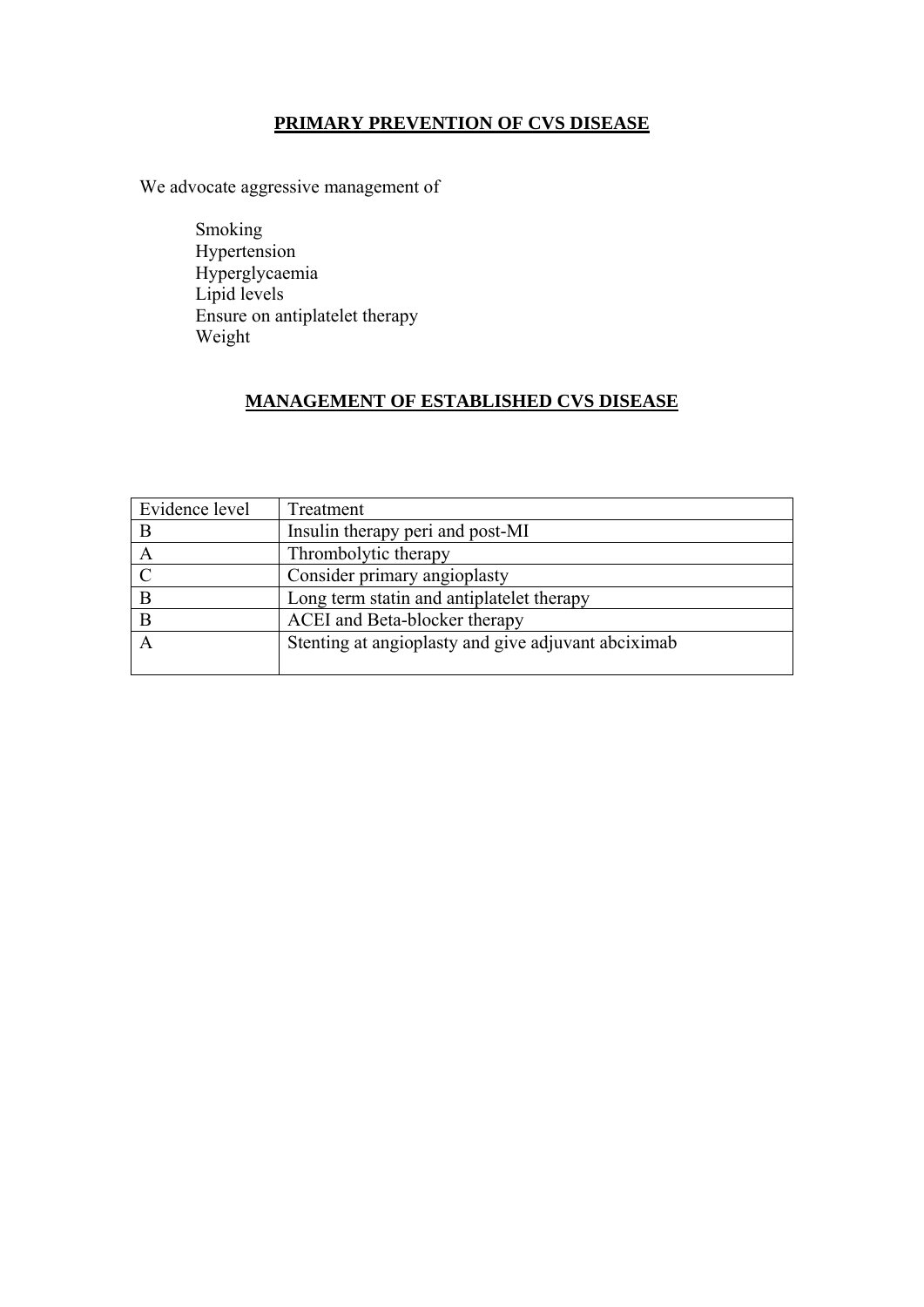## **MANAGEMENT OF OBESITY**

### **Inclusion criterion.**

 For consideration of orlistat therapy: BMI >30 kg/m2 BMI >28 kg/m2 plus other cardiac risk factors (including diabetes) Age 18-75y for orlistat

 For consideration of sibutramine therapy: BMI >30 kg/m2 BMI >27 kg/m2 plus other cardiac risk factors (including diabetes) Age 18-65y for orlistat

#### **Protocol.**

Based on NICE guidelines, although recent evidence suggests that the 2.5kg weight loss is not a pre-requisite of commencing orlistat therapy\*

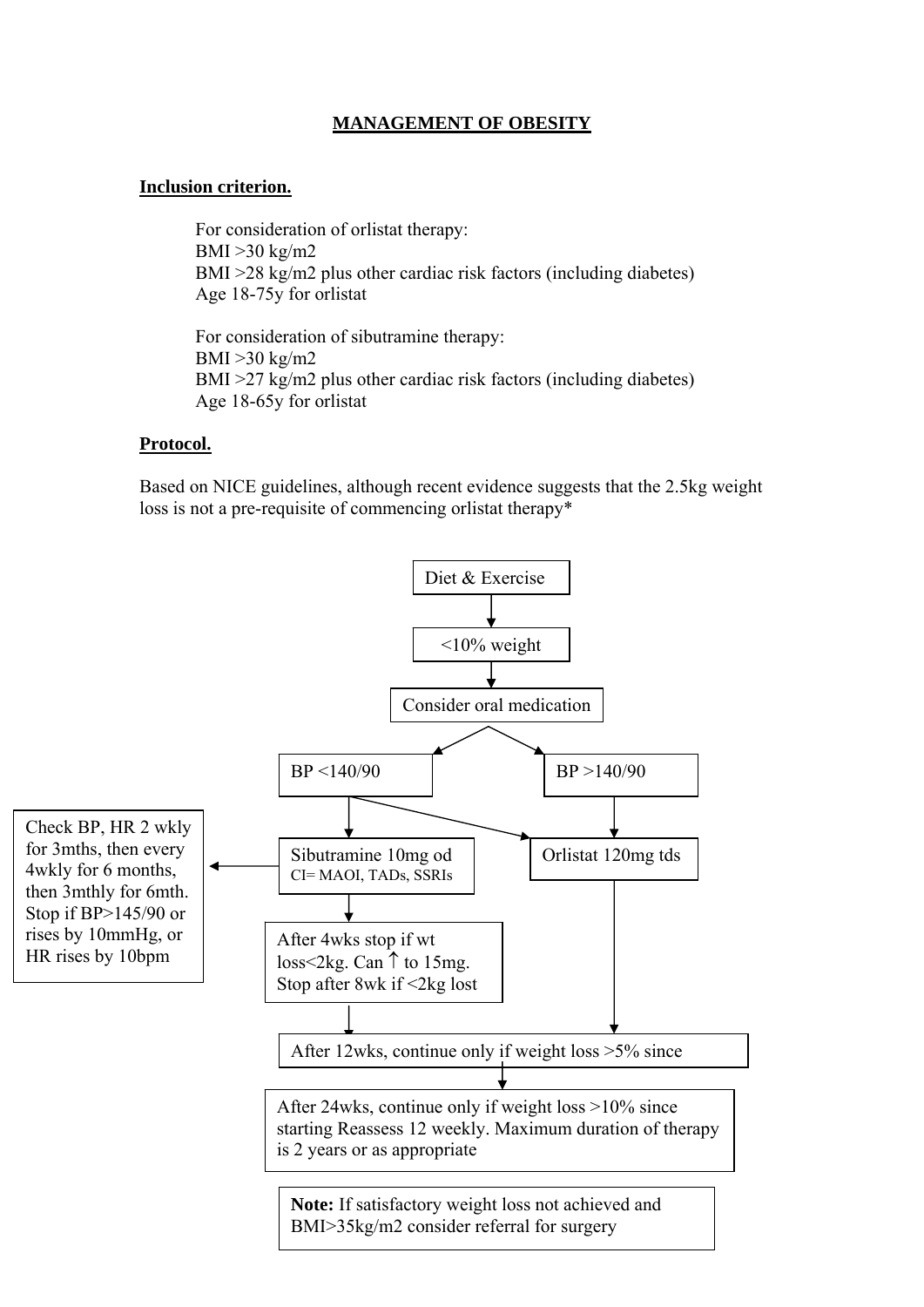## **MANAGEMENT OF HYPERTENSION IN DIABETES.**

## **Measuring BP.**

The mean of three blood pressure recordings taken using appropriate tool at rest in the supine or recumbent position should be recorded as the correct blood pressure.

#### **Assessing CVS risk.**

CVS risk should be assessed using the UKPDS risk engine. 'High risk' refers to those with previous evidence of atherosclerosis, those with T2DM and those with a 10yr CVS risk of greater than 15%. 'Low risk' refers to those with a 10yr CVS risk of less than 30%.

#### **Protocol.**

| Mean blood    | CVS risk | Micro/macroalbumin | Action            |
|---------------|----------|--------------------|-------------------|
| pressure      |          | uria               |                   |
| 140/80 < BP < | Low      | N <sub>0</sub>     | Monitor BP 6mthly |
| 160/100       |          |                    |                   |
| 140/80 < BP < | High     | N <sub>0</sub>     | Treat until       |
| 160/100       |          |                    | BP<140/80         |
| BP > 160/100  | Either   | N <sub>0</sub>     | Treat until       |
|               |          |                    | BP<140/80         |
| BP > 140/80   | Either   | Yes                | Treat until BP    |
|               |          |                    | <135/75           |

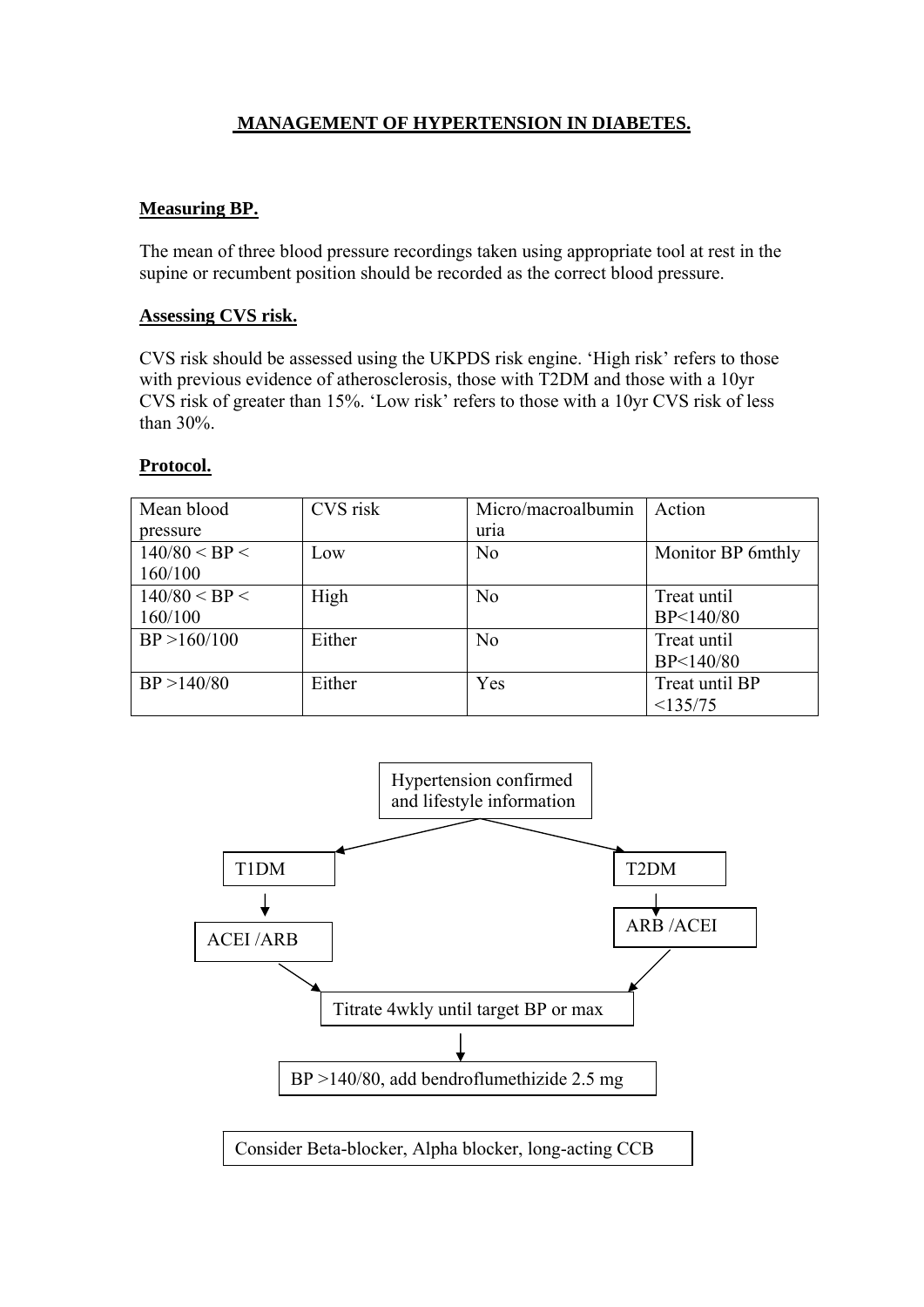There are many hypotensive agents available, some of which are also licensed for the prevention of diabetic nephropathy. We would advocate the use of once daily medication to improve compliance. The agents most commonly used in our practice are detailed in the table below.

| Drug group          | <b>CI</b>            | Drug                | Dose                |
|---------------------|----------------------|---------------------|---------------------|
| <b>ARBS</b>         | RAS, AS, MS,         | Irbesartan*         | 150-300mg od        |
|                     | HOCM, pregnancy      | Losartan*           | 50-100mg od         |
|                     | breastfeeding,       | Candesartan         | $4-8mg$ od          |
|                     | hepatic and renal    |                     |                     |
|                     | impairment           |                     |                     |
| <b>ACEI</b>         | RAS, angioedema,     | Lisinopril*         | 2.5-40mg od         |
|                     | pregnant             | Trandolapril        | $1-8mg$ od          |
|                     | breastfeeding,       | Captopril*          | 12.5-50mg bd        |
|                     | hepatic and renal    | Ramipril            | $1.25-10$ mg od     |
|                     | impairment,          | Perindopril         | $4-8mg$ od          |
|                     | porphyria            |                     |                     |
| Alpha blockers      | Hepatic and heart    | Doxazosin           | $2-16mg$ od         |
|                     | failure              |                     |                     |
|                     | pregnant             |                     |                     |
|                     | breastfeeding,       |                     |                     |
| <b>Betablockers</b> | Hepatic and heart    | Atenolol            | 50 <sub>mg</sub> od |
|                     | failure              | <b>Bisoprolol</b>   | 10-20mg od          |
|                     | pregnant             | Carvedilol          | 12.5-50mg od        |
|                     | breastfeeding, heart | Metoprolol          | 100-200mg od        |
|                     | block,               |                     |                     |
|                     | bradycardia, COPD,   |                     |                     |
|                     | asthma,              |                     |                     |
|                     | PVD, myaes thenia    |                     |                     |
|                     | gravis               |                     |                     |
| <b>CCB</b>          | Hepatic, renal and   | Amlodipine          | $5-10mg$            |
|                     | heart failure        | Diltiazem xl        | 240-300mg od        |
|                     | pregnant             | Nifedipine MR       | 20-30mg od          |
|                     | breastfeeding, heart |                     |                     |
|                     | block,               |                     |                     |
| Diuretics           | Severe hepatic &     | Indapamide          | $2.5mg$ od          |
|                     | renal impairment,    | Bendrofluamethazide | $2.5mg$ od          |
|                     | low K & Na, high     |                     |                     |
|                     | Calcium              |                     |                     |

**\*Licensed for diabetic nephropathy in addition to hypertension**

Once daily medication is preferred as it aids compliance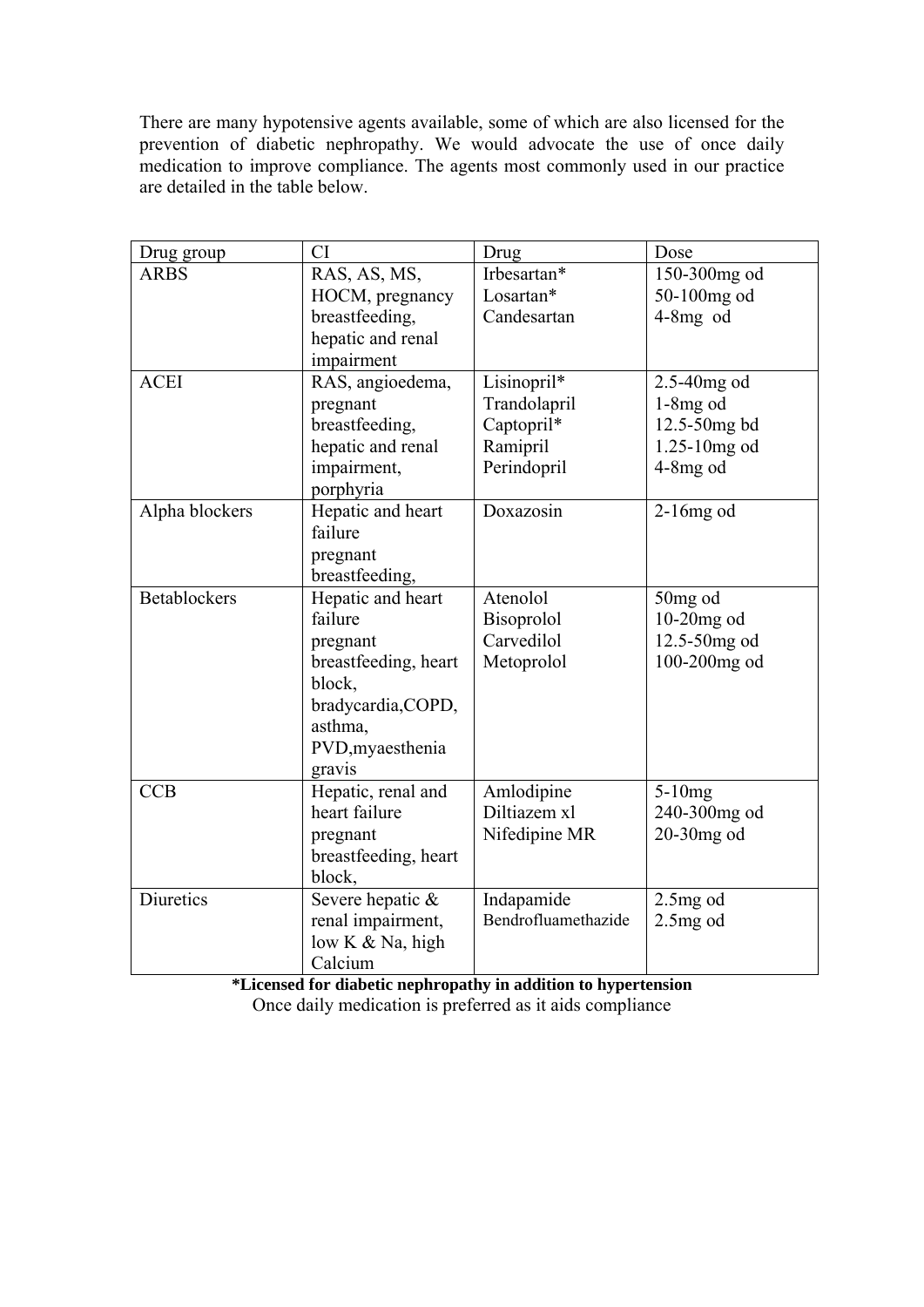## **ANTIPLATELET THERAPIES.**

#### **Inclusion criterion.**

Consider antiplatelet therapy for all high-risk patients i.e. all patients with evidence of previous atherosclerosis (CVA, TIA, MI, PVD) or those with a 10-year CVS risk of greater than 15%. Diabetes UK suggests that all people with DM over the age of 30 should take aspirin. In those requiring primary prevention ensure that the systolic blood pressure is reduced to below 145mmHg before commencing antiplatelet therapy.

## **Guidance (reflects local practice)**

As first line therapy give Aspirin 75mg OD. In those with PVD or in those who have had an atherosclerotic event whilst on aspirin, consider adding clopidogrel 75mg OD. In those unable to tolerate Aspirin because of allergy, consider Clopidogrel 75mg alone. In those intolerant of Aspirin because of GI bleeding, consider aspirin 75mg od plus omeprazole 75mg od or Clopidogrel 75mg OD plus Lansoprazole 30mg OD.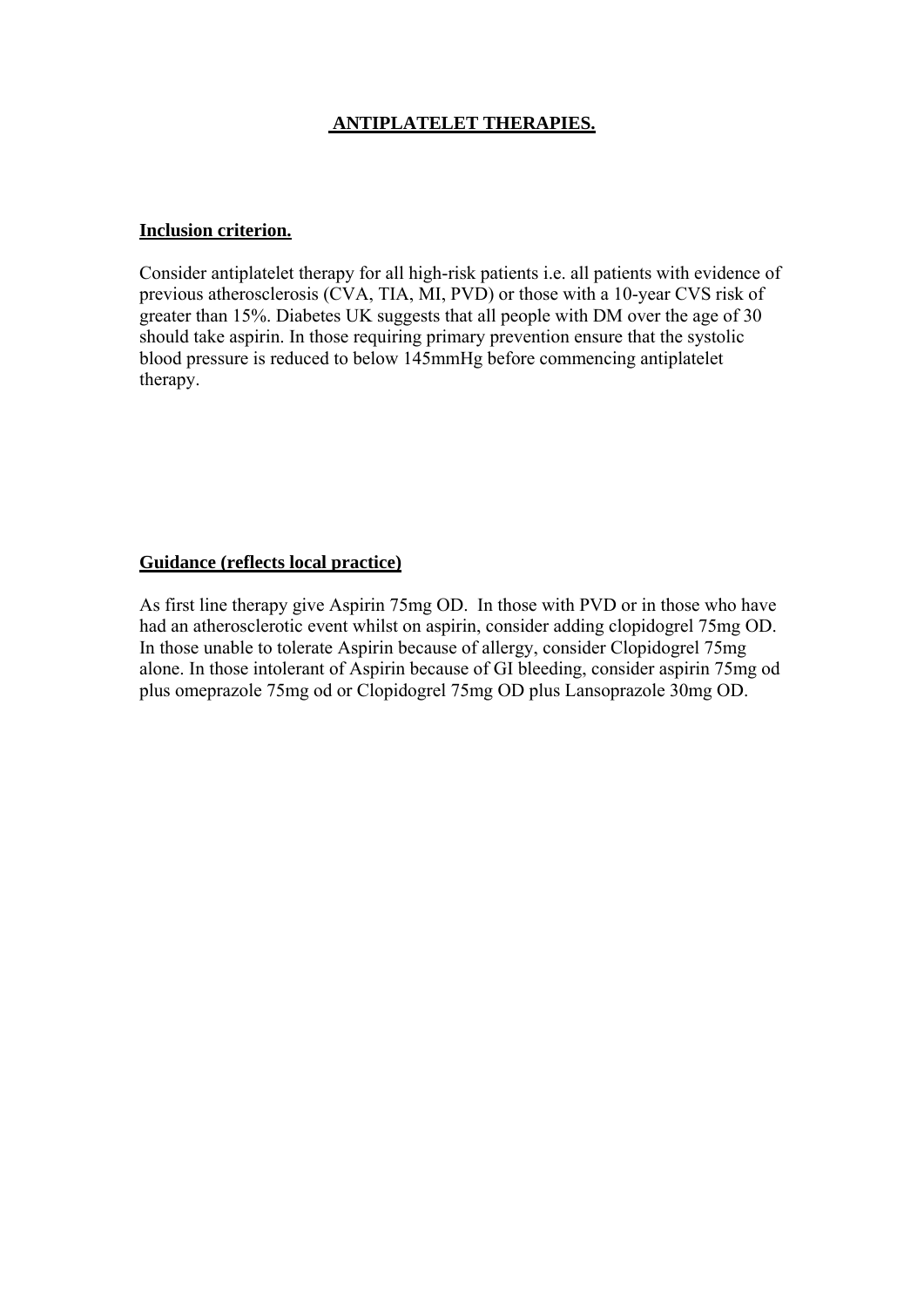## **MANAGEMENT OF HYPERLIPIDAEMIA.**

### **Inclusion criterion**

This protocol should be applied to all patients with diabetes.

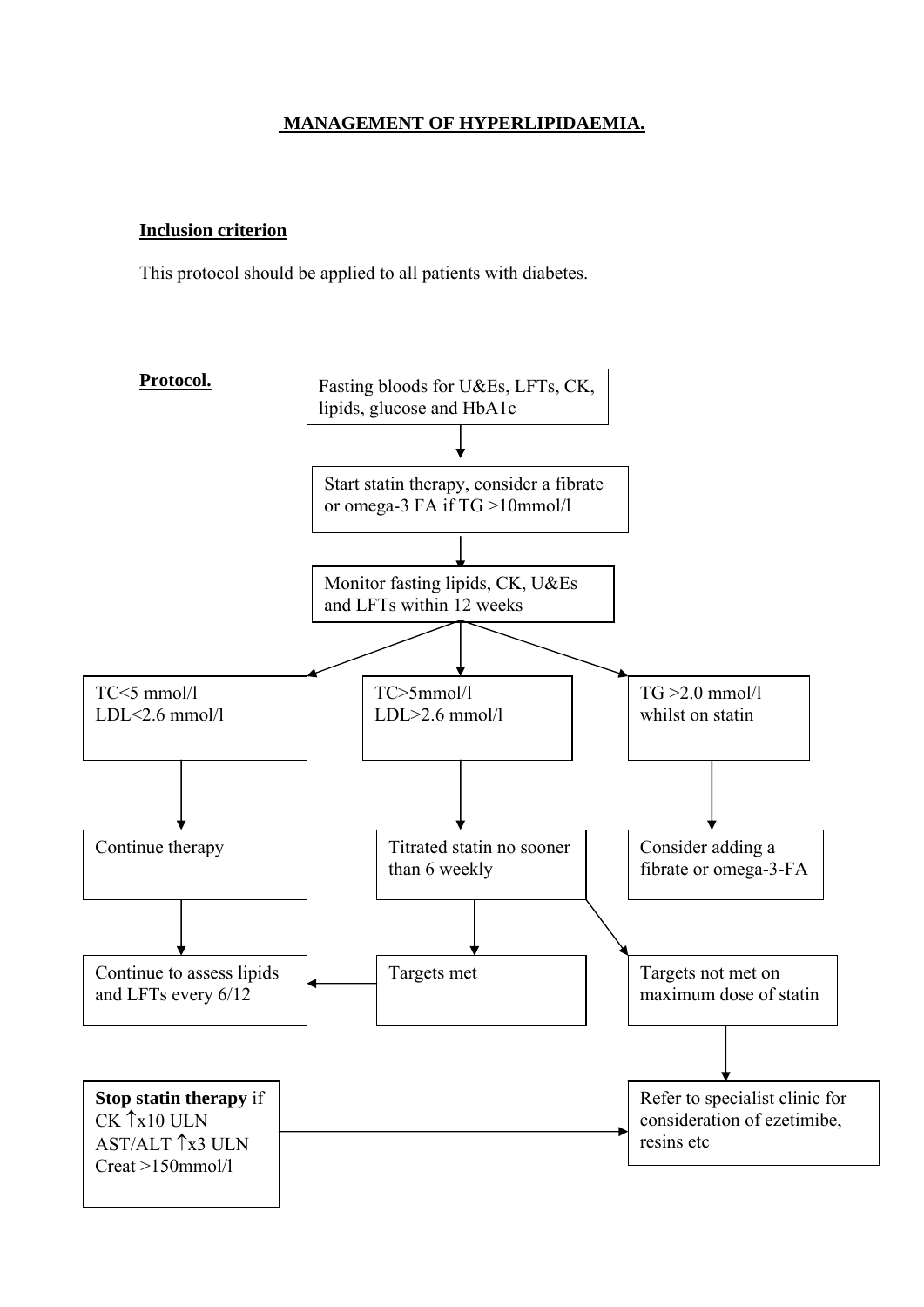# **SECTION FIVE:**

# **Management of Diabetic Complications**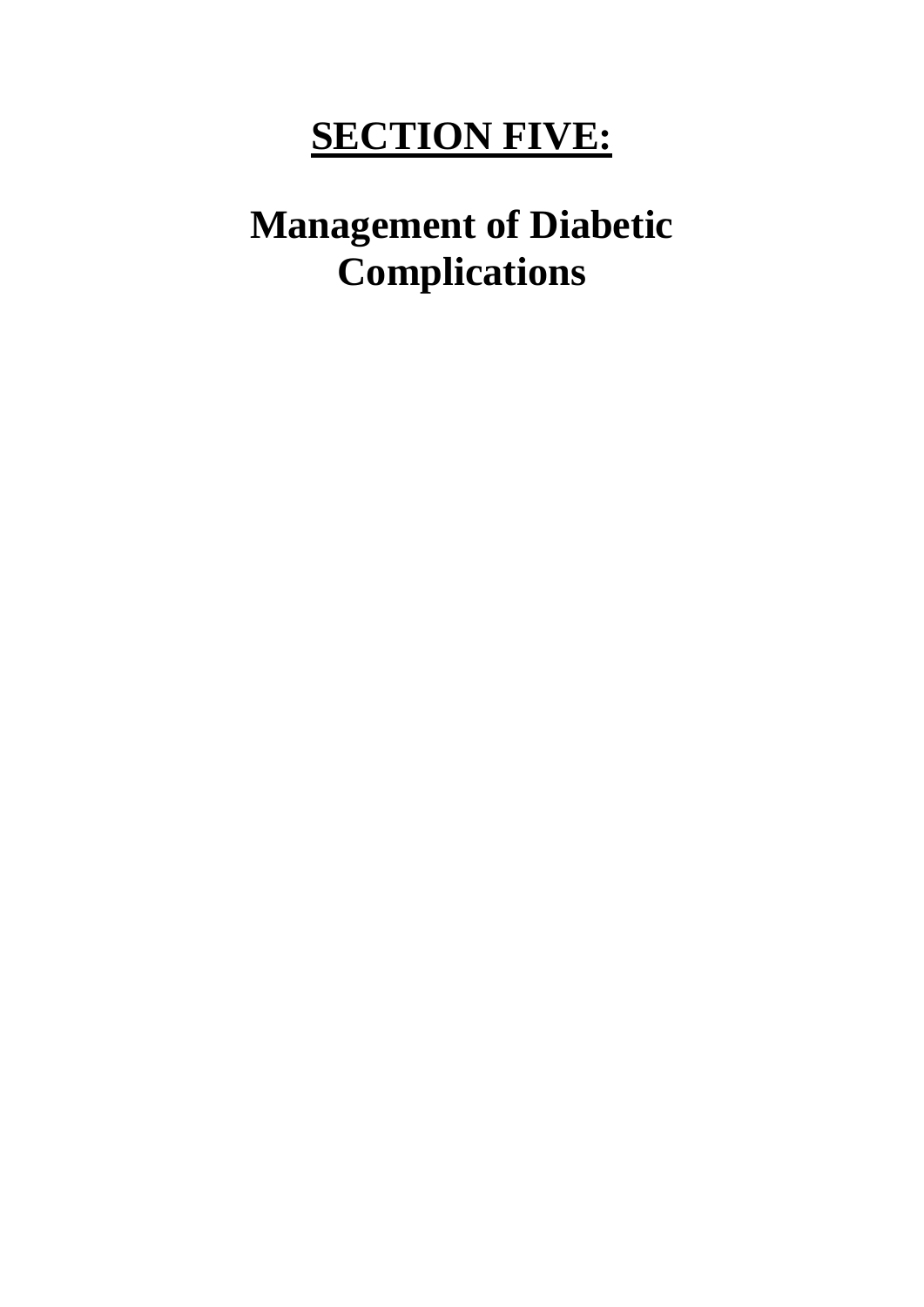## **MANAGEMENT OF DIABETIC NEPHROPATHY**

### **Identify risk factors**

Hyperglycaemia Increasing age Smoking Presence of retinopathy Hyperlipidaemia Duration of Diabetes Baseline urinary albumen excretion rate Hypertension High homocysteine levels Male gender Ethnicity

## **Definitions**

|                  | Urinary albumin<br>loss<br>(mg/d) | <b>UACR</b><br>(mg/mmol)         | Urinary albumin<br>concentration<br>Mg/l |
|------------------|-----------------------------------|----------------------------------|------------------------------------------|
| microalbuminuria | 30-300                            | $>2.5$ in men<br>$>3.5$ in women | >20                                      |
| Dm nephropathy   | >300                              | >30                              |                                          |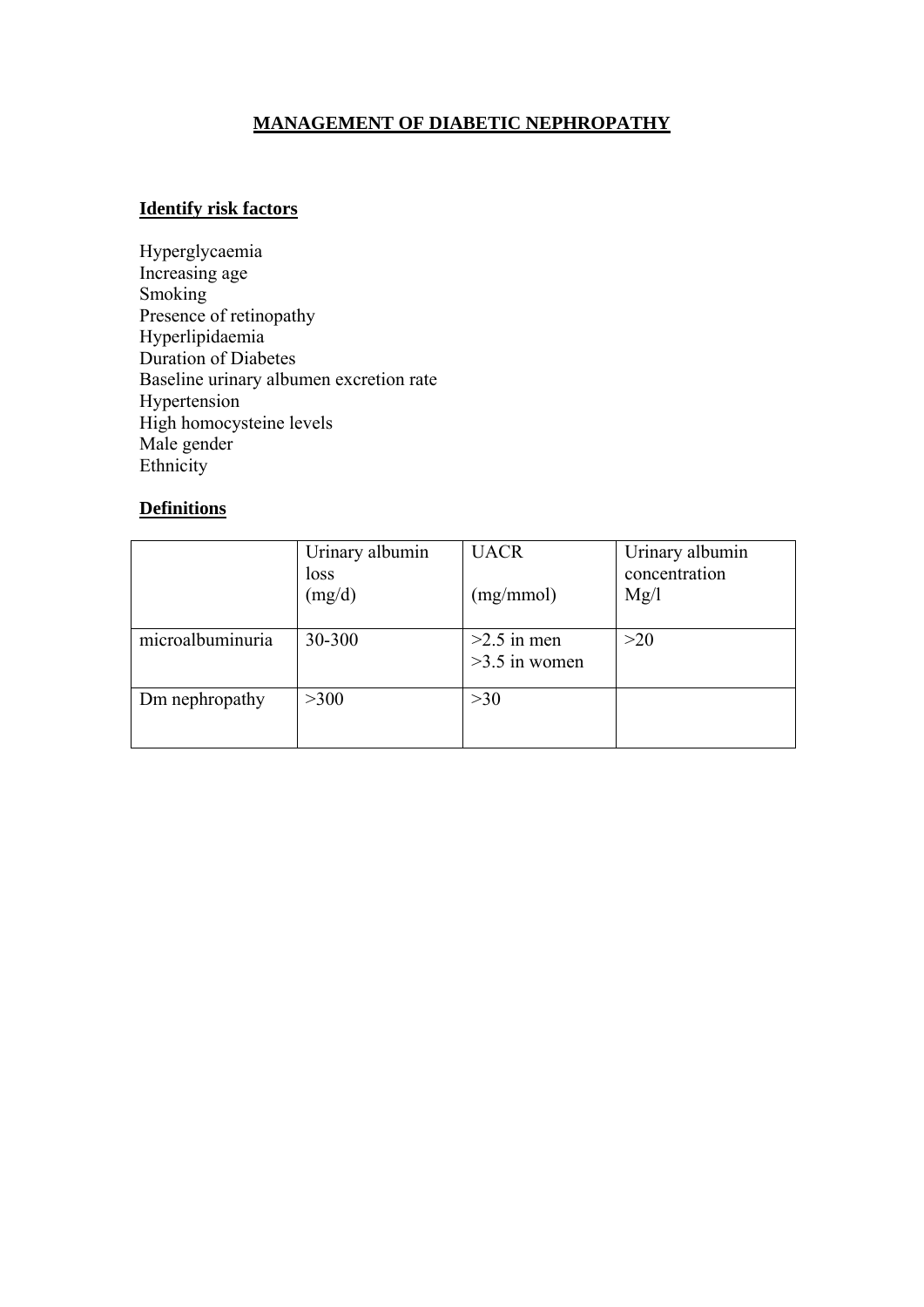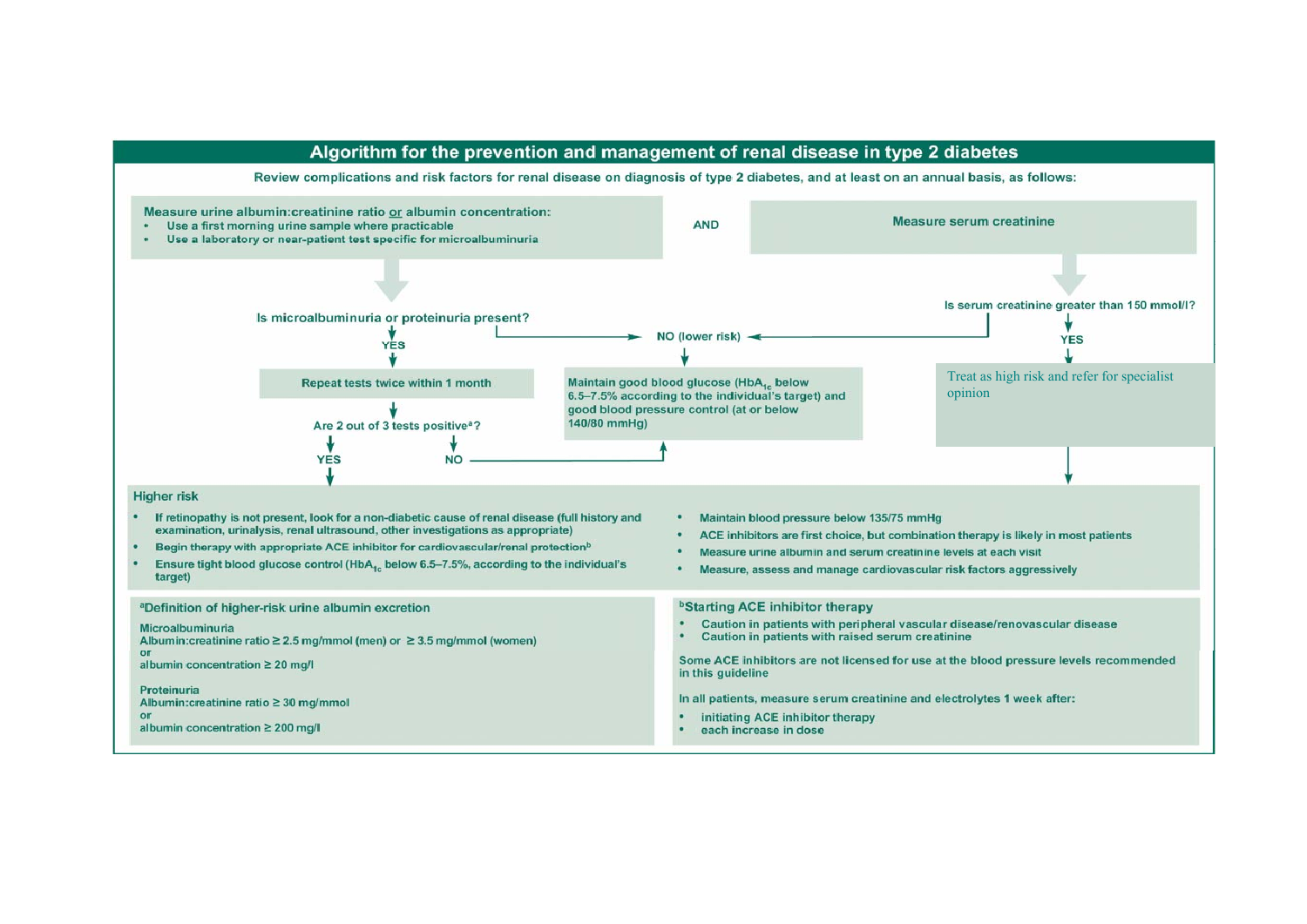## **PREVENTION AND TREATMENT OF DM RETINOPATHY**

## **Screening for retinal disease**

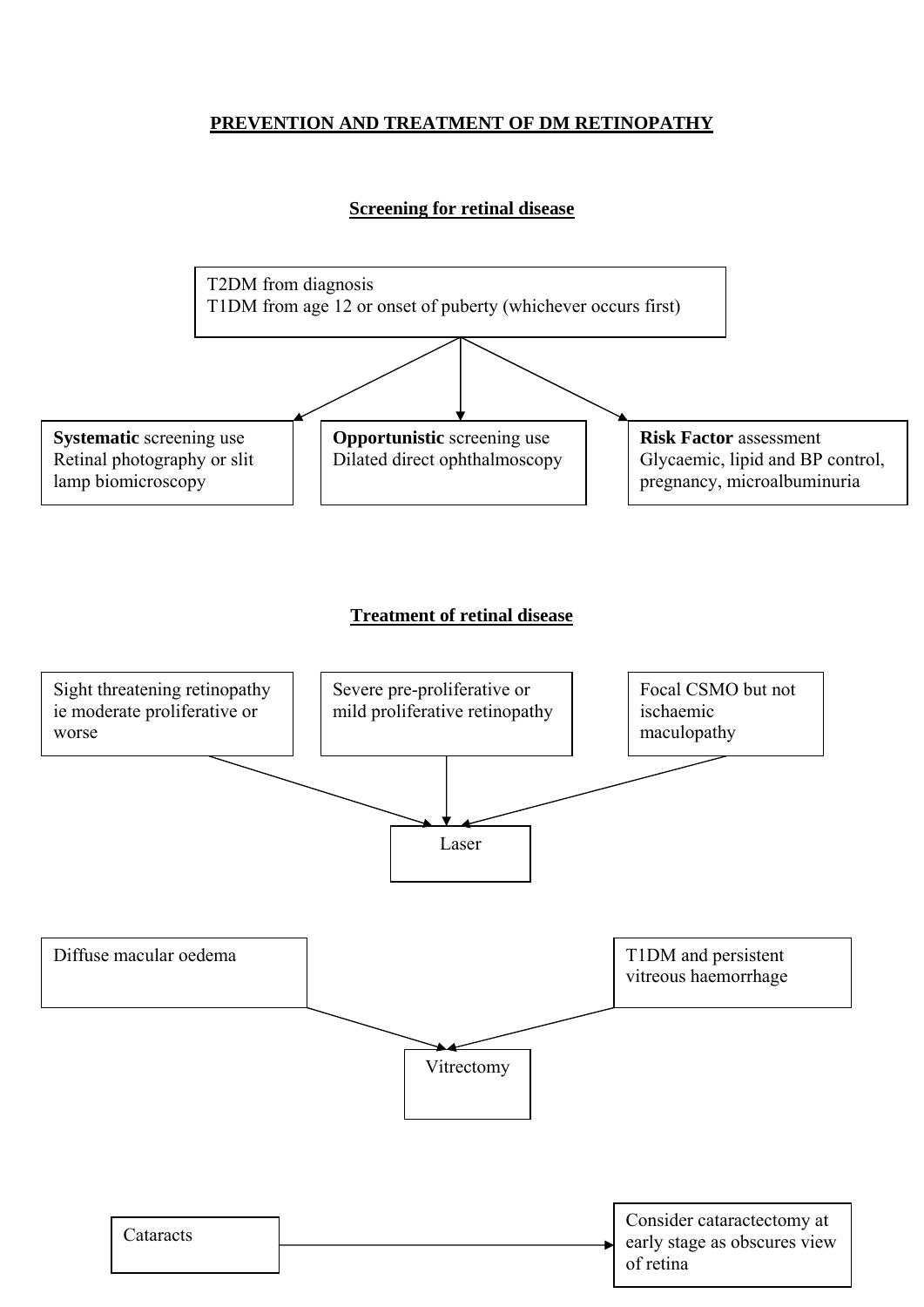## **MANAGEMENT OF ERECTILE DYSFUNCTION**

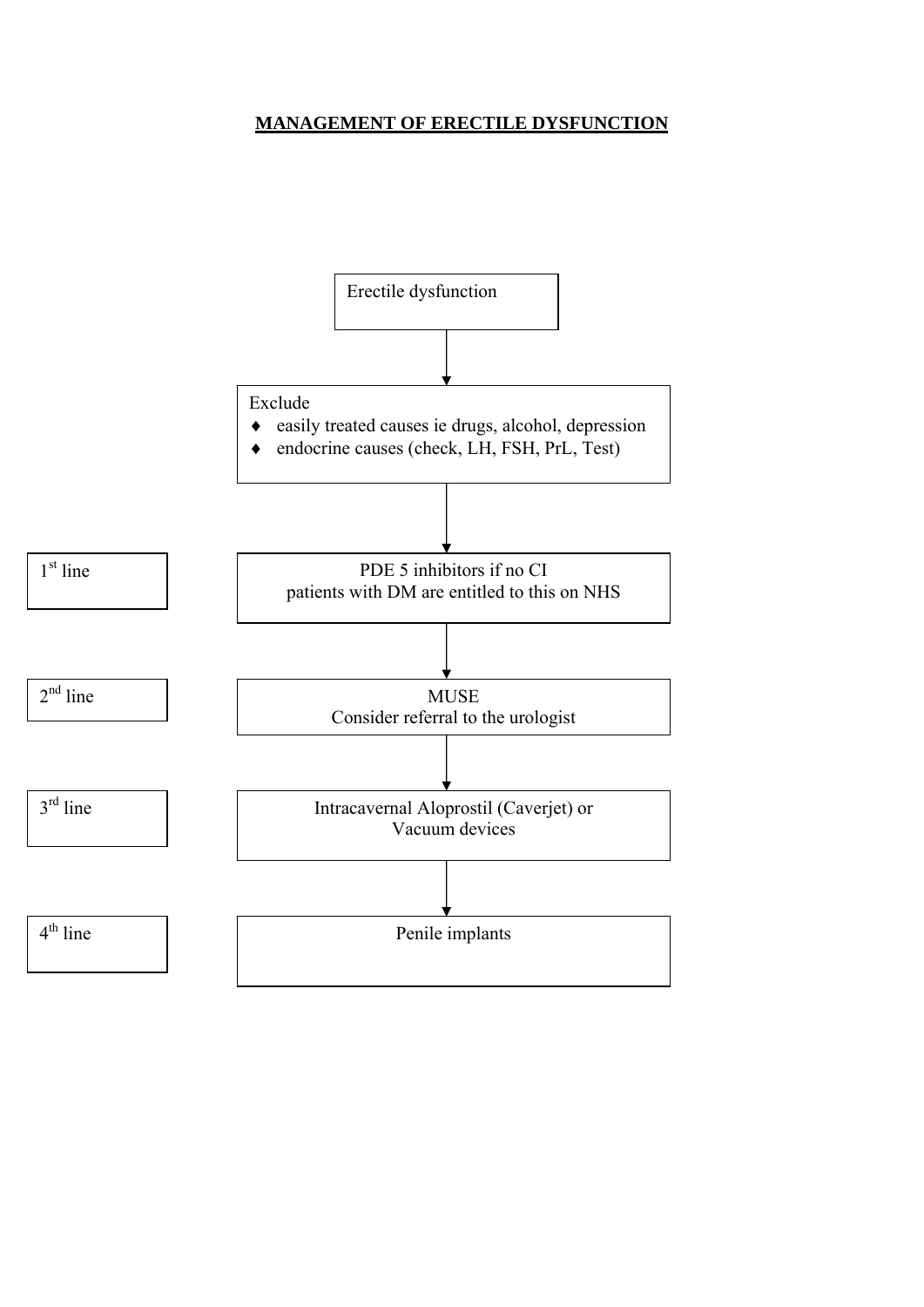## **MANAGEMENT OF DIABETIC FOOT DISEASE**

## **General points**

- ♦ Risk factors for foot ulceration include smoking, PVD, peripheral neuropathy, illfitting footwear, previous amputation or ulceration, presence of callus, joint deformity, visual/vasomotor problems and male gender
- ♦ All people with DM should be screened for foot disease and should have access to structured foot care
- ♦ Foot care education should be a normal part of a multidisciplinary approach
- ♦ Optimise diabetic control, reduce oedema with diuretics

## **Footwear and Orthoses**

- ♦ Plantar pressure using ordinary shoes is similar to barefoot
- ♦ Advise patients with diabetic foot disease to wear properly fitted, high quality, cushion soled trainers rather than ordinary shoes.
- ♦ Stock or custom built footwear or orthotic insoles should be used to reduce callus severity and ulcer reoccurrence.

## **Total Contact casting**

- ♦ Patients with unilateral plantar ulcers should be treated using total contact casting to optimise the healing rate of ulcers. Open wounds should not be encased in the plaster. A hole can be formed around the ulcer if necessary
- ♦ Always use together with crutches or partial weight bearing walker.
- ♦ Watch out for change in colour, temperature, fever, swelling, and odour of foot.
- ♦ Remove first cast after one week; second cast is usually applied for 2 weeks

## **Arterial reconstruction**

♦ All patients with tissue loss and arterial disease should be considered for arterial reconstruction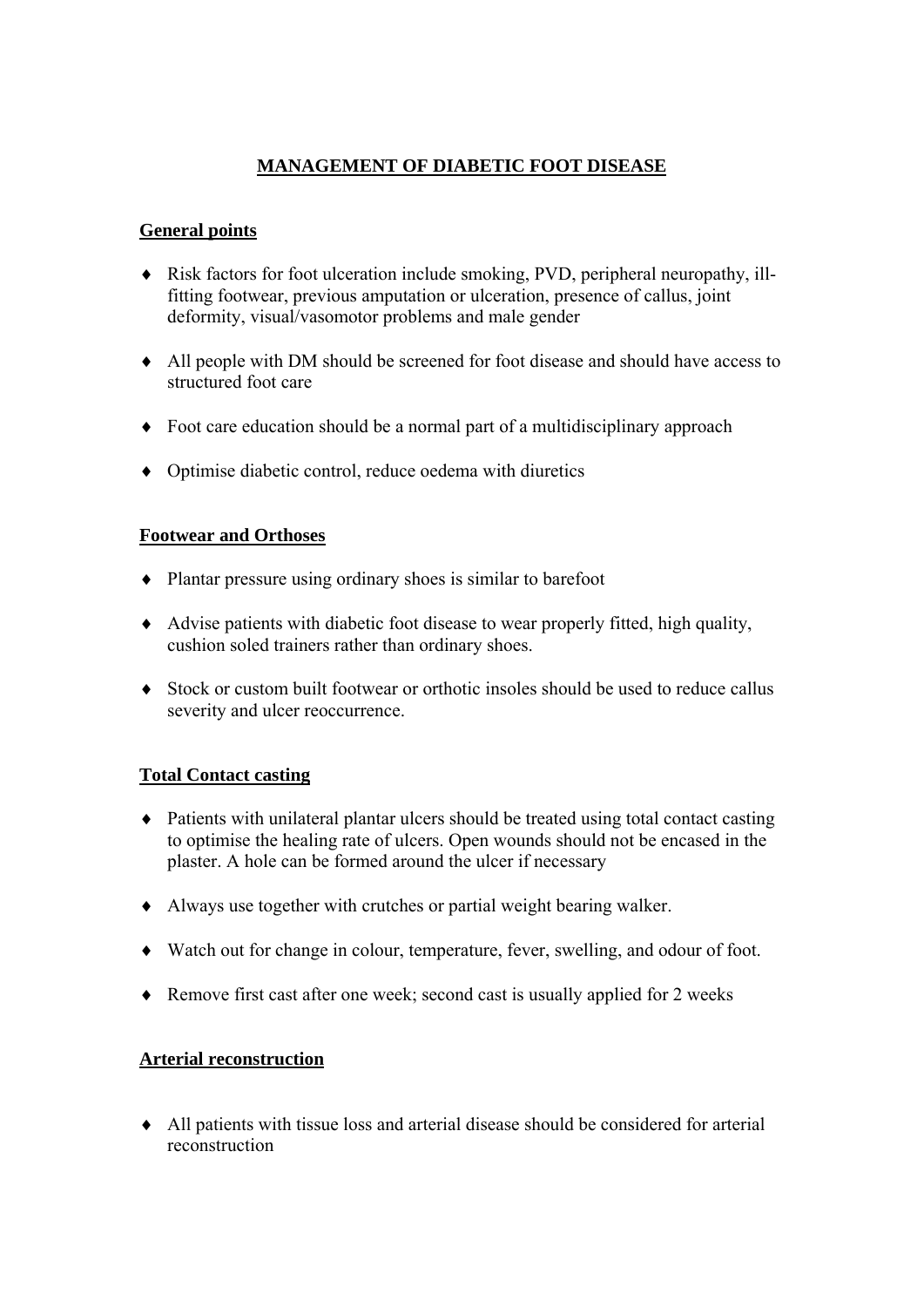### **Pharmacological therapy**

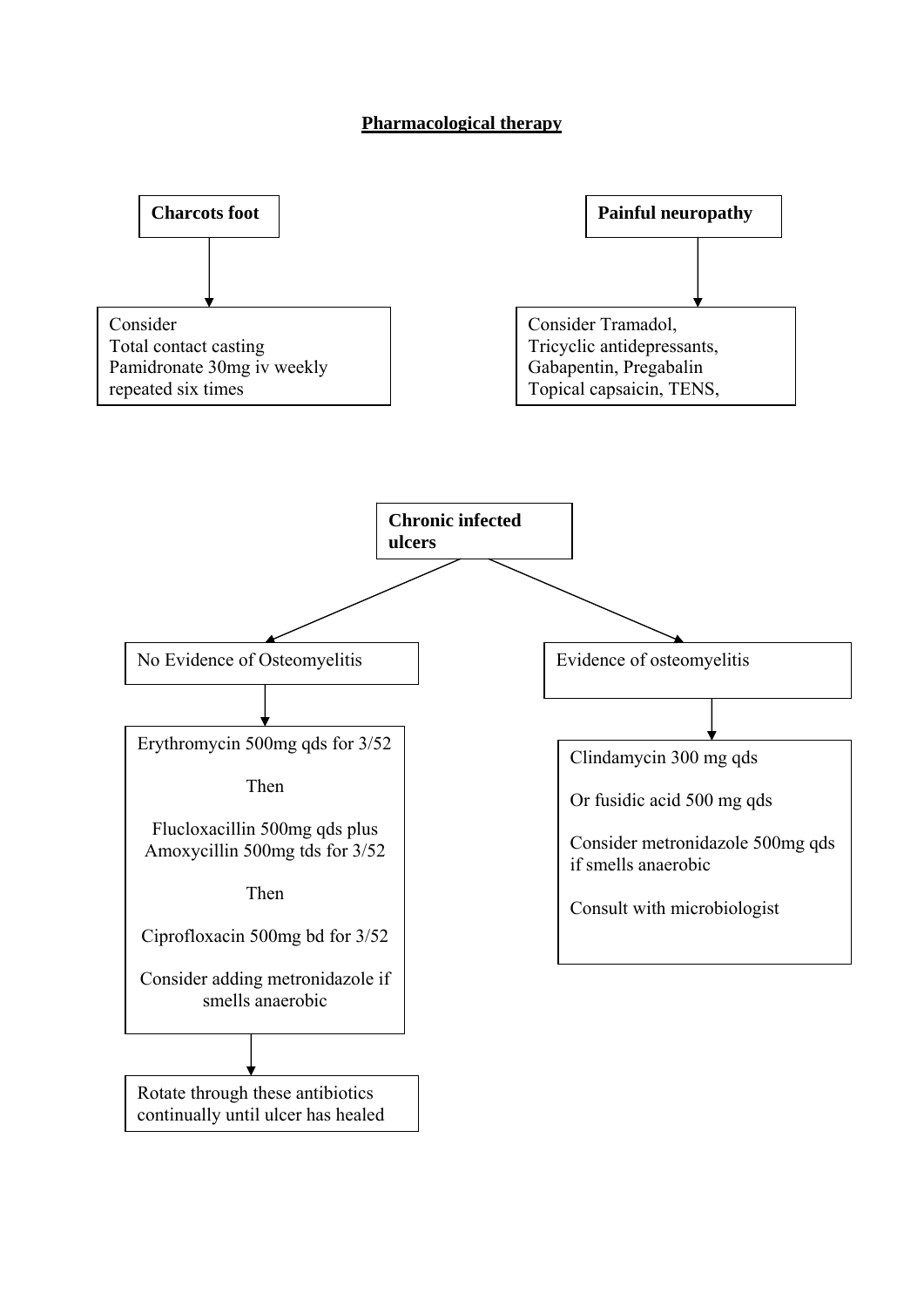#### **Referral and Management pathway of feet in people with diabetes**

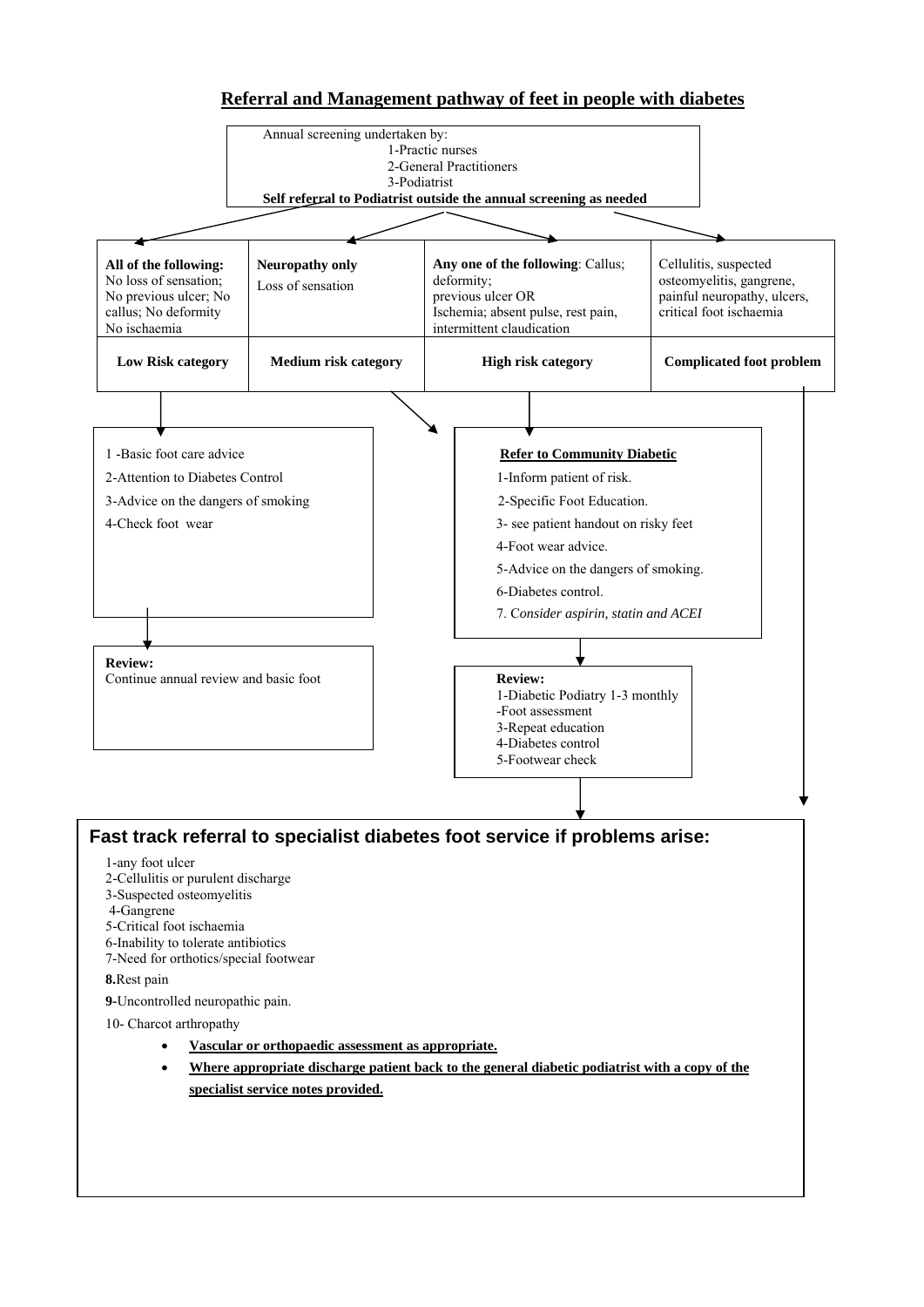## **Table 2. Clinical criteria for classification of diabetic foot infections**

#### **Mild infection**

Localized cellulitis Superficial ulceration Minimal purulence No systemic signs or symptoms **Moderate infection** Cellulitis of foot or ankle Deep or penetrating ulceration Plantar abscess Acute osteomyelitis Systemic signs or symptoms **Severe infection** Proximal cellulitis, lymphangitis Gangrene, necrotizing fasciitis Clinical septicaemia

*Adapted from Joseph (6).*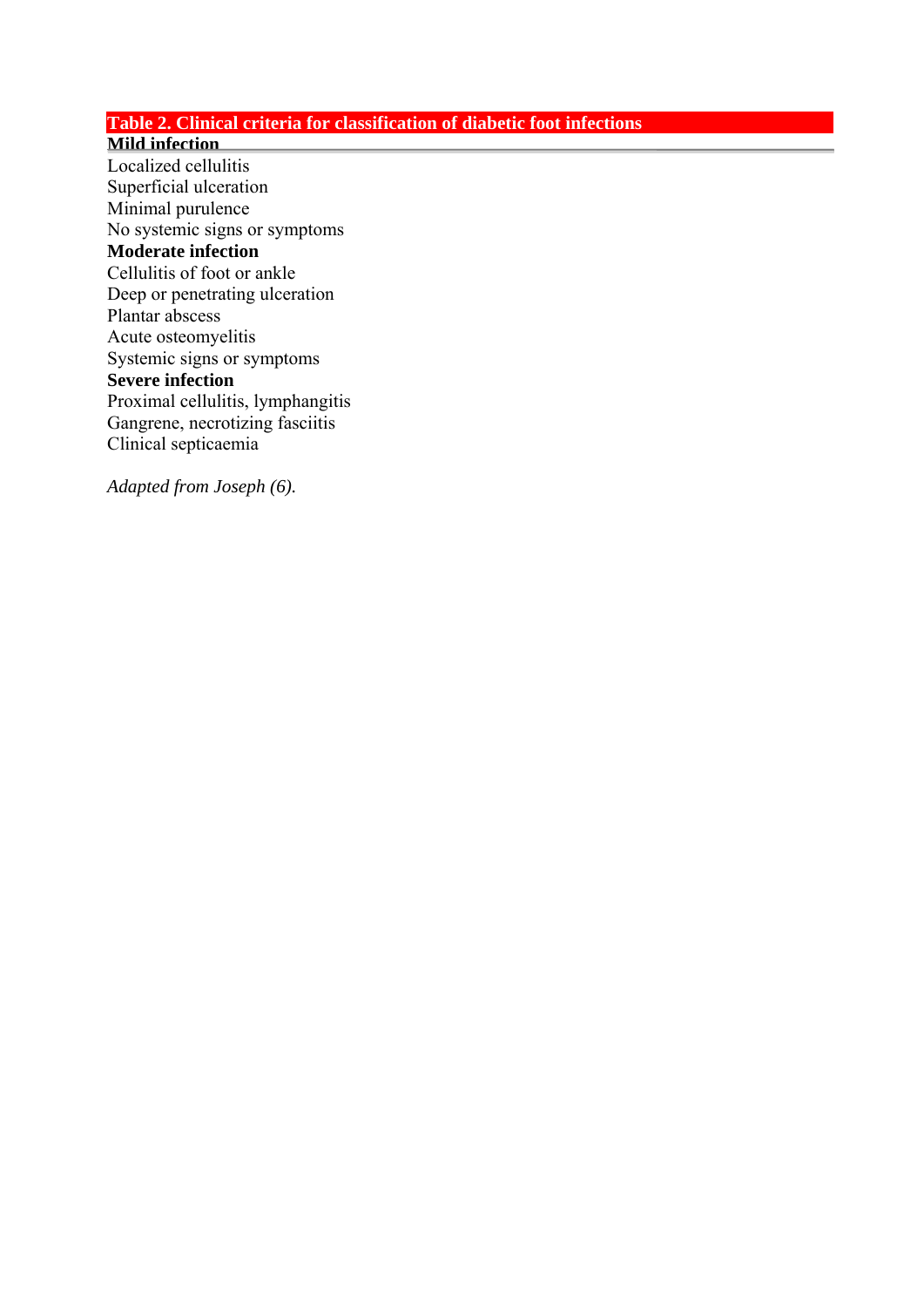# **SECTION SIX:**

**Patient education issues**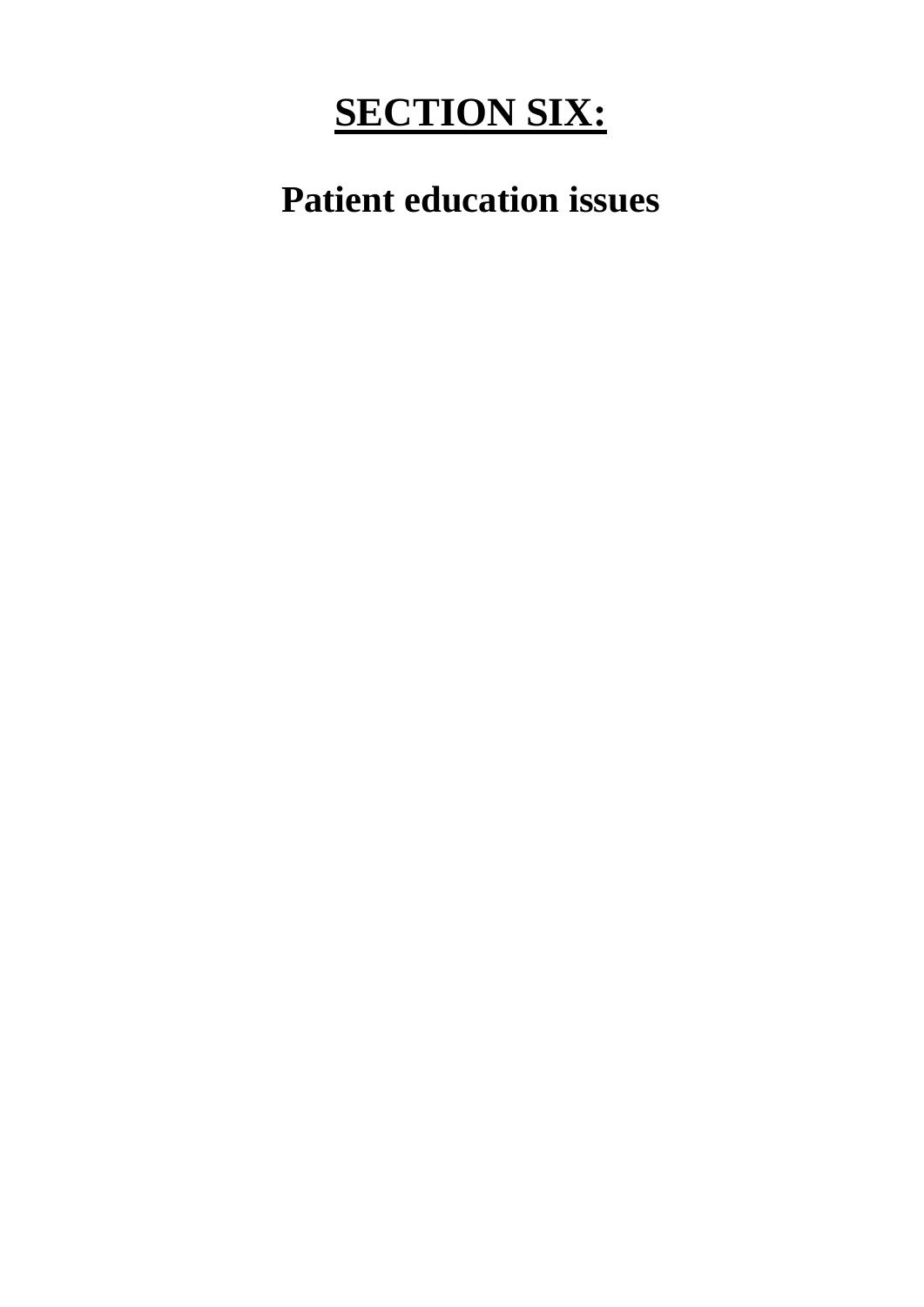#### **GROUP TEACHING OF BLOOD SUGAR MONITORING.**

Issues to be discussed include:

 Why monitor – advantages and disadvantages of blood cf. urine monitoring Finger lancing technique Use of meter including calibration, cleaning, checking function Obtaining sample Target glucose readings Safe disposal of strips and lancets Contact numbers in case of problems

## **GROUP EDUCATION SESSIONS**

Issues to be discussed include:

 Introduction to team What is diabetes? Treatments for diabetes (diet/OHA/insulin) Aims of good control BP, glycaemic and cholesterol targets DM complications Assessing DM control What tests are required and what do they mean Driving Sick day rules Identity cards What to expect from DM services Contact numbers Details re: Diabetes UK Coping with travel Pregnancy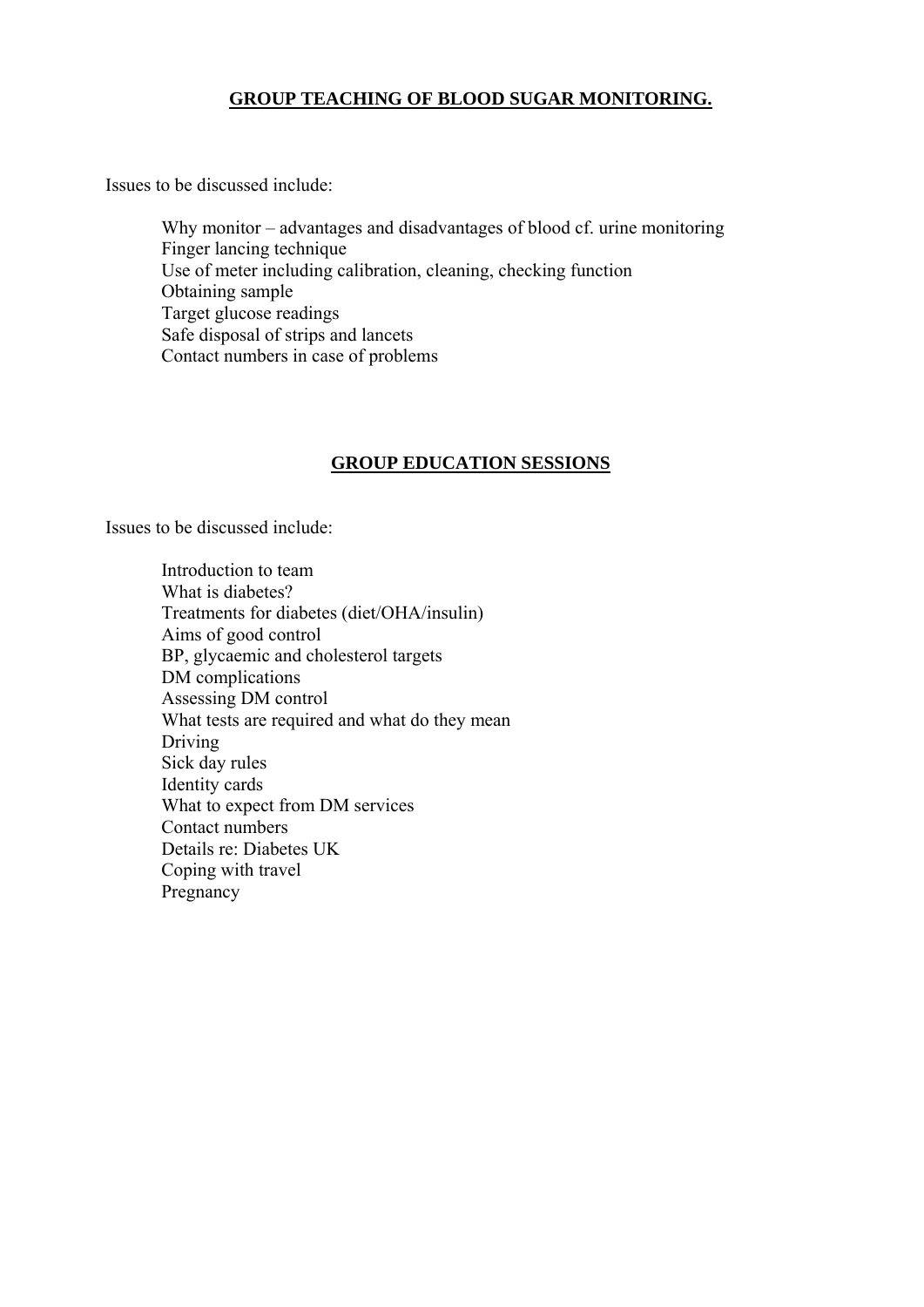# **SECTION SEVEN:**

## **Diabetes Specialist Nurse guidelines**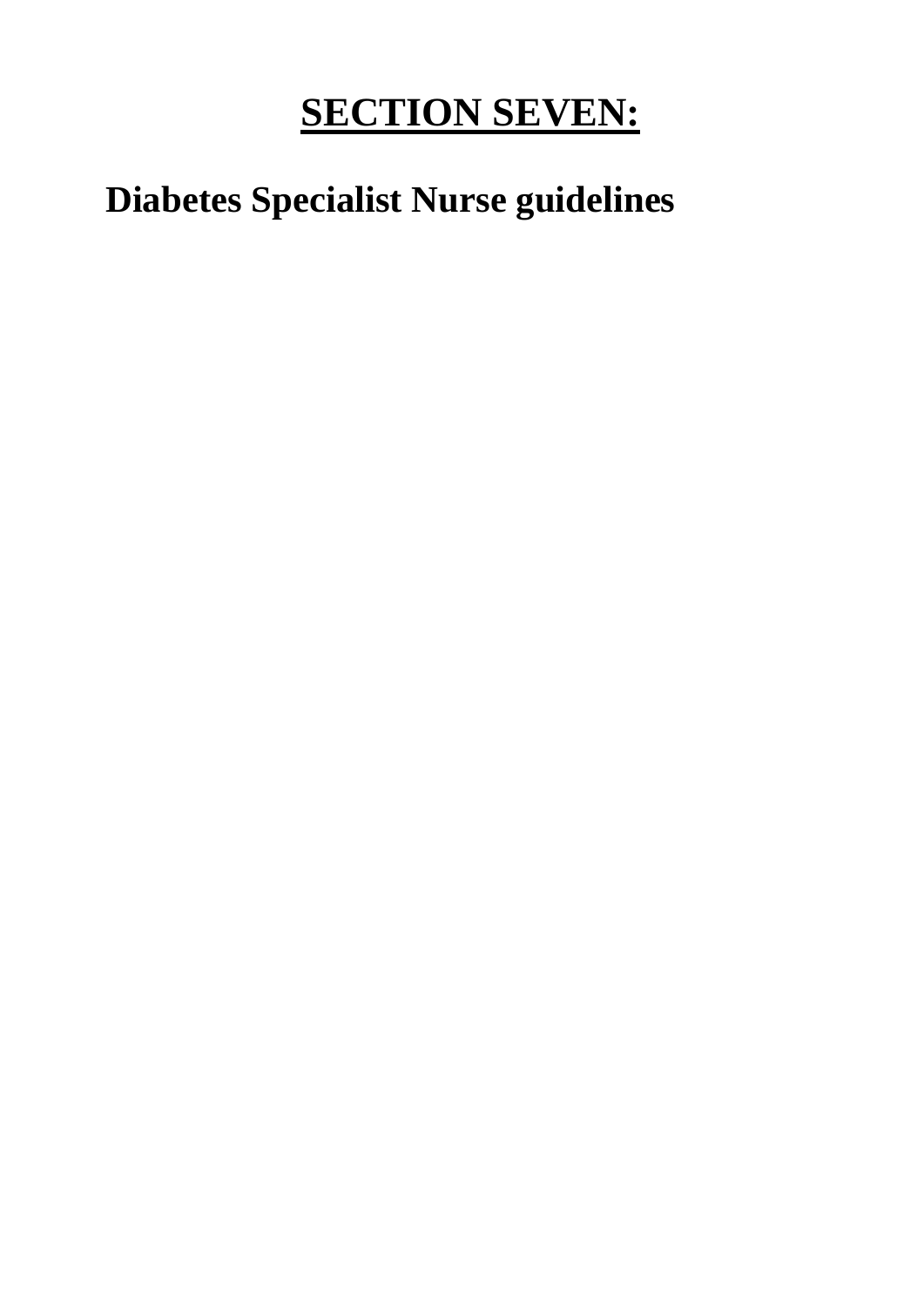## **GUIDELINES FOR COMMENCING INSULIN THERAPY**

- ♦ Confirmation of insulin regimen must be written in notes or on the prescription sheet and a start date must be agreed.
- ♦ Ensure self-monitoring has been taught prior to starting insulin.
- ♦ The script must complies with the trust protocols and policies and with the UKCC standards for administration of Medicines 1992

## **GUIDELINES FOR THE ADJUSTMENT OF OHAS**

- ♦ Prior to altering medication, DSNs should review the following:
	- Patients' dietary compliance
	- Glucose monitoring and results
	- Other factors ie illness or pregnancy
- ♦ OHA must be prescribed and altered in accordance with Trust policies and protocols

## **GUIDELINES FOR TEACHING SELF-ADJUSTMENT OF INSULIN**

- ♦ Patient must be willing to adjust own insulin dose and this willingness must be documented
- ♦ DSN must be satisfied that the patient has a good understanding of the way in which insulin works and the factors affecting it.
- ♦ Patient must be able to monitor sugars
- ♦ Patient must be aware that the insulin dose is not adjusted on the basis of a single reading and that at least 2 days must elapse between each adjustment

Patient must monitor and understand response to change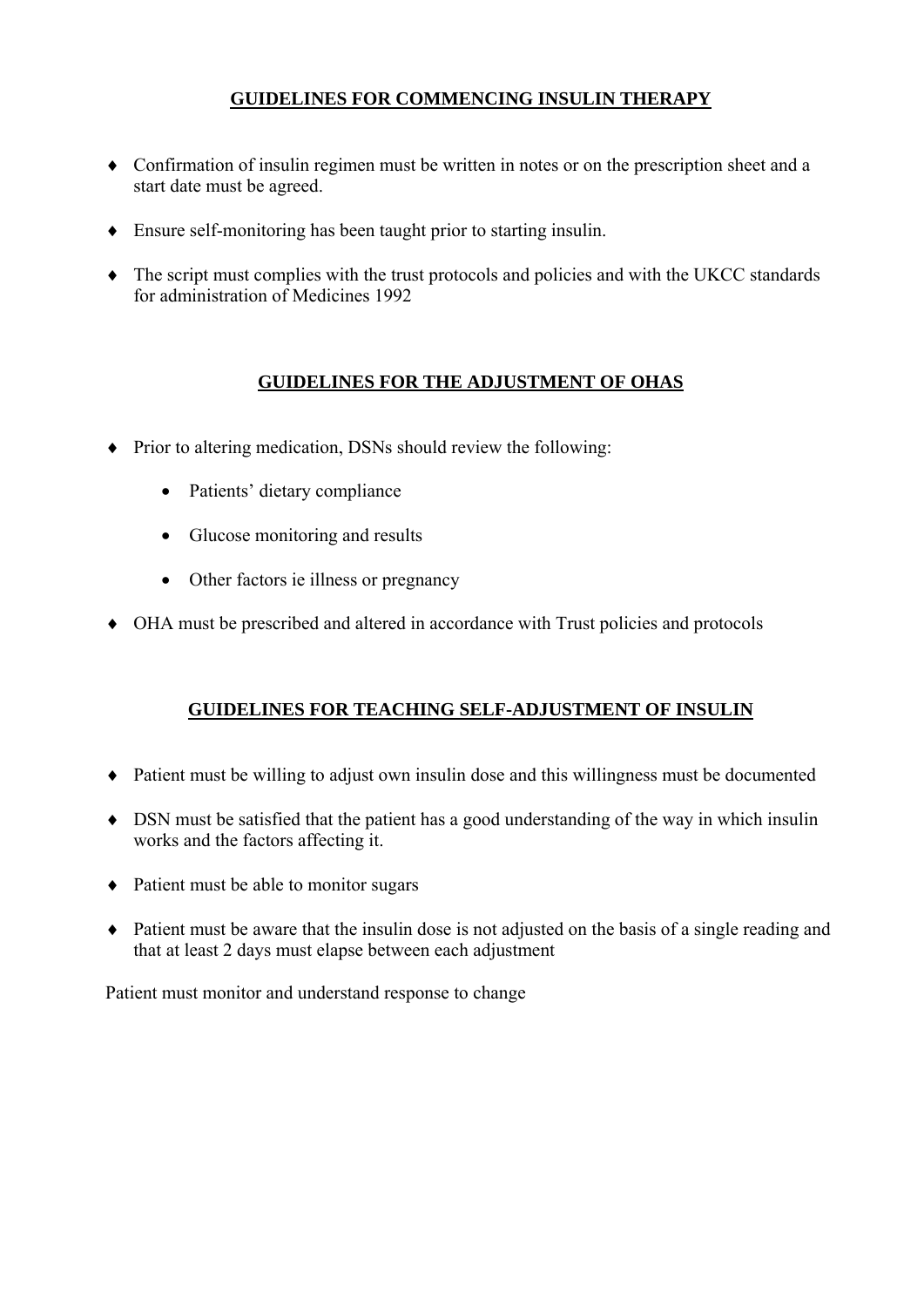# **SECTION EIGHT:**

# **Management of diabetes during pregnancy and labour**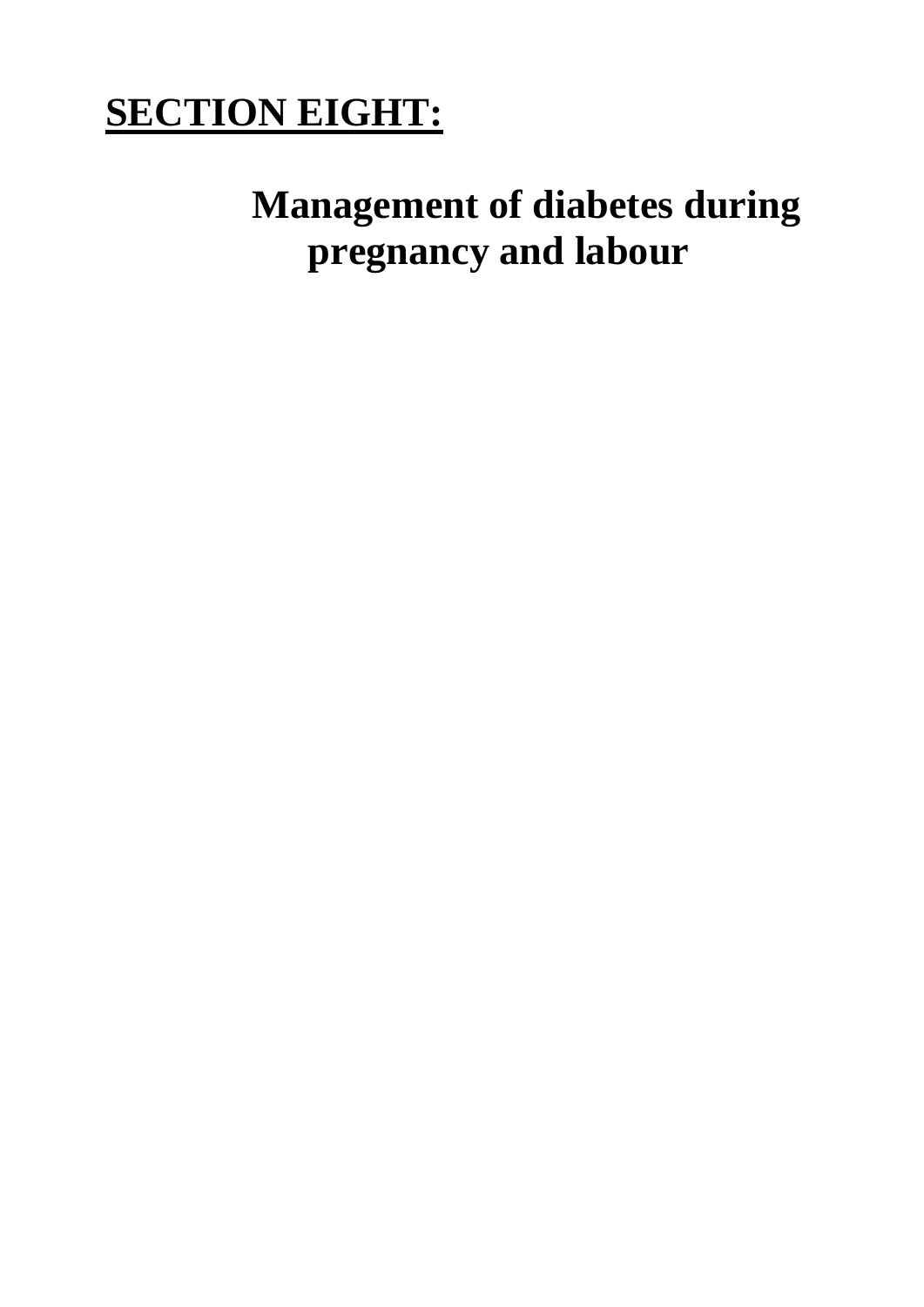

Planned pregnancy Screen for complication Optimise DM control (BMs 4-7mmol/l) Review medical, obstetric and gynae history Multidisciplinary approach preferable Folic acid 5mg od until 12 wks gestation Stop ACEI



High complex CHOs, high soluble fibre, Vitamins, reduced saturated fat recommended Ensure adequate iron and calcium intake



Refer early to the multidisciplinary diabetes team Refer for digital retinal screening Fundal examination each trimester If high BP, use labetolol, methyldopa or nifedipine Give advice re: driving



Women on insulin should be assessed at 38/40 and to ensure delivery by 40/40

Delivery should be in consultant lead units with senior obstetrician, physician and neonatologist available

Monitor progress of labour as for other high-risk deliveries.

Management of glycaemia as indicated in protocols

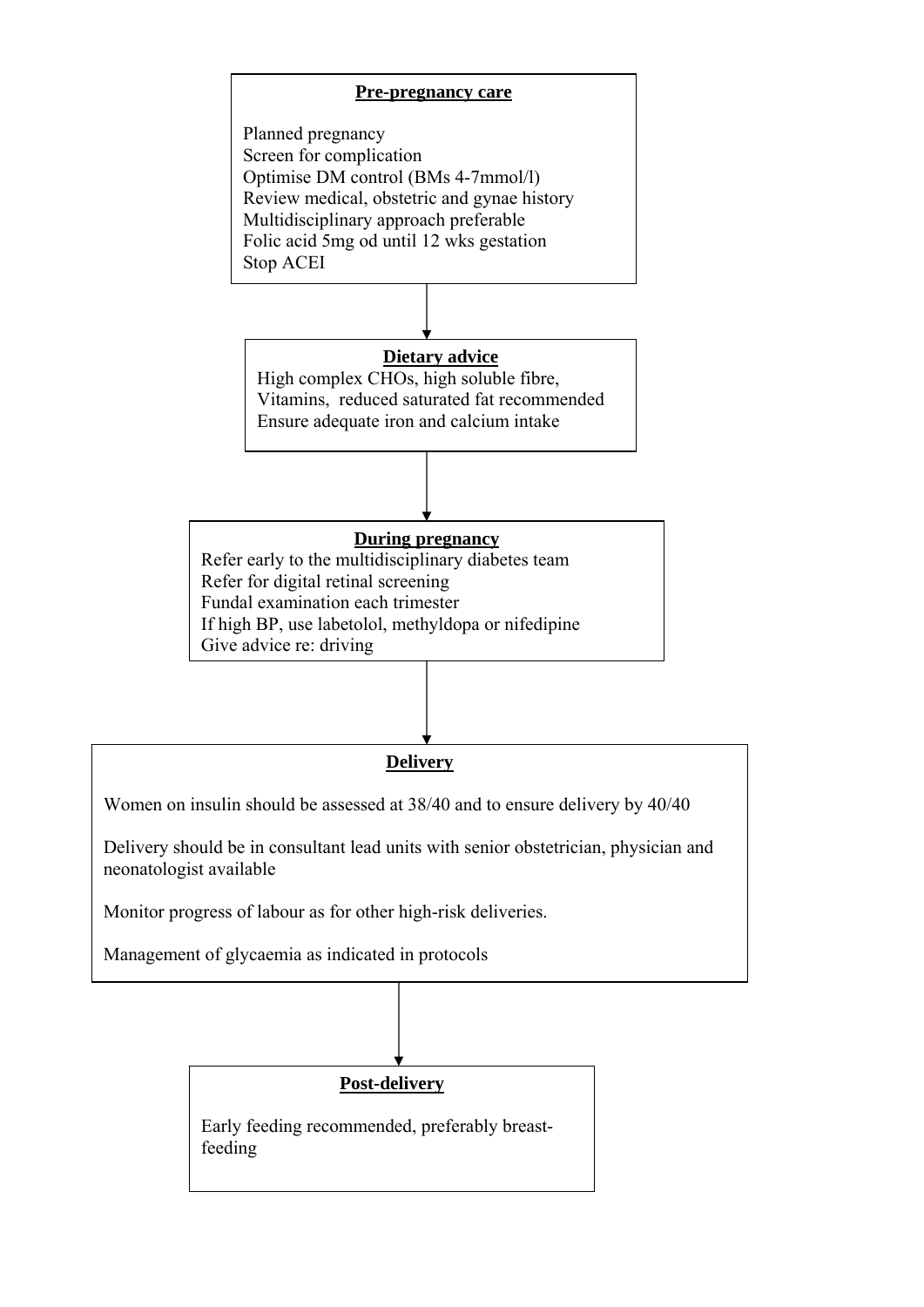## **Management of patients with diet controlled diabetes in labour**

No need to monitor BMs throughout labour. Most cases do not require iv dextrose and sliding scale insulin, unless particularly prolonged or complicated, thus proceed with labour as with non-diabetic patients

## **Management of patients with insulin treated diabetes during labour**

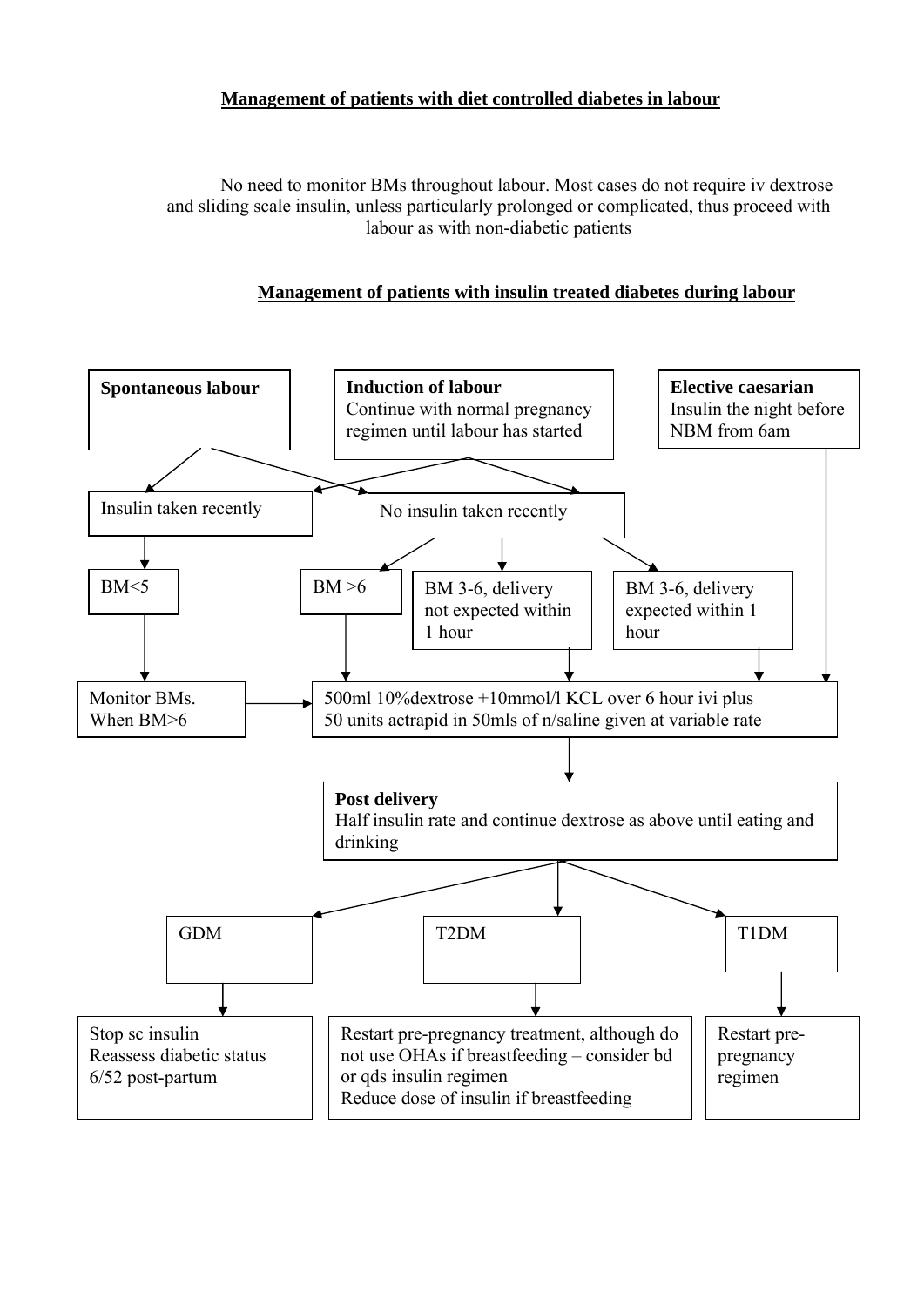## **CALCULATION OF SLIDING SCALE FOR USE IN LABOUR**

## **For use in emergency situations when the insulin regime has not been written up prior to delivery.**

The formula below can be used to derive insulin infusion rate according to capillary blood glucose monitoring.

- 1. 500 ml of 10% Dextrose with 10 mmols KCL to run over 6 hours via a Baxter pump.
- 2. 50 units of Actrapid in 50ml Normal Saline via the syringe driver (i.e. 1 unit/ml)

## **INSULIN SLIDING SCALE (UNITS/HOUR)**

| Where $X$ is                      | $\mathbf{1}$   | $\overline{2}$ | 3            | $\overline{4}$ | 6  | 8  |        |
|-----------------------------------|----------------|----------------|--------------|----------------|----|----|--------|
| <b>Blood Glucose</b><br>$0 - 2.9$ | 0.5            | 0.5            | $\mathbf{1}$ | T              | 1  |    |        |
| $3 - 4.9$                         | -              | $\overline{2}$ | 3            | $\overline{4}$ | 6  | 8  | )ml/hr |
| $5 - 7$                           | $\overline{2}$ | 3              | 5            | 6              | 9  | 12 |        |
| >7                                | 3              | $\overline{4}$ | 7            | 8              | 12 | 16 |        |

Total daily insulin dose  $=X$ **24 hours**

BLOOD GLUCOSE CONTROL MUST BE TIGHT. AIM FOR BG BETWEEN 3-6 MMOLS/L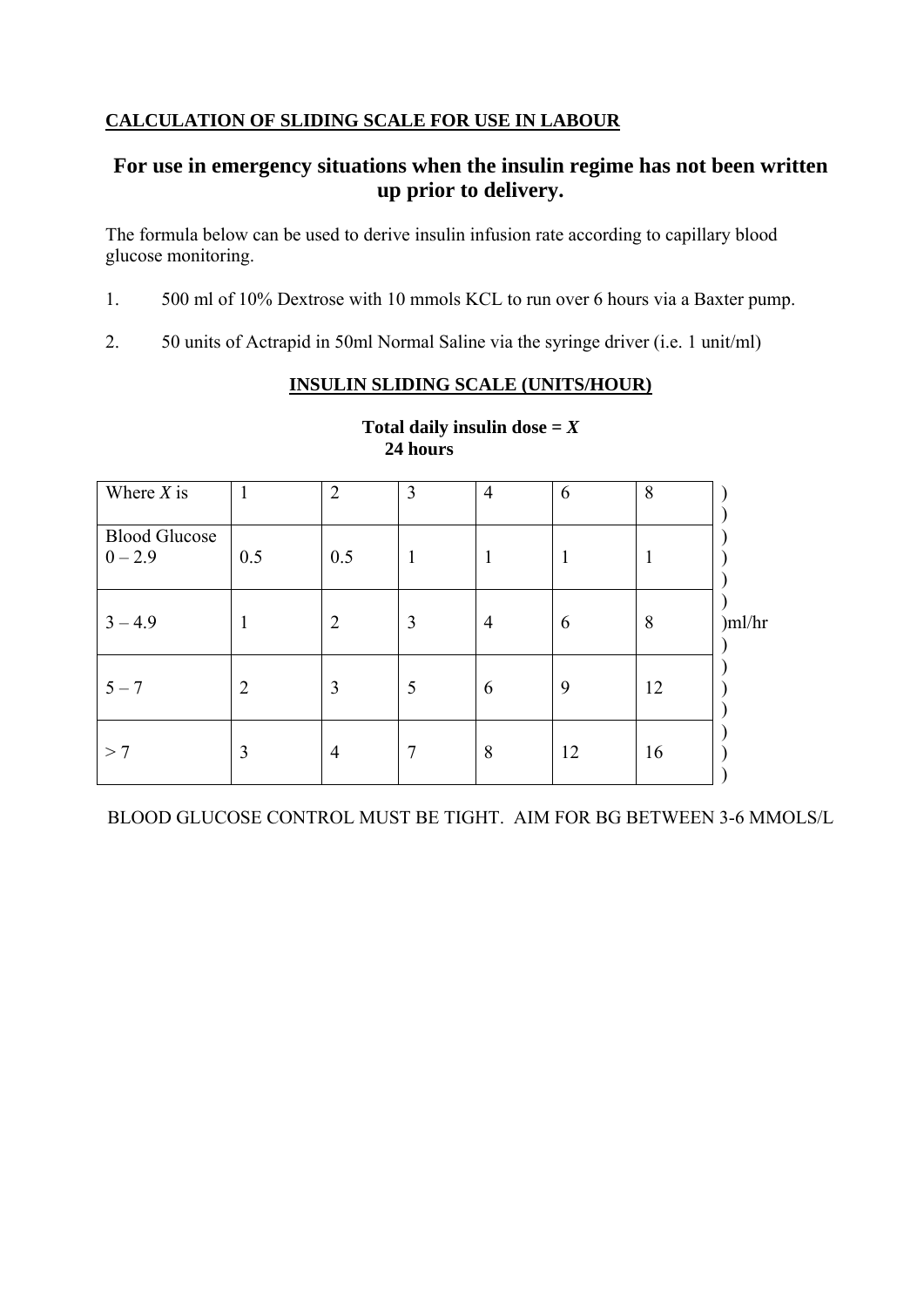# **SECTION NINE:**

# **Management of DM during special inpatient circumstances**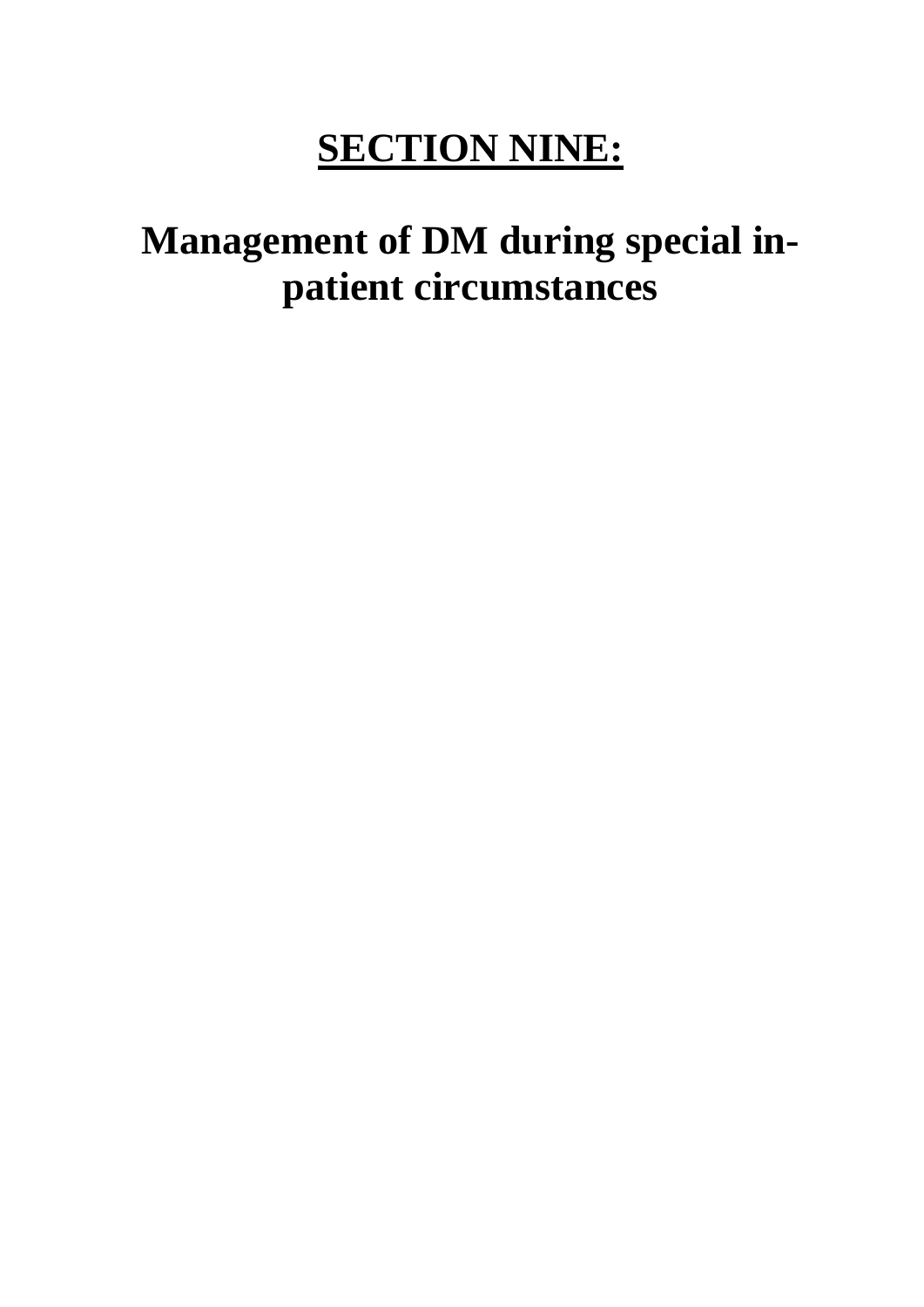## **MANAGEMENT OF DIABETIC PATIENTS PERI-MI**

| NAME:                    | DATE OF M.I.:  |                |
|--------------------------|----------------|----------------|
| HOSPITAL NUMBER:         |                | KNOWN DIABETIC |
| PREVIOUS TREATMENT: DIET | <b>TABLETS</b> | INSUL IN       |

## **TREATMENT RECEIVED.**

| THROMBOLYSIS:   | STREP. | rTPA  |                      |
|-----------------|--------|-------|----------------------|
| <b>ASPIRIN:</b> | Y/N    | DOSE: |                      |
| <b>INSULIN:</b> | Y/N    |       | $S.C/I.V.$ DURATION: |
| OTHER:          |        |       |                      |

#### **SECONDARY PREVENTION.**

## PATIENT HAS BEEN DISCHARGED ON:

| DIABETIC Rx:              | DIET. | <b>TABLETS</b> | <b>INSULIN</b> |
|---------------------------|-------|----------------|----------------|
| LIPID LOWERING Rx: STATIN |       | FIBRATE        | <b>OTHER</b>   |
| CARDIAC TREATMENT: ACE-I  |       | <b>BLOCKER</b> | <b>OTHER</b>   |

## **REFERRALS.**

| The patient has been referred to:      |  |                                                                                       |
|----------------------------------------|--|---------------------------------------------------------------------------------------|
|                                        |  | Diabetes team $y/n$ Diabetic nurse $y/n$ Dietitian $y/n$ Cardiac rehabilitation $y/n$ |
| Date of appointment with diabetes team |  |                                                                                       |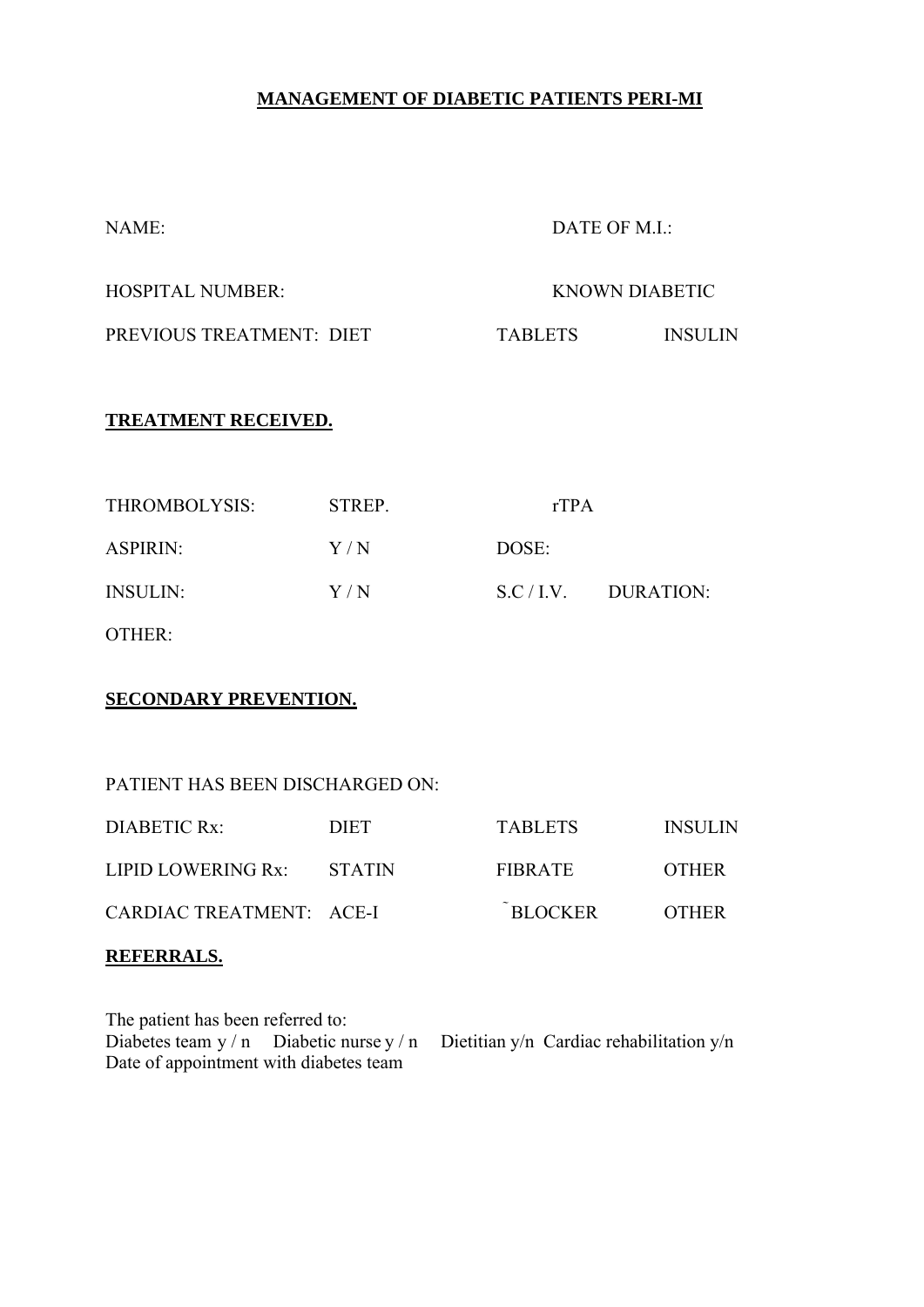

| <b>GIK</b> iv infusion                                                         |                                   |  |
|--------------------------------------------------------------------------------|-----------------------------------|--|
| Glucose/K infusion = 1 litre $10\%$ dextrose + 40mmol KCL run at 40 ml/hour)   |                                   |  |
| Insulin infusion $=$ 50 units actrapid in 50mls N/Saline run as detailed below |                                   |  |
| Aim fro capillary glucose readings of 4 - 9mmol/l                              |                                   |  |
| Blood glucose mmol/l                                                           | Iv insulin infusion rate          |  |
| $\leq$ 4                                                                       | $0.5$ ml/hour                     |  |
| $4.1 - 6.9$                                                                    | 2 ml/hour                         |  |
| $7.0 - 10.9$                                                                   | 4ml/hour                          |  |
| $11 - 14.9$                                                                    | 6ml/hour                          |  |
| 15-18.9                                                                        | 8ml/hour                          |  |
| >19                                                                            | Call Dr to reassess sliding scale |  |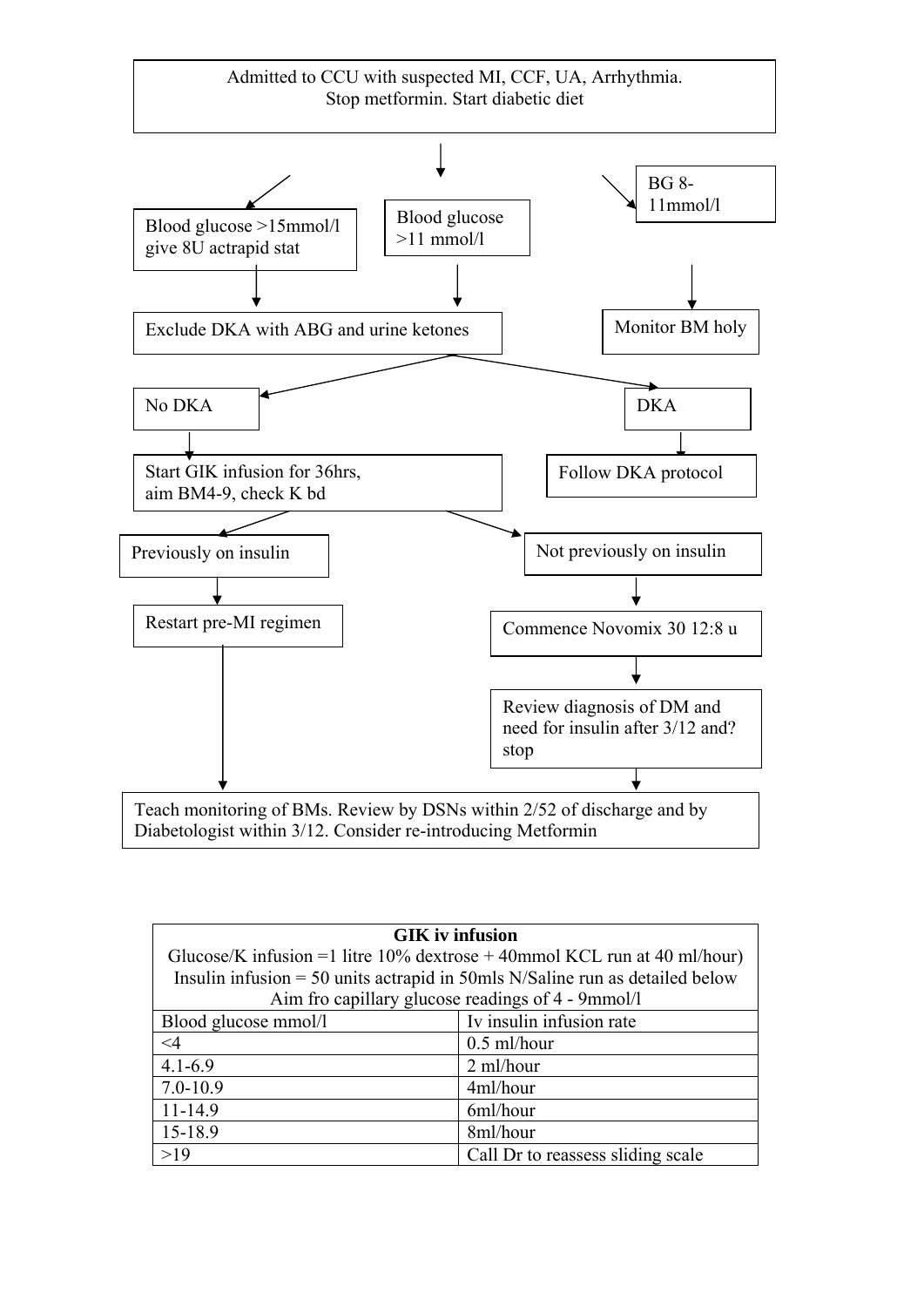## **MANAGEMENT OF DIABETES DURING PARENTERAL FEEDING**

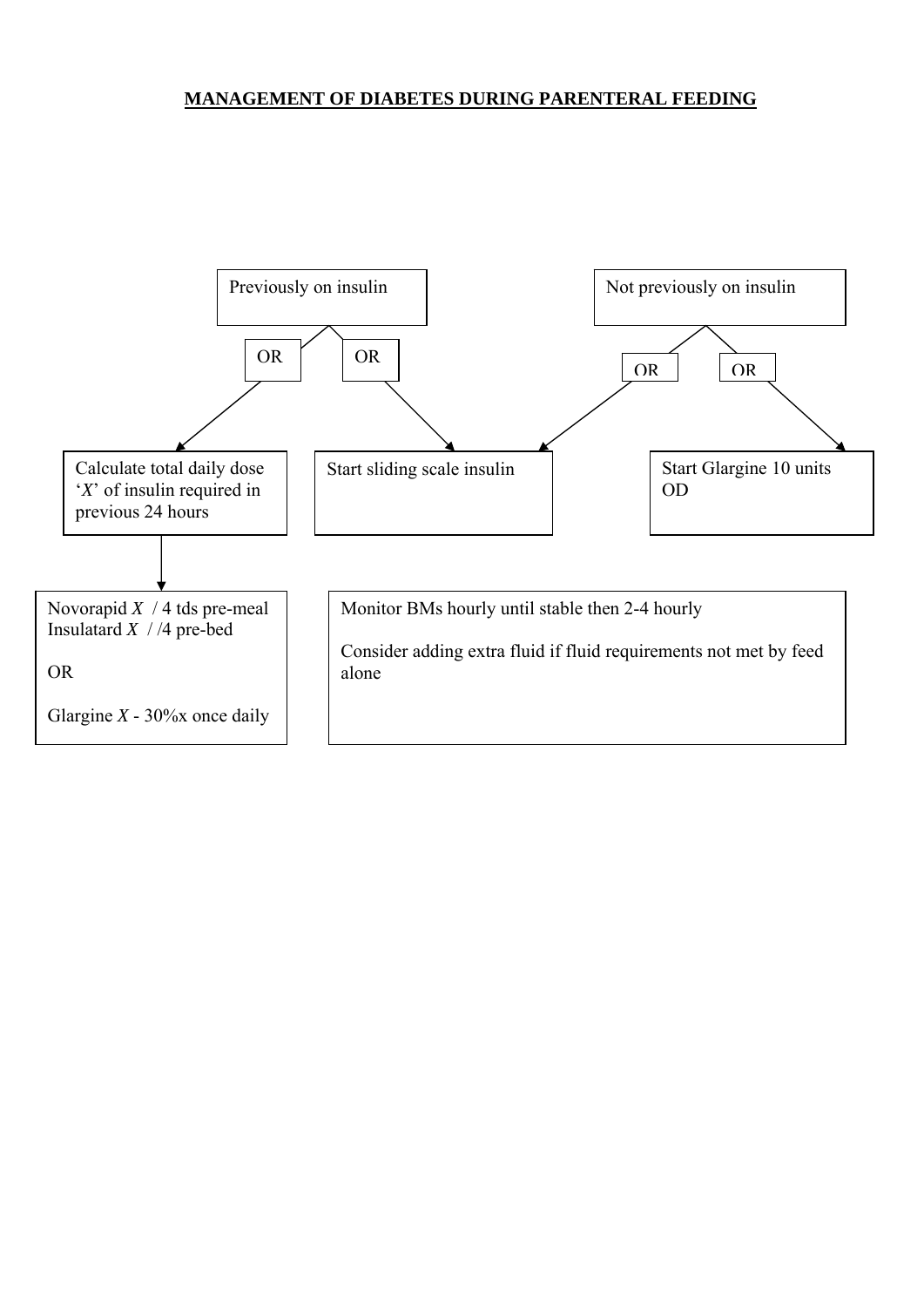## **MANAGEMENT OF DIABETES WHEN ACUTELY UNWELL AND NIL BY MOUTH**

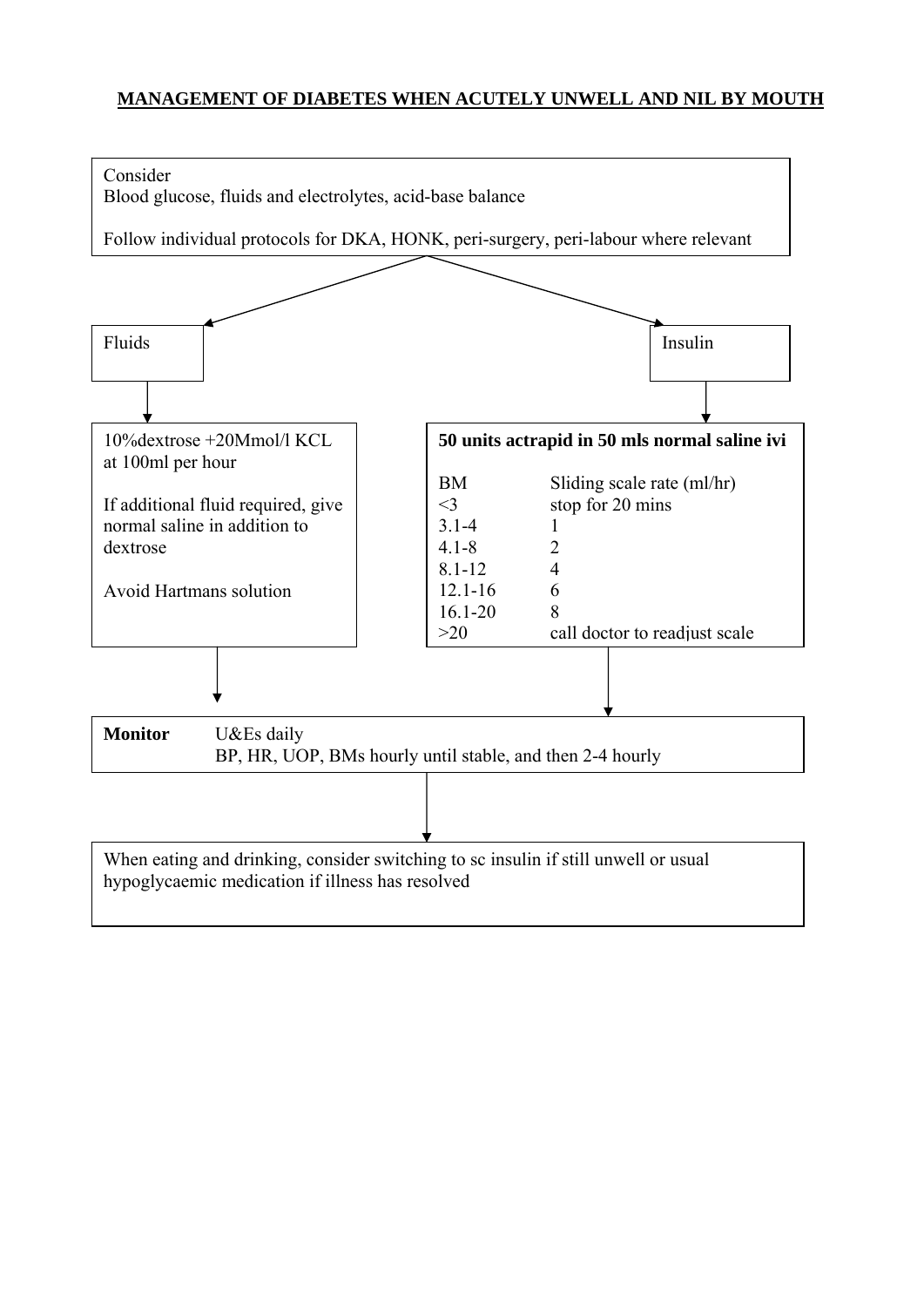## **MANAGEMENT OF DIABETES WHEN ACUTELY UNWELL BUT ABLE TO EAT AND DRINK**



## **In addition to this, consider writing up additional insulin ie**

If BM >15mmol/l, give an additional 4 units of shortacting insulin pre-meal and 4 units of intermediate acting insulin pre-bed

If BM >20mmol/l, give an additional 6units of shortacting insulin pre-meal and 6 units of intermediate acting insulin pre-bed

Write up glucagon 1mg im to be given in the case of hypoglycaemia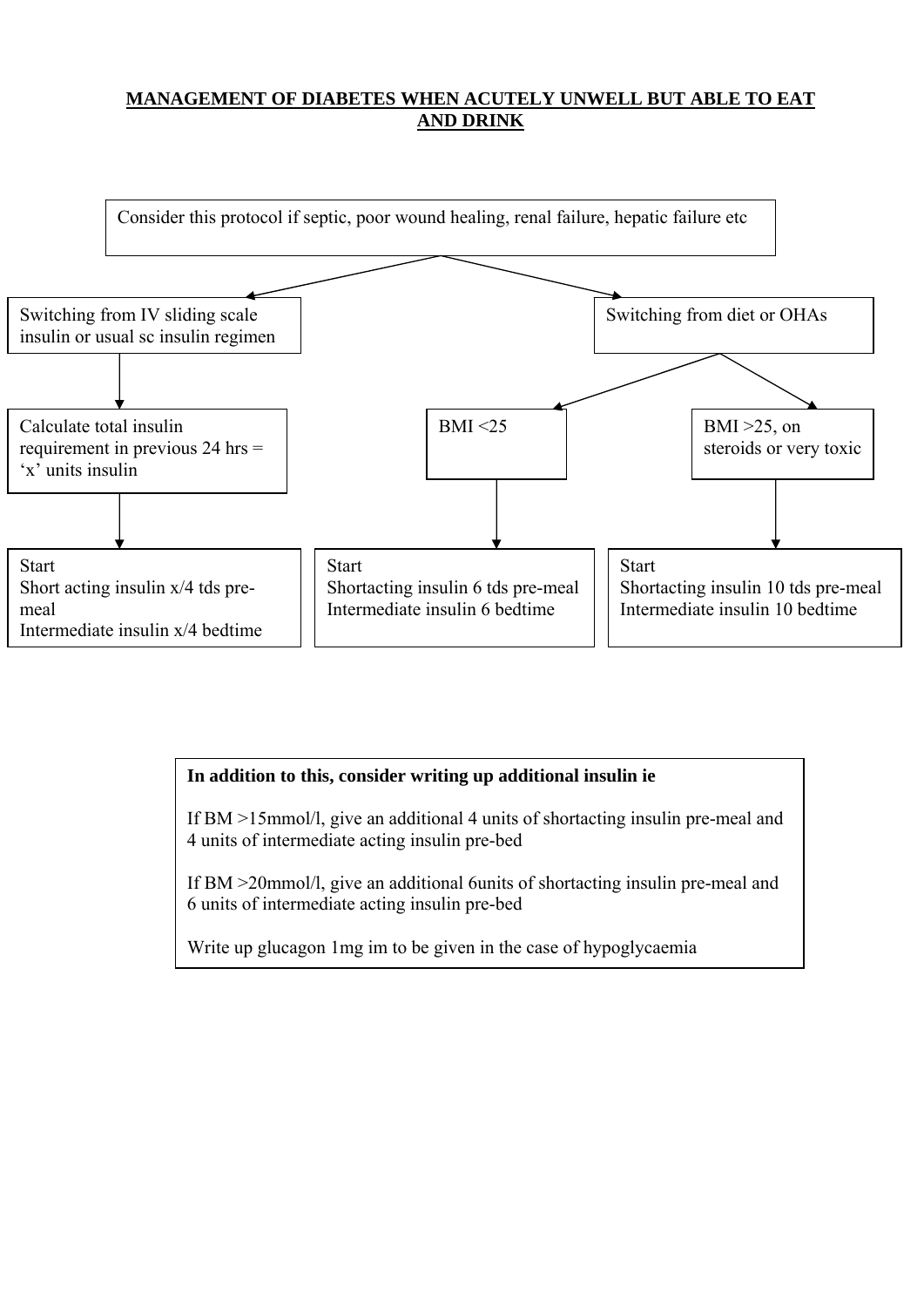## **MANAGEMENT OF DM DURING SURGERY**

### **Pre-operative assessment.**

- ♦ Refer poorly controlled diabetic patients to the diabetes centre to optimise control prior to operation
- ♦ Try to list patient for first operation of the day
- ♦ Avoid long acting therapies ie Insulatard, Lantus, Chorpropamide in days leading up to operation. Ask Diabetologist re: alternative therapies.

## **General points during surgery.**

- ♦ Avoid the use of Hartman's solution as fluid replacement
- ♦ Maintain BM between 4-9mmol/l at all times
- ♦ Use peri-operative BM charts
- ♦ Note risk of hypoglycaemia when NBM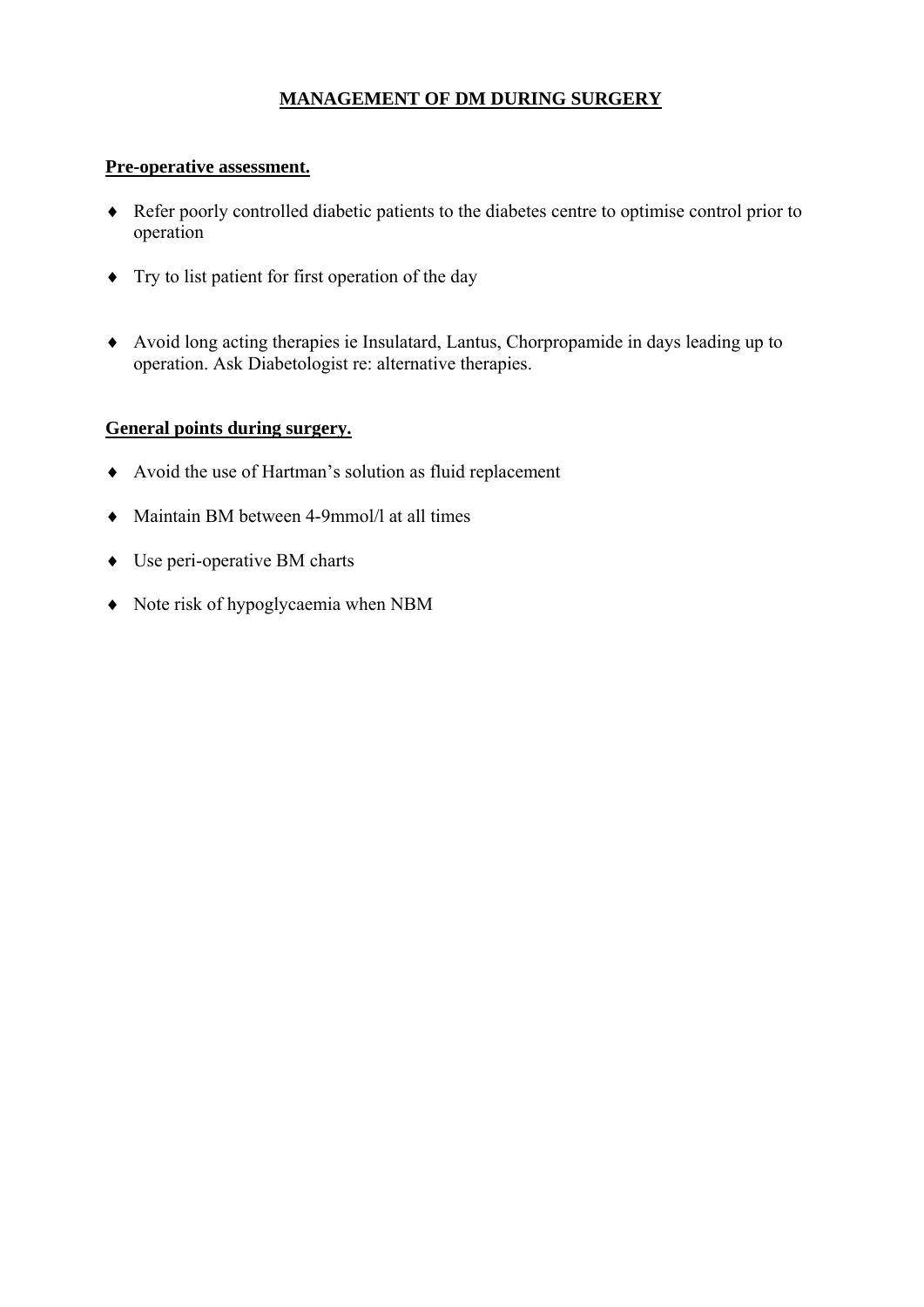#### **Management of T2DM during minor surgery** Ie pt needs to miss one meal and will return to eating within 4 hours of surgery

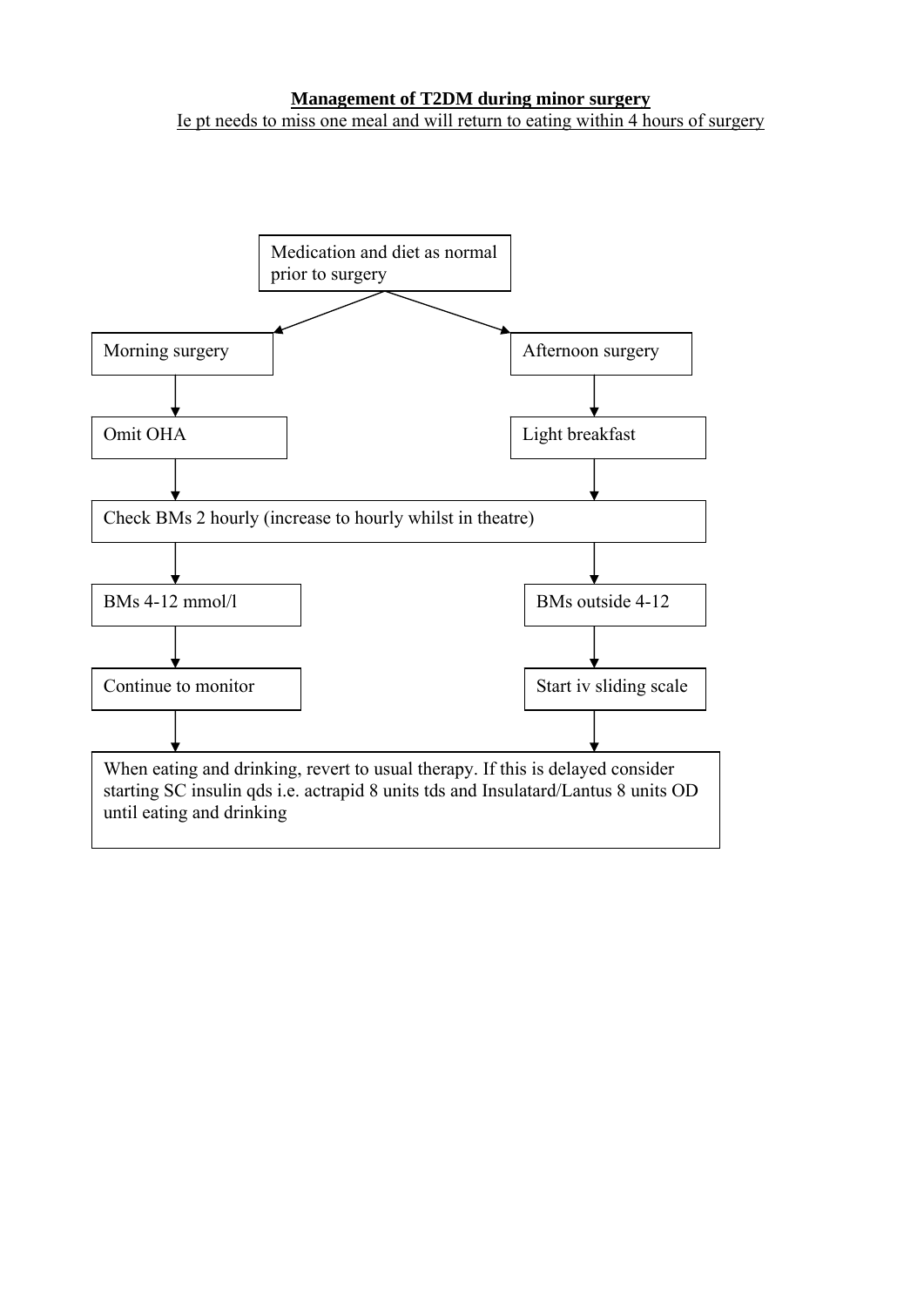## **Management of T1DM or ITDM during minor surgery** Ie pt needs to miss one meal and will return to eating within 4 hours of surgery

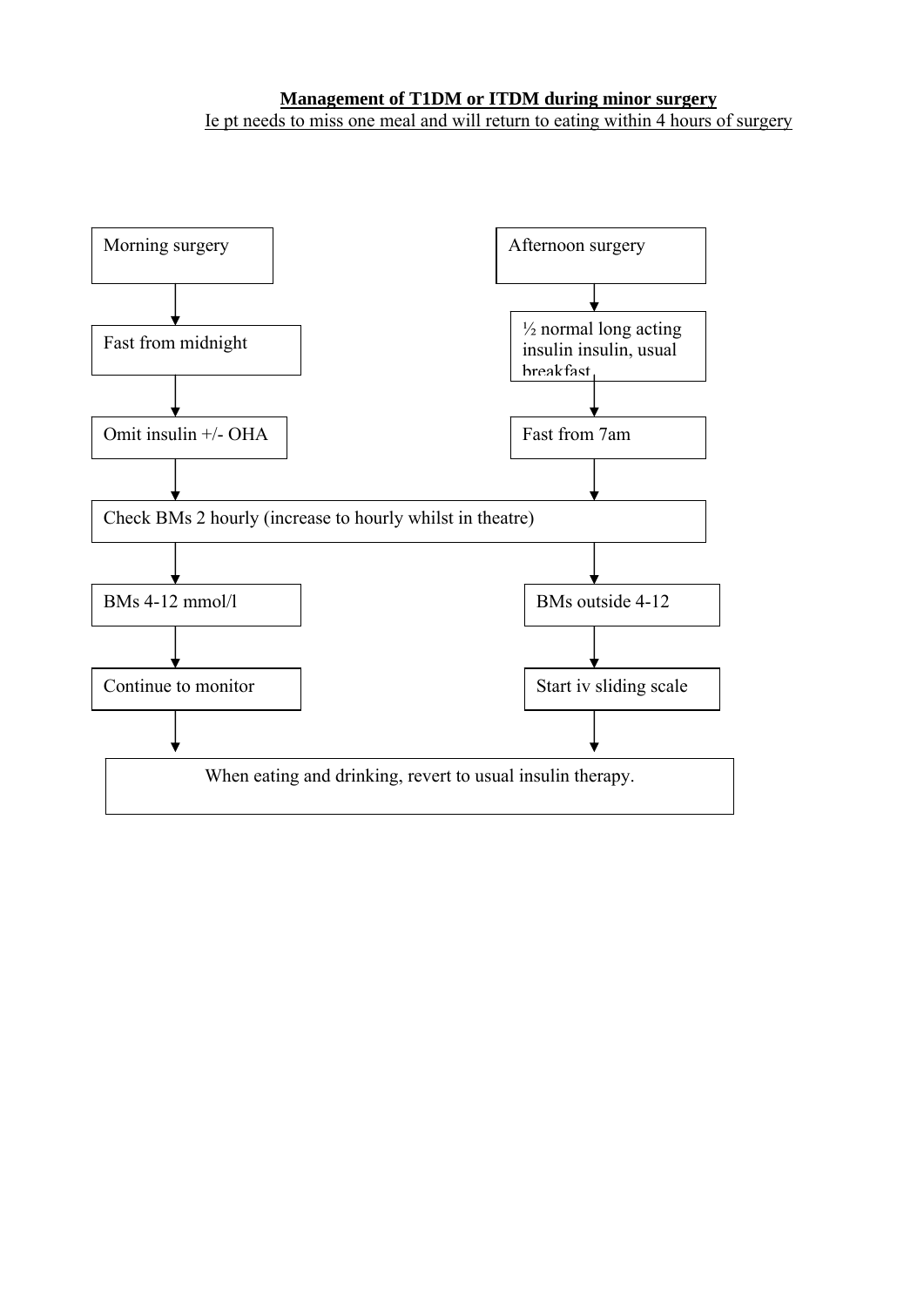#### **Management of T1DM during all elective surgery and ITDM during major surgery**

(Ie not likely to recommence eating within 4 hours of surgery)

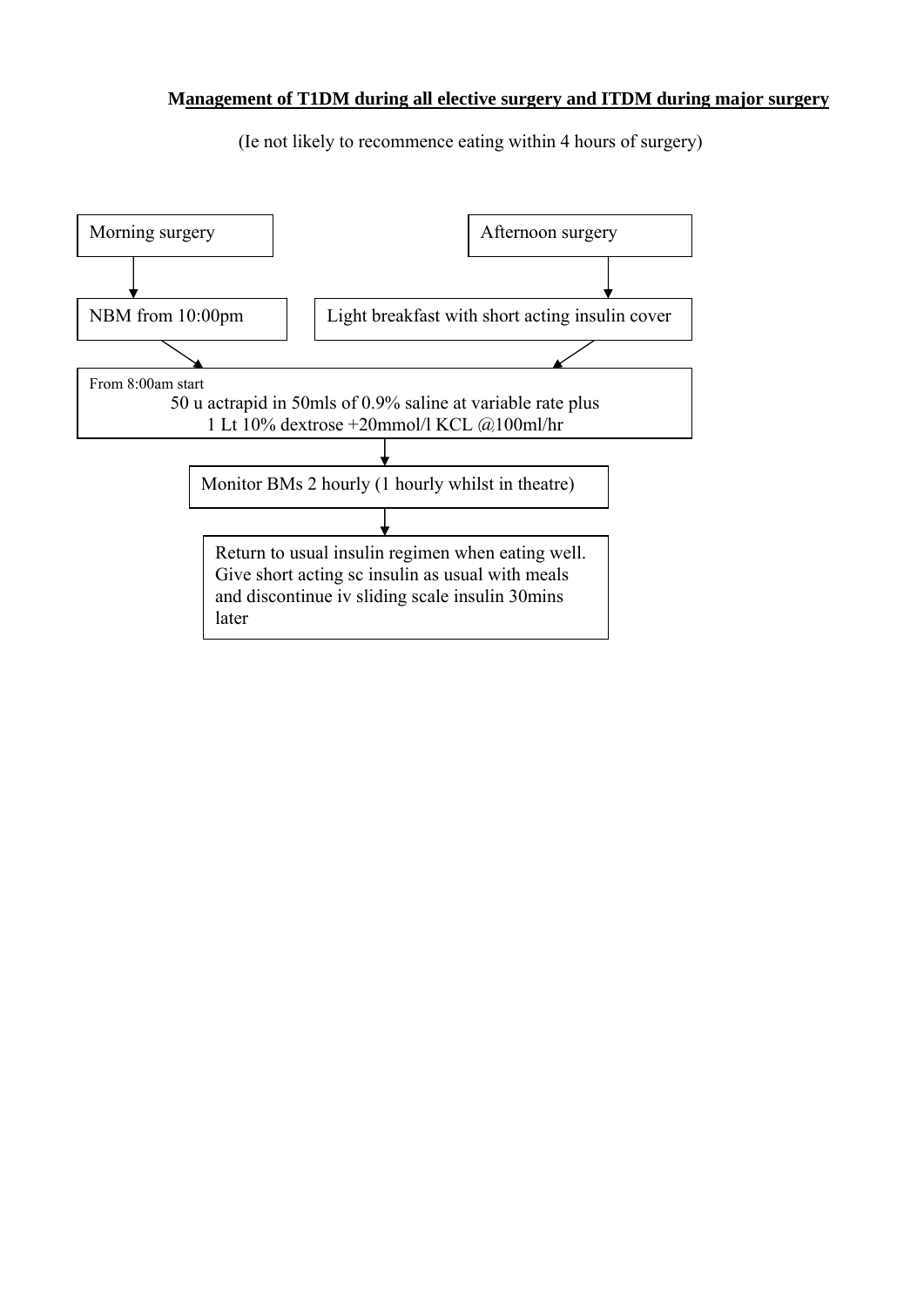## **MANAGEMENT OF PATIENTS UNDERGOING BOWEL PREPARATION**

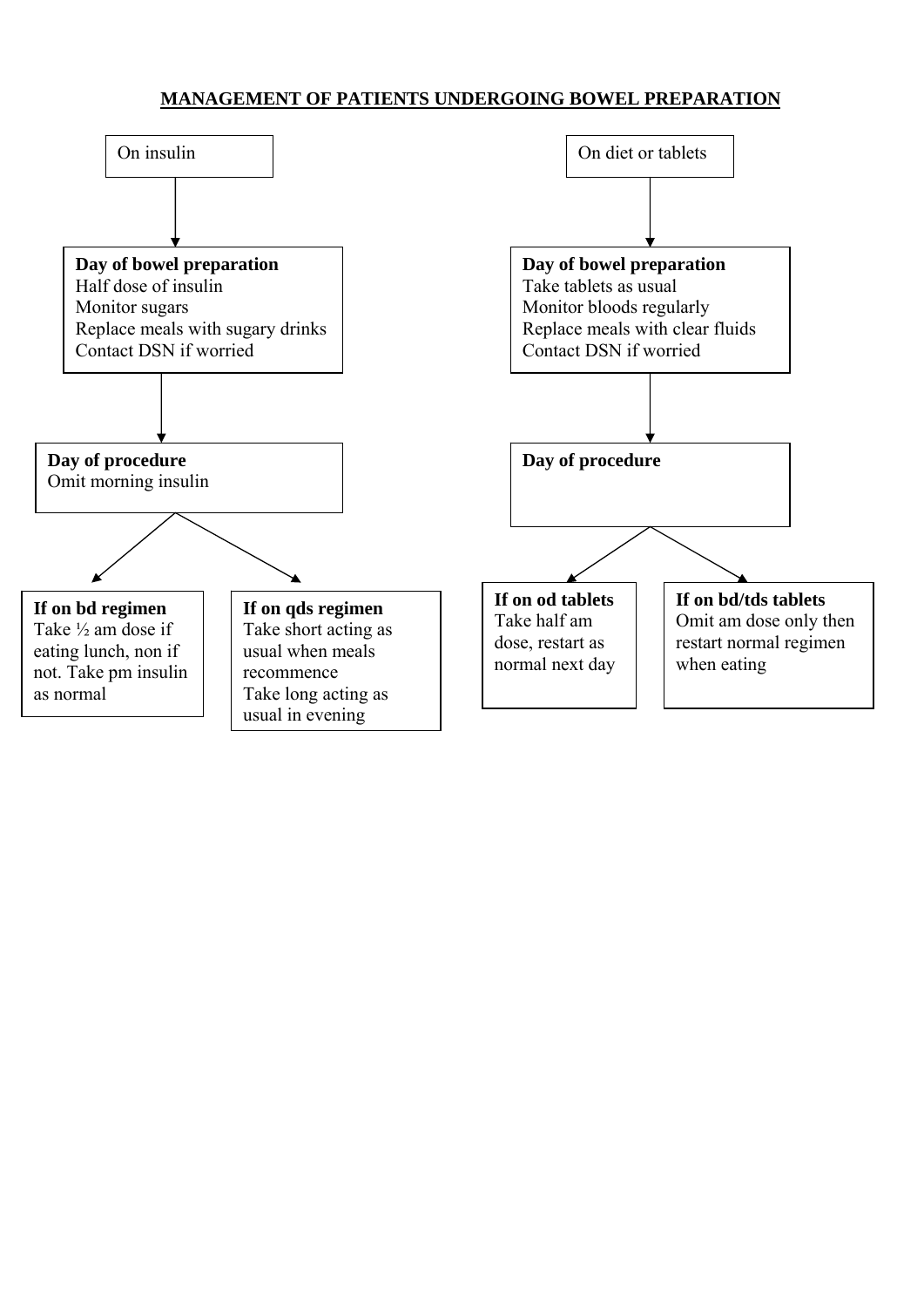## **Instructions For Preparation For Colonoscopy and Sigmoidoscopy**

## **For Insulin Treated Diabetes Patients**

For 1 day prior to the examination, it is necessary for you to have a fluid only diet. To enable you to have an adequate carbohydrate intake, maintain good blood glucose levels and take your normal doses of insulin, you require to take Polycal as follows:

| <b>Breakfast</b>    | 65ml | <b>Polycal</b> |
|---------------------|------|----------------|
| <b>Mid-morning</b>  | 35ml | <b>Polycal</b> |
| Lunch               | 80ml | <b>Polycal</b> |
| Mid-afternoon       | 35ml | <b>Polycal</b> |
| <b>Evening Meal</b> | 80ml | <b>Polycal</b> |
| <b>Supper</b>       | 35ml | <b>Polycal</b> |

You may dilute the Polycal with water, as you would a squash drink. In addition, you may freely drink the following fluids chosen from the list below:

 **Tea with lemon (sweetened if necessary with artificial sweetener) Black coffee (sweetened if necessary with artificial sweetener) Water, Soda Water, Slim Line tonic water. Sugar free fruit squash diluted Sugar free lemonade Consommé soup Sugar free Jelly**

You must not have **MILK** or any drink containing **MILK.**

## **The day before your appointment:**

## **Fluid only diet, no solid food.**

## **At 3pm take 1st sachet of Picolax**

The contents of this should be added to a glass of water. This will heat up. Allow to cool before drinking. Repeat this with the 2<sup>nd</sup> sachet of Piclolax at 7pm the same evening. Inject your normal doses of insulin at your normal times, taking Polycal as instructed at meal times, plus free fluids as desired.

#### **On the morning of your examination**

Take short acting insulin only. Have Polycal at breakfast and free fluids. For mid-morning snack take Polycal again, **THEN NOTHING MORE TO DRINK** until after your test.

For patients who normally take a pre-mixed insulin i.e. Mixtard or Novomix, it will be necessary for you to be prescribed a dose of soluble insulin for the morning of your appointment only. Your blood sugar may well be checked prior to during and after the examination.

If you experience hypoglycaemia whilst preparing for this examination, please treat your hypoglycaemia by taking Lucozade 50ml and if necessary a further 50ml Lucozade. **DO NOT** take **MILK** and glucose.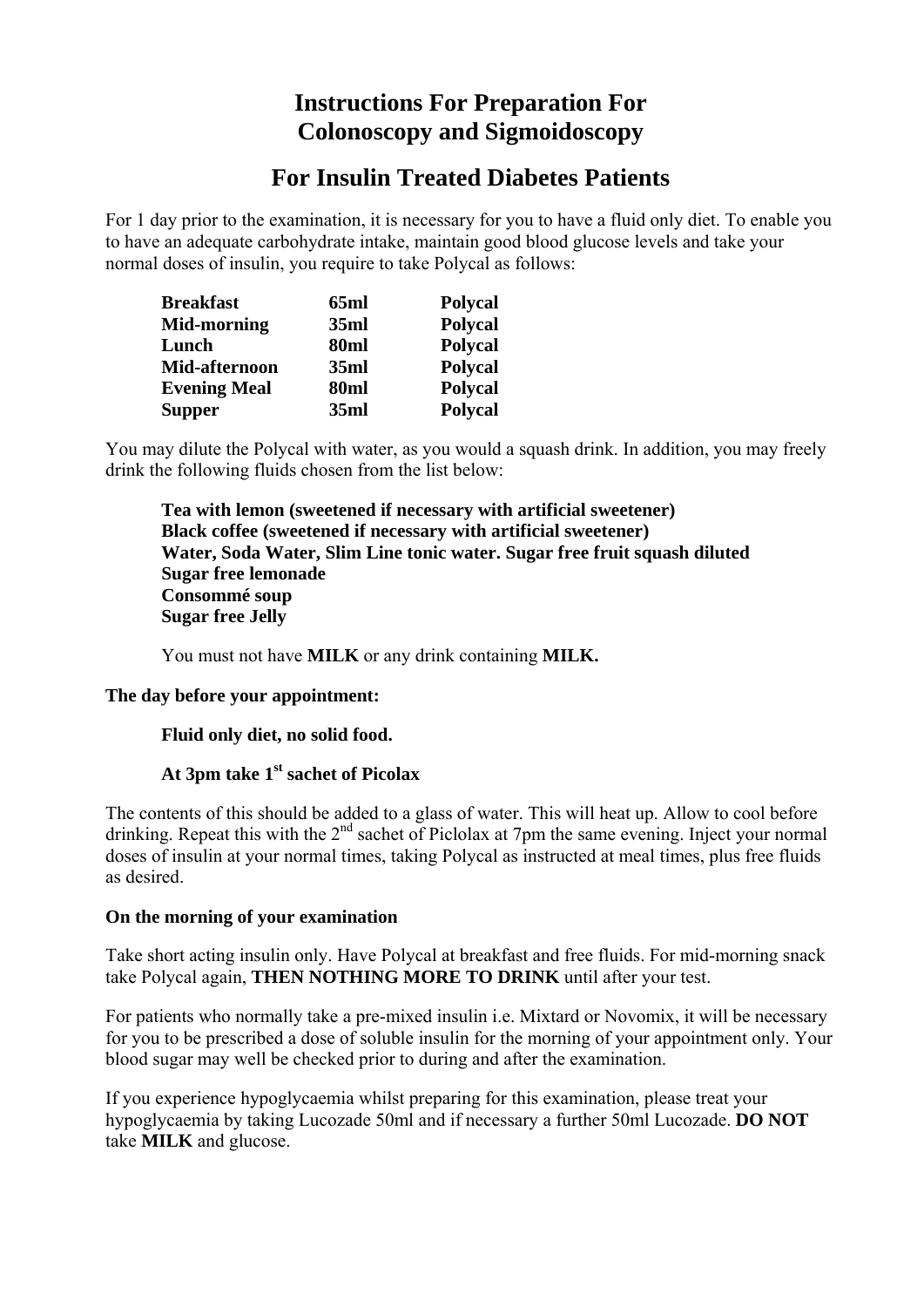#### **INSTRUCTIONS FOR NON INSULIN TREATED PEOPLE WITH DIABETES MELLITUS ATTEDING THE DAY SERVICES UNIT FOR COLONOSCOPY OR SIGMOIDOSCOPY**

For one day prior to this examination you will be required to have a fluid only diet. This means no solid food and no milk, although you are encouraged to drink at least two litres of fluid a day from the list below:

 **Tea with lemon (sweetened with sweeteners if required) Black coffee Water, soda, slimline tonic, diluted sugar free squash Bovril, Oxo, Marmite, stock cubes Sugar free lemonade Consommé (clear soup) Sugar free jelly**

In order to do this safely you need to take your usual medications and monitor your blood glucose closely. You also need to take the Polycal you have been given as follows:

**Breakfast 70mls Lunch 70mls Evening Meal 70mls Supper 20mls**

If you experience hypoglycaemia you should take 50mls of Lucozade (or similar) and a further 50mls at a time until normal blood glucose level is reached**. DO NOT TAKE MILK AND SUGAR.**

**At 3pm take the first sachet of Picolax** mixed with a glass of water (allow to cool before drinking). **Repeat this at 7pm** with the second sachet.

**On the morning of surgery do not take any diabetes medications**. Have **Polycal 70mls** again at breakfast and **free fluids** until admission. Lucozade (or similar) may be taken again if hypoglycaemia occurs. Monitor blood glucose frequently.

Once your procedure is finished, you will be encouraged to eat and drink. Sandwiches are provided but if you are on any special diet (e.g. low fat, coeliac etc.) it is advisable to bring your own. Your medication should be recommenced once your next dose is due. **Please bring your medication** with you.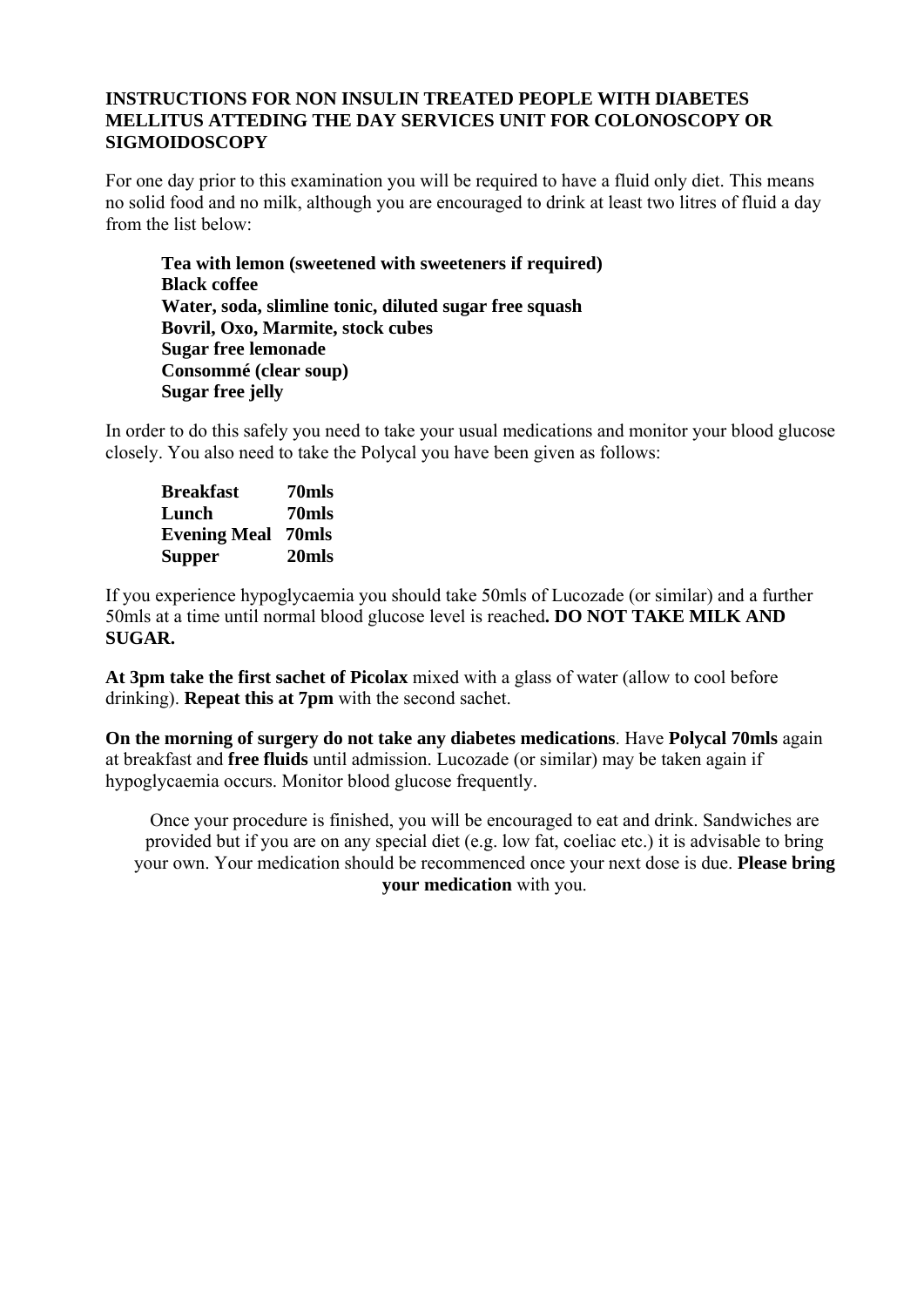# **SECTION TEN:**

**Management of diabetic emergencies**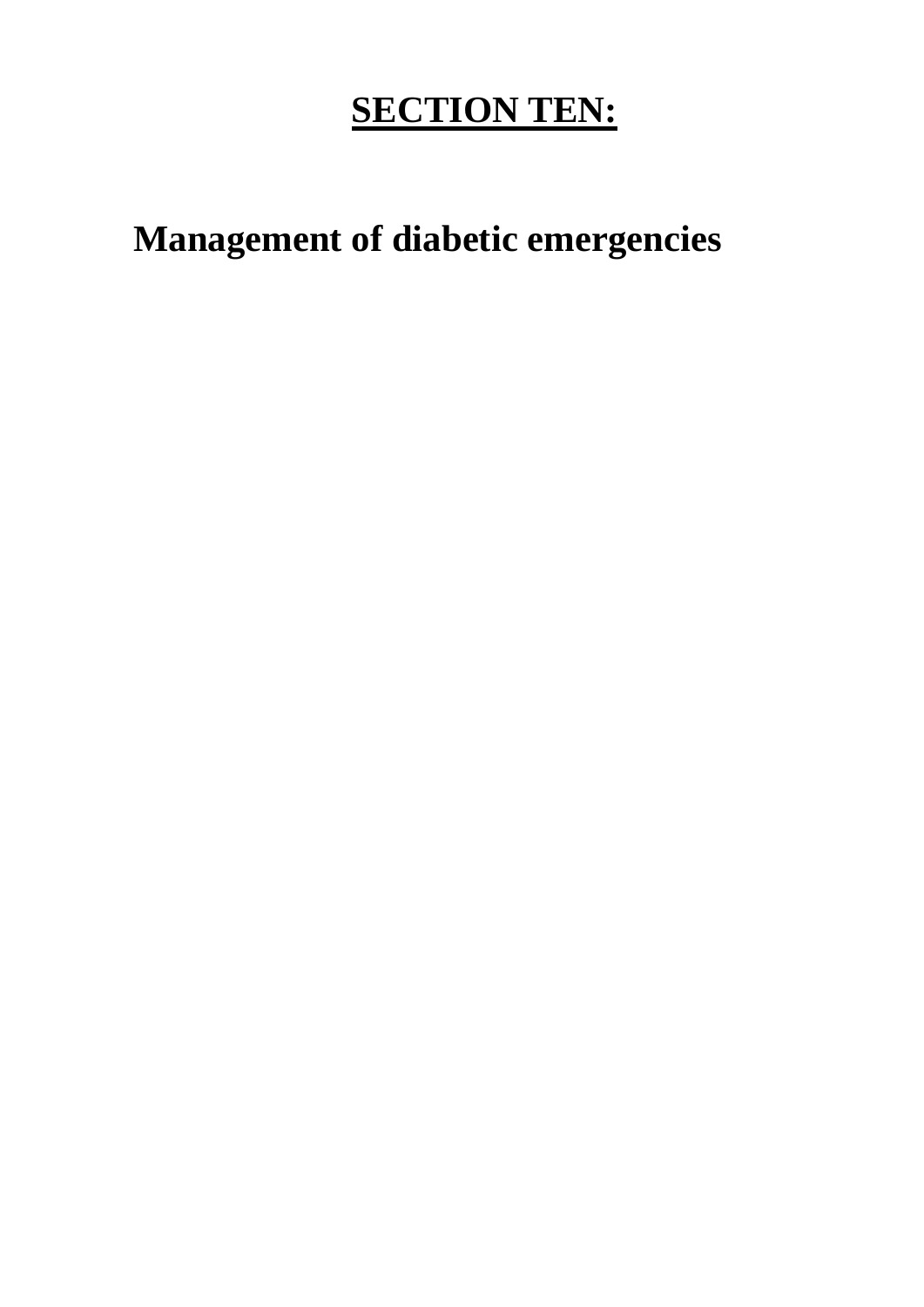## **MANAGEMENT OF DIABETIC KETOACIDOSIS**

Diabetic ketoacidosis (DKA) is still associated with up to a 10% mortality. Age and conscious level are most closely associated with poor prognosis. The main causes of death are:

- hypokalaemia
- aspiration of gastric contents (due to gastroparesis)
- cerebral oedema (particularly in young adults and children)

## **ESTABLISH THE DIAGNOSIS**

- Newly diagnosed Type 1 DM or known cases of Type 1 DM
- Hyperglycaemia (beware of euglycaemic DKA)
- Presence of ketones in the urine and ketonaemia
- Acidosis (pH <7.1 or  $HCO<sub>3</sub>$  <16 mmol/l)
- ± Decreased conscious level

## **CONSIDER PRECIPITATING EVENT**

- Usually underlying infection
- Newly presenting patient
- Acute abdomen (pancreatitis is often present in patients with DKA)
- In older patients consider silent MI

## **INITIAL INVESTIGATIONS**

- Glucose
- $\bullet$  U and Es (HCO<sub>3</sub> if possible), amylase
- Infection screen (include CXR), and consider blood cultures
- Arterial blood gases (in some circumstances venous  $HCO<sub>3</sub>$  is adequate)
- Urinalysis (check for ketones)
- Dipstick ketostix into serum (clotted blood sample)

## **INITIAL MANAGEMENT**

- Site nasogastric tube (consider in all subjects mandatory if  $GCS \le 8$ )
- Intravenous access
- Insulin and fluid replacement
- Consider antibiotics
- Low molecular weight heparin
- Insert a urinary catheter if no urine output in first 3 4 hours of treatment, or if the patient is clinically shocked and/or has a reduced conscious level
- CVP line considered in the elderly and those with IHD
- Monitor U and Es,  $HCO_3^-$  and Glucose after 2 hours, and then at least 4 hourly until the patient is stable.

## **DEFICITS TO REPLACE IN AVERAGE 70 KG PATIENTS**

- 200 600 mmol of  $K^+$
- $\bullet$  6 12 litres of fluid
- consider Phosphate (average loss 25 mmol)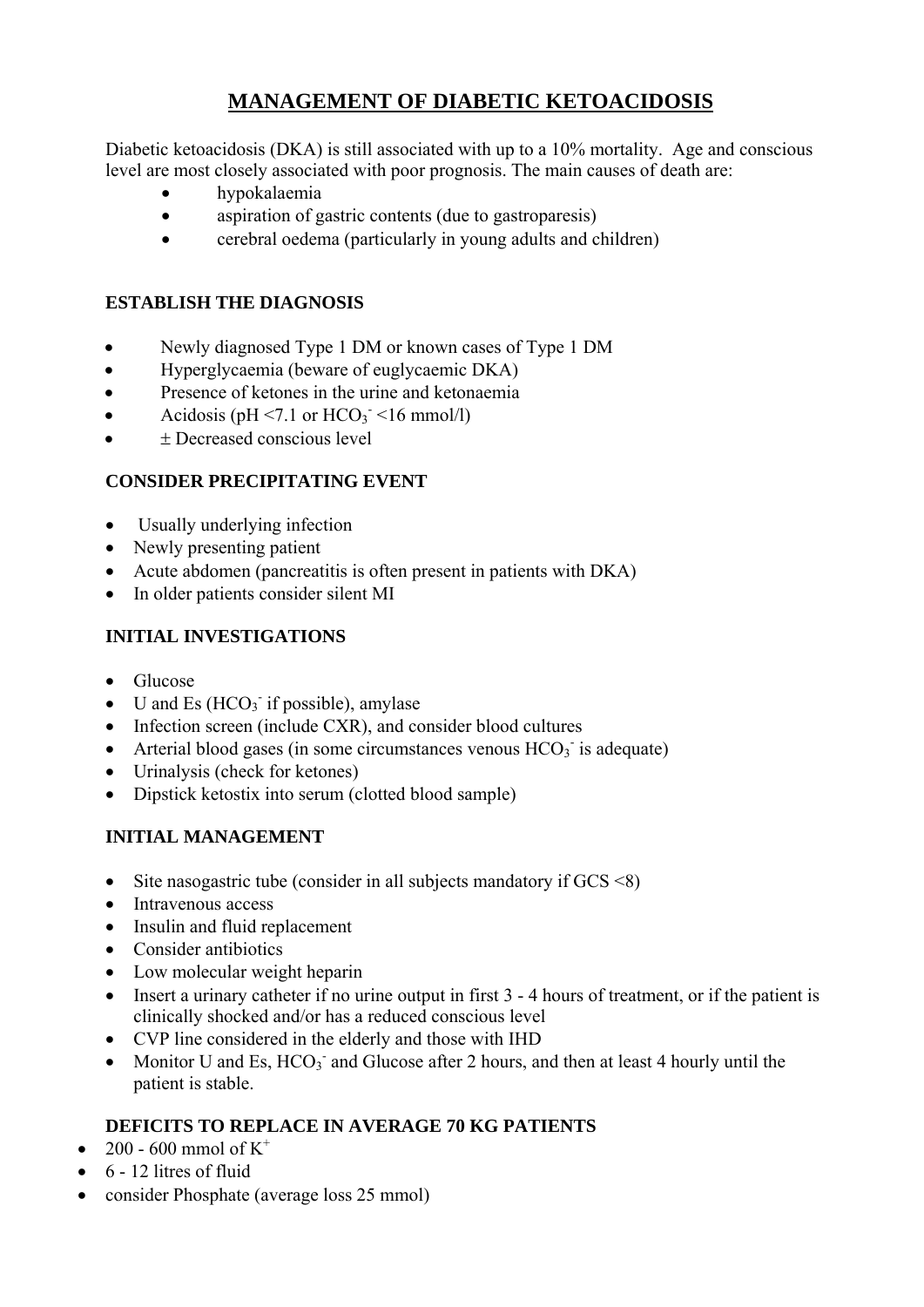## **INSULIN REPLACEMENT**

- give 10 units of actrapid iv or im stat
- Commence IV infusion (50 units of Human Actrapid in 50 mls of N/Saline)

| Suggested insulin infusion: |                  |
|-----------------------------|------------------|
| BM up to 4 mmol/l           | 0.5 units per hr |
| BM up to $4.1 - 7$ mmol/l   | 1 unit per hr    |
| BM up to $7.1 - 9$ mmol/l   | 2 units per hr   |
| BM up to $9.1 - 11$ mmol/l  | 3 units per hr   |
| BM up to 11.1 - 17 mmol/l   | 4 units per hr   |
| BM up to $> 17$ mmol/l      | 6 units per hr   |

• If the blood glucose falls by less than 10% in the first 2 hours, increase the insulin infusion

| BM up to $11.1 - 17$ mmol/l | 6 units per hr |
|-----------------------------|----------------|
| BM up to $> 17$ mmol/L      | 8 units per h  |

• Caution is required in patients who remain ketotic, and if urinalysis shows  $\geq ++$  ketones, then intravenous insulin should be continued a further 24 hours, and the patient should not be discharged home

## **WATER AND SALT REPLACEMENT**

- Rapid replacement with hypotonic fluids precipitates cerebral oedema.
- Average deficit 6 12 litres

.

- Aim to replace half the fluid deficit in the first 12 hours, the rest over the next 24 hours.
- Change to 5% dextrose once blood sugar to less than 13 mmol/l
- The fluid advice applies to average size young adults: beware in children and the elderly, particularly those with IHD, and consider a CVP line.

Suggested fluid regimen 500 ml N/Saline an hour for the first 4 hours 500 ml N/Saline 2 hourly for the next 4 hours 500 ml N/Saline 4 hourly for the next 4 hours  $= 3\frac{1}{2}$  litres in 12 hours

## **POTASSIUM REPLACEMENT**

- Initial blood potassium levels are often high
- Insulin and fluid replacement often causes acute drop in potassium, particularly within the first one to two hours (Hypokalaemia is a significant cause of death)
- Need to replace at least 200 mmol potassium in the first 24 36 hours
- If blood potassium is  $> 6$  mmol/l, do not replace potassium in the first bag of N/Saline, but otherwise 20 mmol/l in first six 500 ml bags (i.e., 10 mmol), then in alternate bags of fluid.
- Check the blood potassium level after two hours of treatment.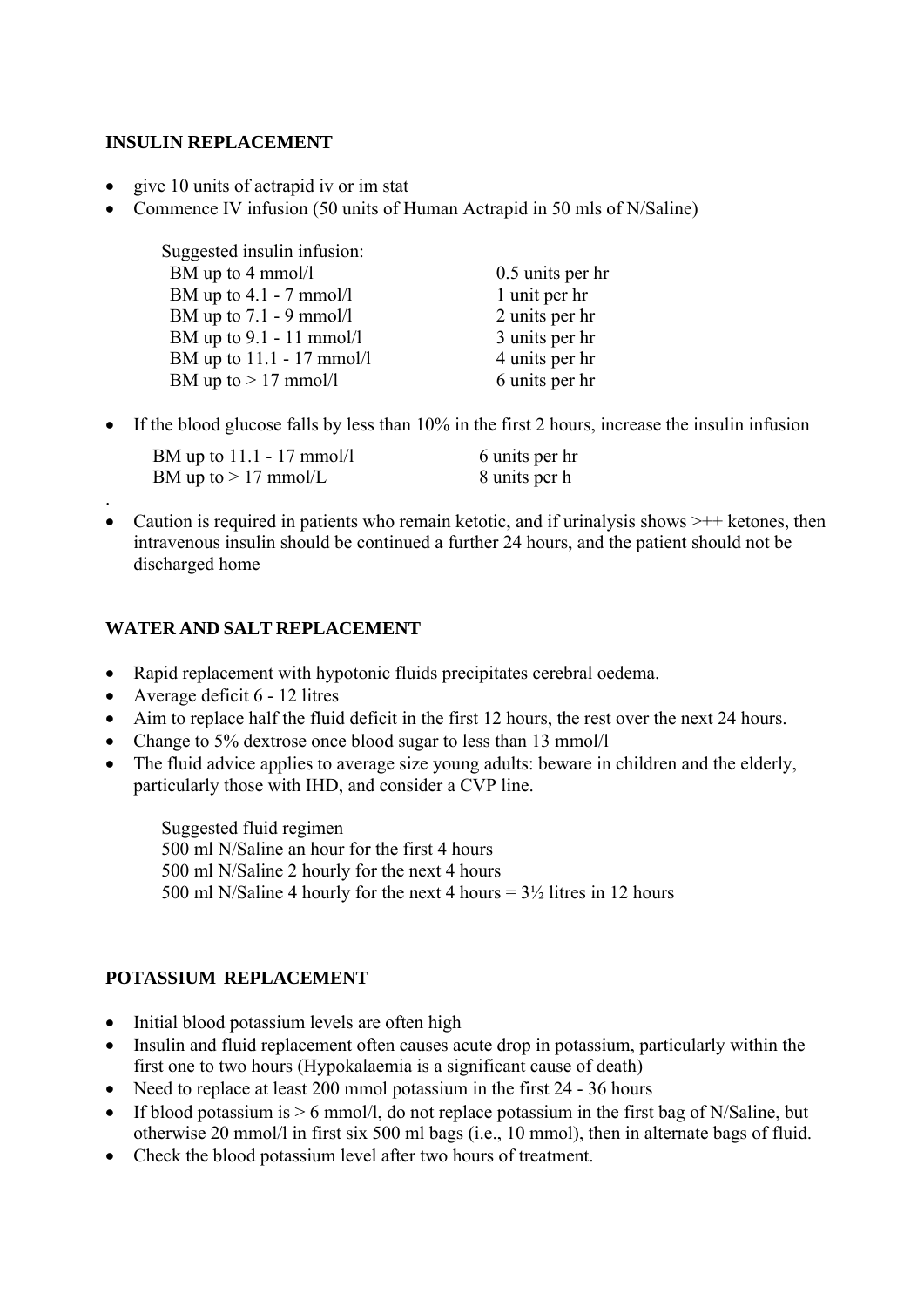## **PHOSPHATE REPLACEMENT**

- 15% of patients develop a phosphate less than 0.5 mmol/l, which can drop once insulin is started
- Hypophosphataemia can cause reduced consciousness and reduced respiratory effort.
- Replace phosphate if  $\leq 0.5$  mmol/l, check daily until patient stable.

## **BICARBONATE REPLACEMENT**

- Should be avoided unless in extreme circumstances i.e. if pH<6.9mmol/l
- give 75 mmol/l with 20 mmol/l  $K^+$  over 30 mins (Give as isotonic 1.26% Sodium Bicarbonate, 500 mls contains 75 mmol/l)
- repeat arterial blood gases after 30 minutes.

## **TRANSFER TO SUBCUTANEOUS INSULIN**

When the patient is able to eat and drink, transfer back to subcutaneous (s/c) insulin, using 90% of the previous day's intravenous requirements in two equally split doses in patients not previously receiving insulin. The starting insulin regimen can be a twice-daily 30/70 fixed mixture, rarely once daily basal insulin, or a basal-bolus regimen. Patients should be referred to a Diabetes Nurse Specialist. Patients with pre-existing Type 1 DM should usually be transferred back to their usual insulin and doses, although the Diabetes Team may consider making changes.

## **Nursing Interventions:**

|   | Assess                                           | Airway, breathing and circulation                        |
|---|--------------------------------------------------|----------------------------------------------------------|
|   | <b>Observations</b>                              | 1 hourly then $2 - 4$ hourly once clinically indicated   |
|   |                                                  | BP, HR, Temp, respiratory rate, Sats, Glucose            |
|   |                                                  | Neuro Obs if reduced conscious level - hourly            |
|   | $\blacktriangleright$ Urinalysis                 | Dipstick urine for ketones, MSU if clinically indicated  |
|   | $\leftrightarrow$ Patient may be confused        | Maintain safety, cot sides required, reassure, orientate |
|   | $\blacktriangleright$ Strict fluid balance chart | Catheterise as prescribed by medics                      |
| ♦ | Medication                                       | Administration of insulin, heparin and Iv fluids         |
|   | $\blacktriangleright$ Referral to Diabetic team  |                                                          |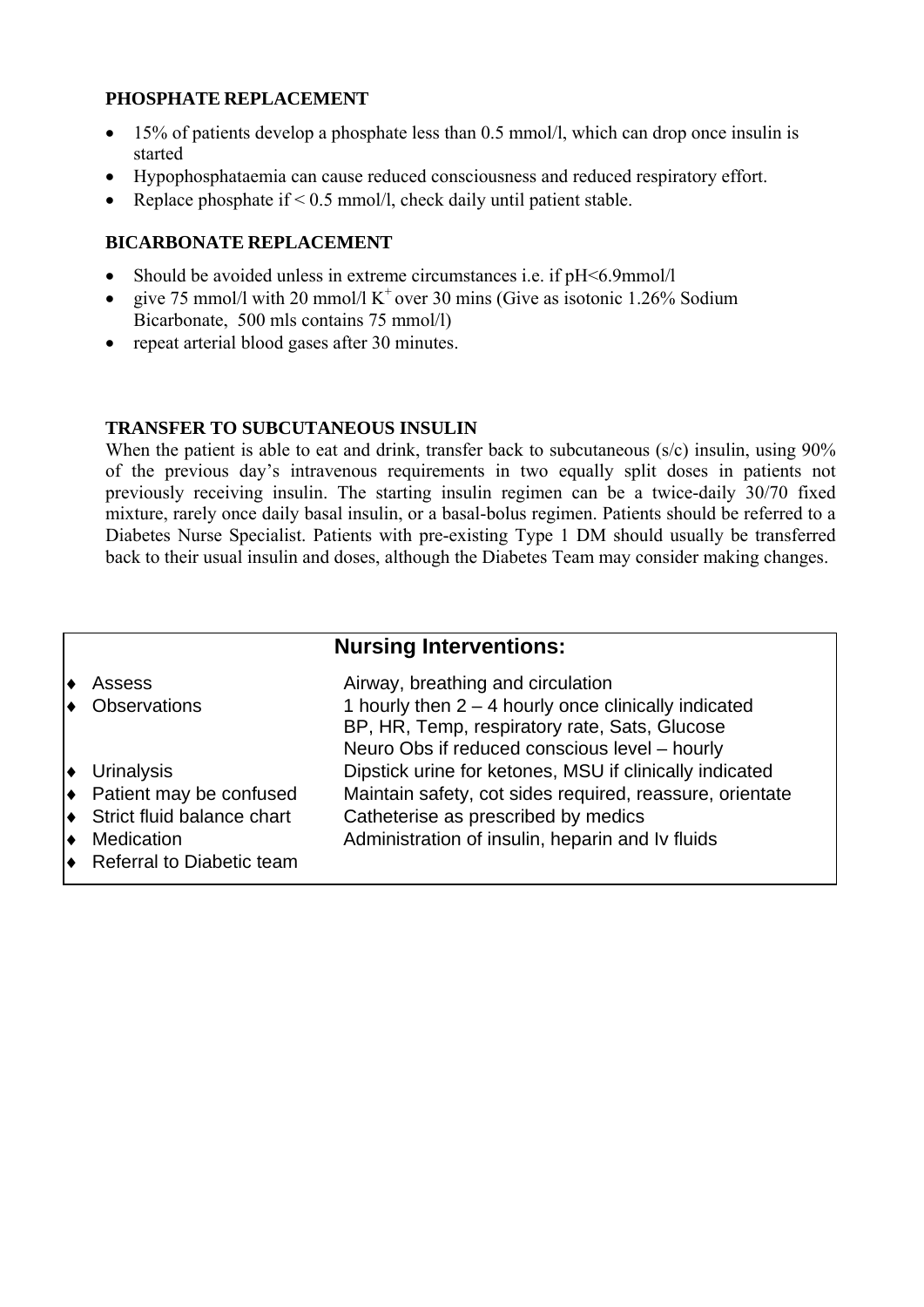## **ALGORITHM FOR MANAGEMENT OF DKA**



♦ Dietetics education if appropriate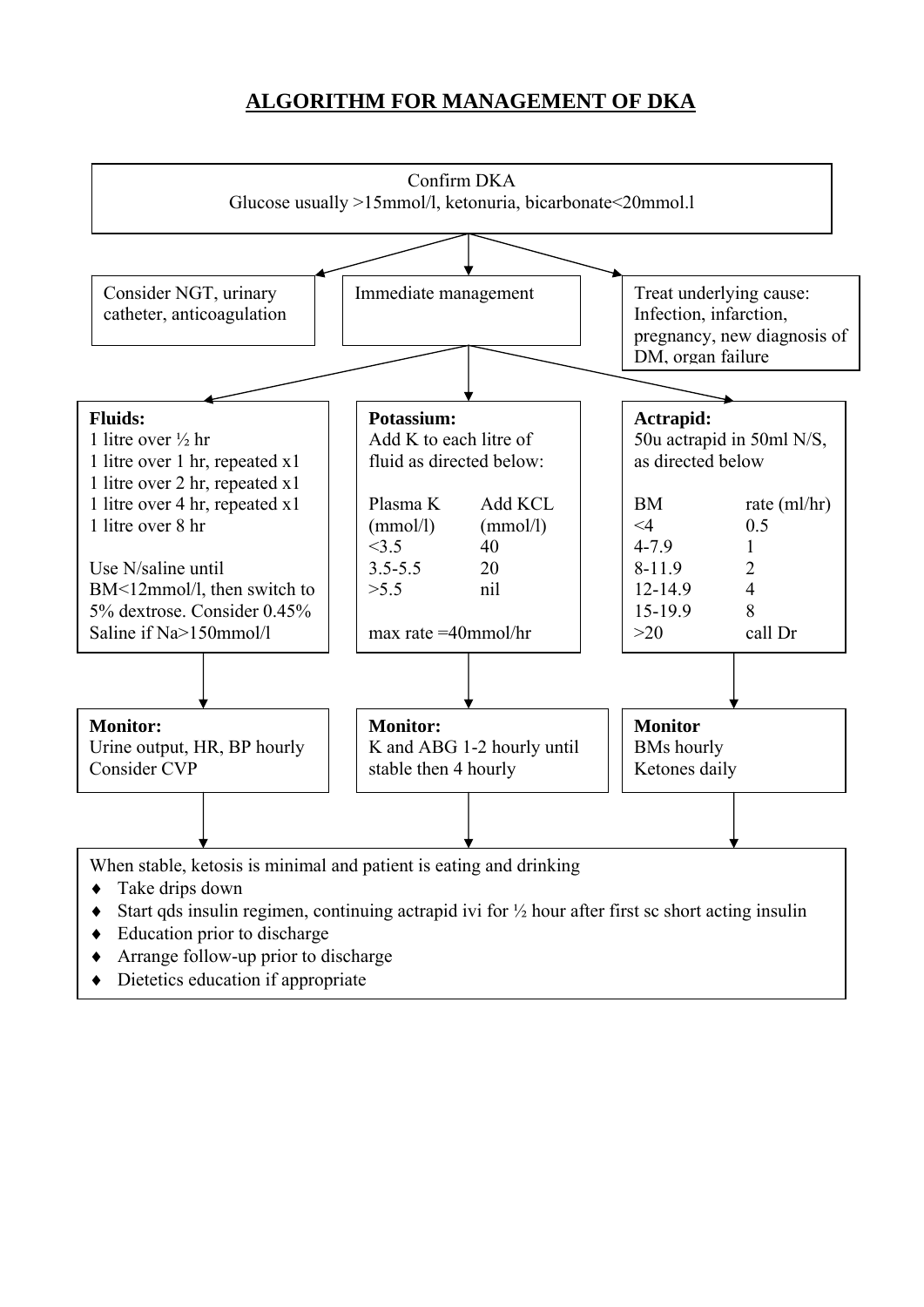## **MANAGEMENT OF HYEROSMOLAR NON-KETOTIC DIABETIC STATE (HONK)**

Management is largely the same as for diabetic ketoacidosis, but is associated with up to a 50% mortality. The patients are usually elderly and the condition is usually secondary to an underlying primary pathology. The main causes of death are:

- aspiration of gastric contents (due to gastroparesis)
- cerebral oedema
- thromboembolic complications
- the underlying primary pathology

## **ESTABLISH THE DIAGNOSIS**

- Undiagnosed Type 2 DM or known cases of Type 2 DM
- Hyperglycaemia (blood glucose often > 28 mmol/l)
- Usually no ketones in the urine, although may be present in patient with vomiting ( Particularly trace or 1+)
- No severe acidosis ( $pH > 7.2$  and  $HCO<sub>3</sub>$ <sup>-</sup> often normal)
- Hyperosmolality (serum osmolality > 350 mosm/l)
- 50% of patients are hypernatraemic
- $\pm$  decreased conscious level and mental confusion

## **CONSIDER PRECIPITATING EVENT**

- In elderly patients, consider MI, chest infection, etc
- Usually underlying infection (URTI, diarrhoea and vomiting, UTI, etc, while temp and WCC unhelpful)
- Newly presenting patient
- Acute abdomen

## **INITIAL INVESTIGATIONS**

- Glucose
- $\bullet$  U and Es,  $(HCO_3^-$  if possible), amylase
- Infection screen (including CXR and blood cultures)
- Arterial blood gases
- Calculation of serum osmolality  $\{ = 2(K^+ + Na^+) + \text{urea} + \text{glucose (all in} \}$ mmol/l)}, and measurement by the laboratory
- **Urinalysis**
- CXR and ECG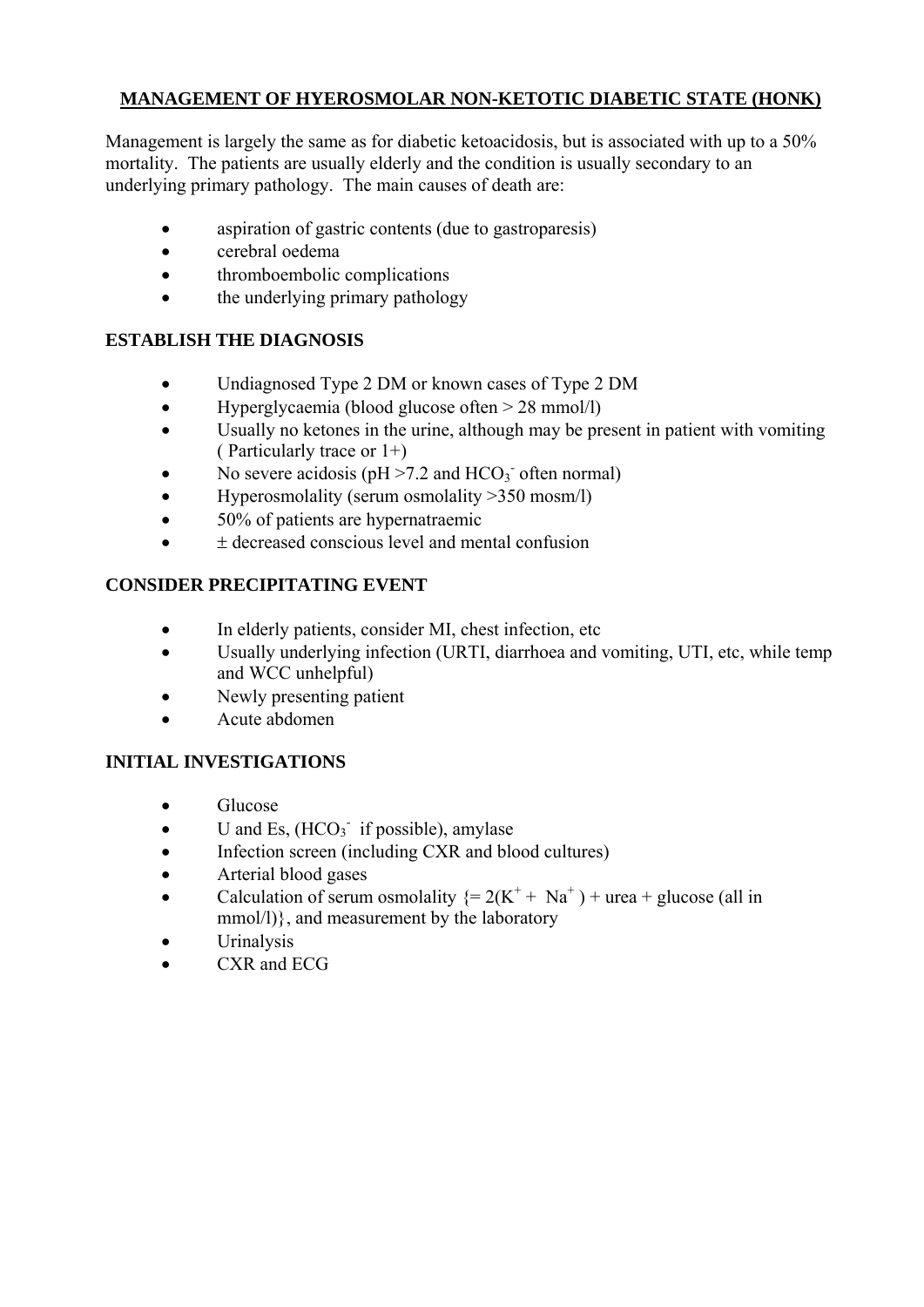## **INITIAL MANAGEMENT**

- Site nasogastric tube (consider in all subjects mandatory if  $GCS \le 8$ )
- Intravenous access
- Insulin regime (see below)
- Fluid replacement (see below)
- Consider antibiotics
- Stop Metformin
- Low molecular weight heparin (or equivalent), and consider full heparinisation if serum osmolality >350 mosmol/l
- Catheterise if no urine output in first 3 4 hours of treatment, or if the patient is clinically shocked and/or has a reduced conscious level
- CVP line often required, particularly in those with IHD
- Monitor U and Es and glucose after 2 hours, and then at least 4 hourly until the patient is stable
- Protection of pressure areas, particularly heels (Spenco boots should be considered)

## **AVERAGE DEFICIT TO REPLACE IN 70 KG PATIENT**

- 200 300 mmol of  $K^+$  (often smaller amounts of  $K^+$  are required than in DKA)
- 6 12 litres of fluid (fluid requirements are likely to be greater than DKA but risks of cardiac failure are also greater)

## **INSULIN REPLACEMENT**

- Give 10 units of Human Actrapid stat (IV or IM)
- Commence IV infusion (50 units of soluble insulin in 50 mls of N/Saline)
- Check the insulin infusion if there is any doubt (eg, has the cannula tissued?)
- For the first 12 hours, the BM should be done 1 hourly
- Capillary blood glucose testing can be unreliable and laboratory blood glucose is important as a cross reference
- When stopping insulin infusion overlap with s/c insulin or oral hypoglycaemic agents by at least 30 mins

BM up to 4 mmol/l 0.5 units per hr BM up to  $4.1 - 7$  mmol/l 1 unit per hr BM up to  $7.1 - 9$  mmol/l  $2$  units per hr BM up to  $9.1 - 11$  mmol/l  $3$  units per hr BM up to  $11.1 - 17$  mmol/l  $4 \text{ units per hr}$ BM up to  $> 17$  mmol/l 6 units per hr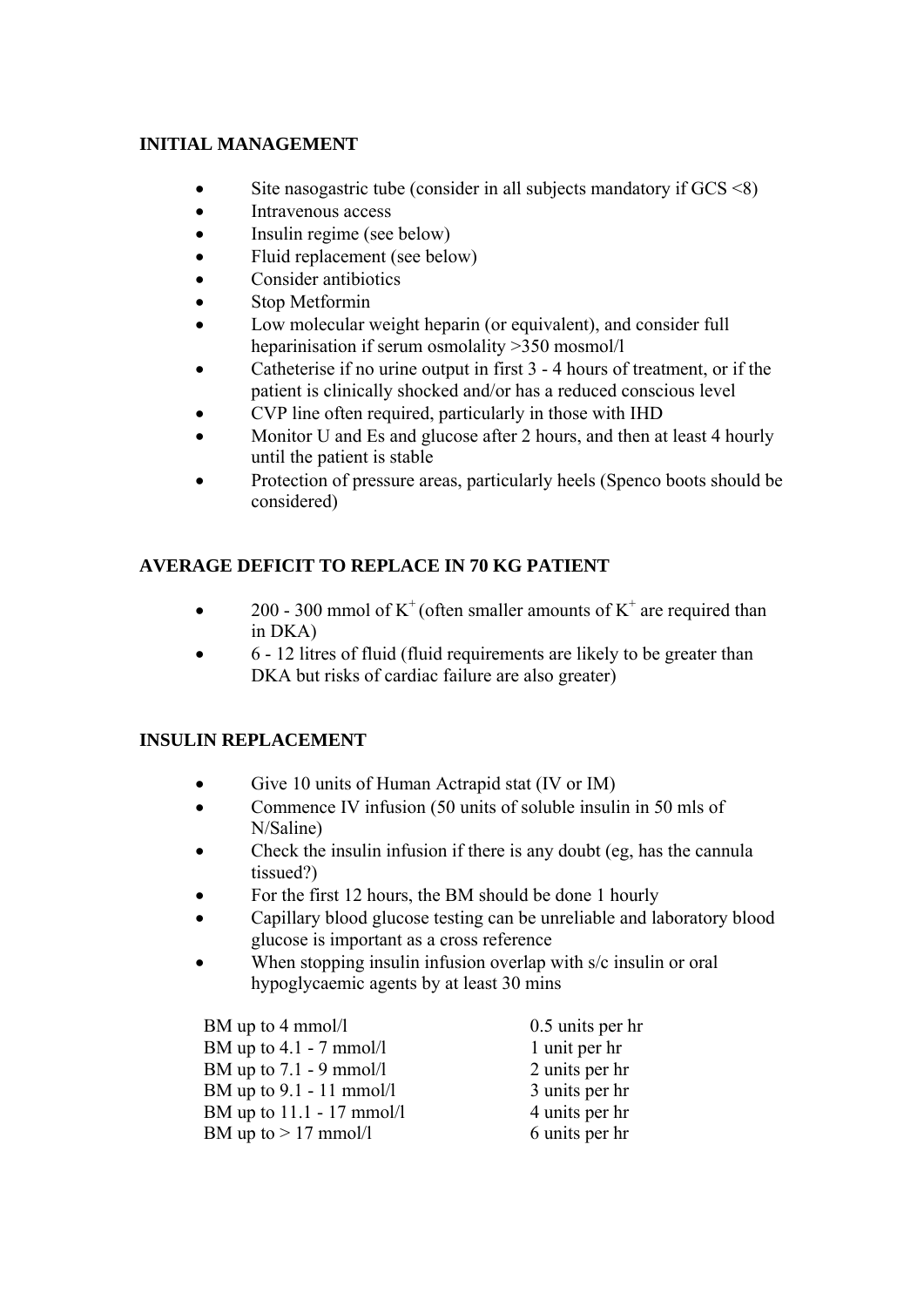## **SALT AND WATER REPLACEMENT**

- Rapid replacement with hypotonic fluids precipitates cerebral oedema
- Average deficit 6 12 litres
- Aim to replace half the fluid deficit in the first 12 hours, the rest over the next 24 hours.
- Change to 5% dextrose once blood sugar around 15 mmol/l
- If the sodium concentration is  $>150$  mmol/l, use 0.45% Saline ( $\frac{1}{2}$ ) N/Saline)

e.g. to replace 7 litres of fluid 500 ml N/Saline an hour for the first 4 hours 500 ml N/Saline 2 hourly for the next 4 hours 500 ml N/Saline 4 hourly for the next 4 hours  $= 3\frac{1}{2}$  litres in 12 hours

## **POTASSIUM REPLACEMENT**

.

- Initial potassium often high
- Insulin and fluid replacement often causes acute drop in  $K^+$ , particularly within first 1 - 2 hours
- Need to replace about 200 mmol  $K^+$  in first 24 36 hours, usually at rate of 10 mmol/l per hour
- Check  $K^+$  after 2 hours of treatment

## **TRANSFER TO S.C. INSULIN OR ORAL HYPOGLYCAEMIC AGENTS**

When the patient is able to eat and drink, transfer to subcutaneous (s/c) insulin, using 90% of the previous day's intravenous requirements in two equally split doses in patients not previously receiving insulin. The starting insulin can be either a 30/70 fixed mixture or background insulin alone. Refer the patient to the Diabetes Nurse Specialist. Patients with pre-existing insulin-treated DM should usually be transferred back to their usual insulin and doses, although the Diabetes Team may consider making changes. Some patients with HONK may be treated with oral hypoglycaemic therapy on recovery.

## **Nursing Interventions:**

|           | Assess<br><b>Observations</b>        | Airway, breathing and circulation<br>1 hourly then $2 - 4$ hourly once clinically indicated    |
|-----------|--------------------------------------|------------------------------------------------------------------------------------------------|
|           |                                      | BP, HR, Temp, respiratory rate, Sats, Glucose<br>Neuro Obs if reduced conscious level - hourly |
|           | $\bullet$ Urinalysis                 | Dipstick urine for ketones, MSU if clinically indicated                                        |
|           | $\bullet$ Patient may be confused    | Maintain safety, cot sides required, reassure, orientate                                       |
|           | $\bullet$ Strict fluid balance chart | Catheterise as prescribed by medics                                                            |
| $\bullet$ | Medication                           | Administration of insulin, heparin and Iv fluids                                               |
|           | ♦ Referral to Diabetic team          |                                                                                                |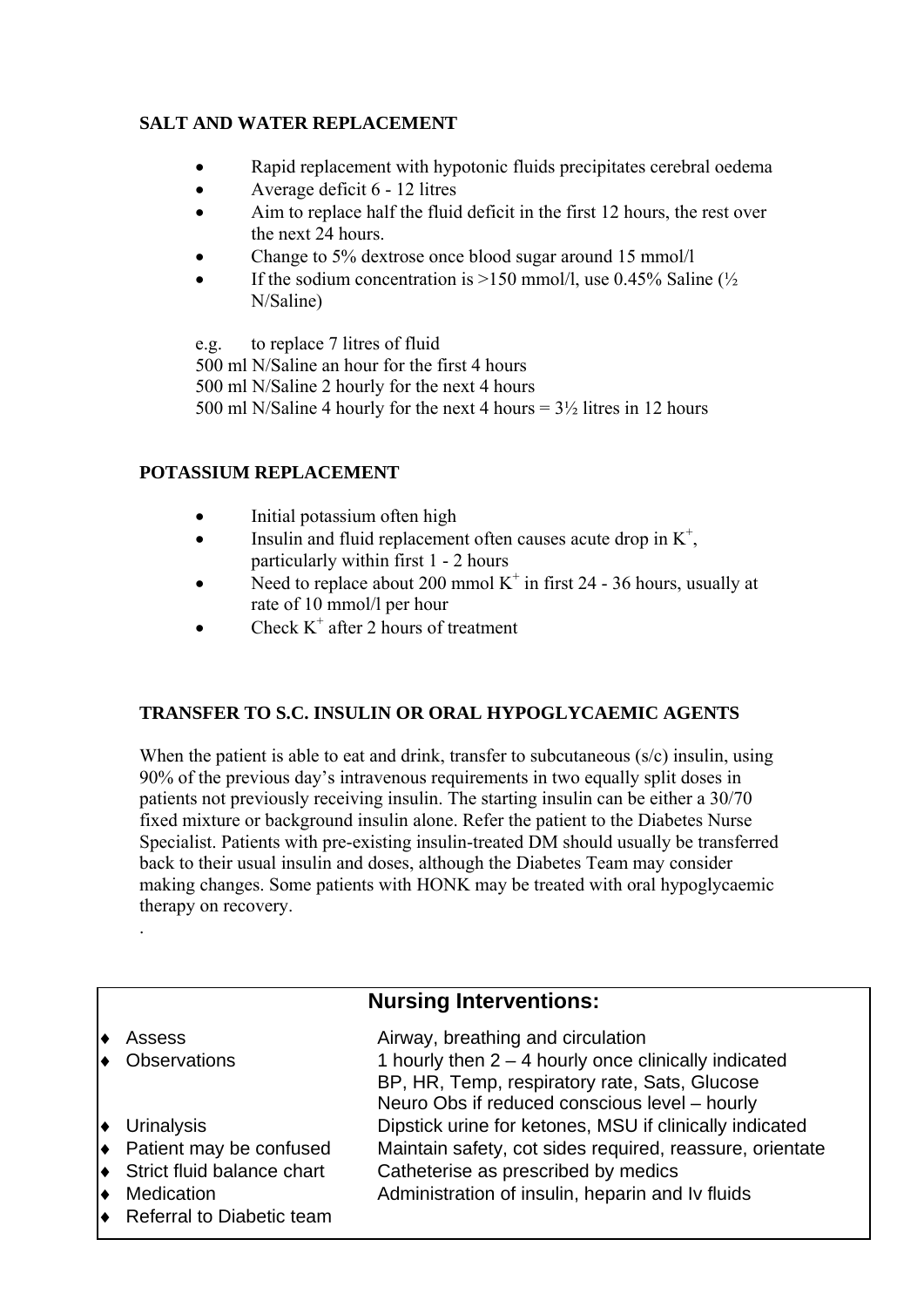## **MANAGEMENT OF HYPOGLYCAEMIA**

## **ESTABLISH THE DIAGNOSIS**

Hypoglycaemia is defined as a laboratory blood glucose sample of <2.2mmol/l. Capillary glucose reading will normally be less than 4 mmol/l

## **INITIAL MANAGEMENT**